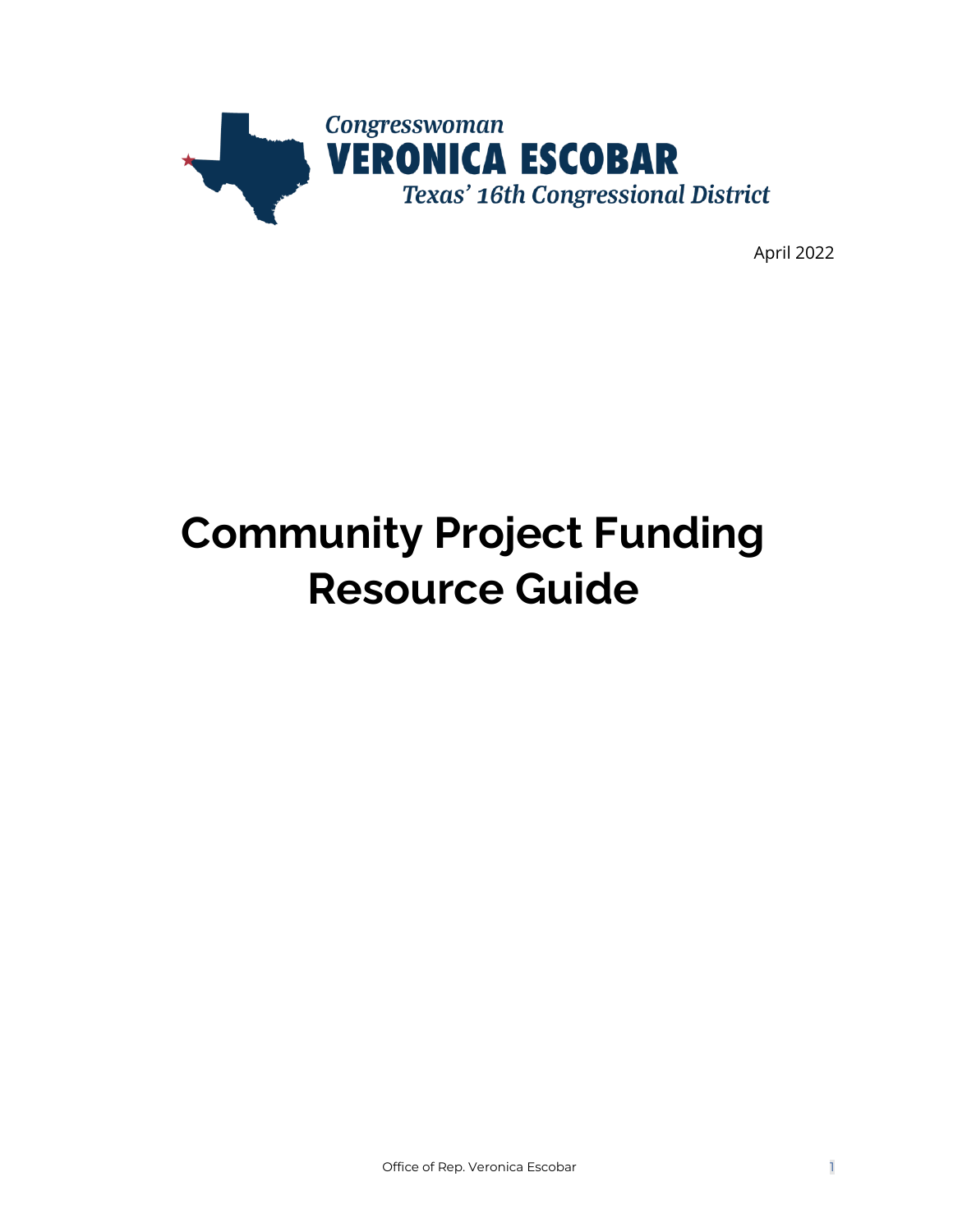**VERONICA ESCOBAR 16TH DISTRICT, TEXAS** 

**ASSISTANT WHIP HOUSE COMMITTEE ON THE JUDICIARY** SUBCOMMITTEE ON CRIME, TERRORISM, AND HOMELAND SECURITY

SUBCOMMITTEE ON IMMIGRATION AND CITIZENSHIP **HOUSE ARMED SERVICES COMMITTEE** 

**SUBCOMMITTEE ON** MILITARY PERSONNEL, VICE CHAIR

**SUBCOMMITTEE ON CYBER, INNOVATIVE** TECHNOLOGIES, AND INFORMATION SYSTEMS **HOUSE COMMITTEE ON ETHICS** 

**HOUSE SELECT COMMITTEE** ON THE CLIMATE CRISIS

#### Dear El Pasoan,

# Congress of the United States House of Representatives Washington, *AC 20515*

**WASHINGTON D.C. OFFICE: 1505 LONGWORTH HOUSE OFFICE BUILDING WASHINGTON, DC 20515** (202) 225-4831

EL PASO OFFICE: 221 N. KANSAS STREET, SUITE 1500 EL PASO, TX 79901  $(915) 541 - 1400$ 

http://escobar.house.gov

**VICE CHAIR DEMOCRATIC WOMEN'S CAUCUS DEPUTY WHIP CONGRESSIONAL PROGRESSIVE CAUCUS CONGRESSIONAL HISPANIC CAUCUS NEW DEMOCRAT COALITION** 

I am pleased to share this resource guide regarding how to request Community Project Funding (CPF) through the annual appropriations process for fiscal year 2023. This guide is an effort to streamline the process and is a tool to empower you with the best information available. My team and I will do everything possible to work for projects that will be beneficial to our community.

In this guide, you will find an overview of the appropriations process, the Community Project Funding process, answers to many frequently asked questions, and a brief overview of alternate federal funding sources.

I firmly believe that our local leaders, stakeholders, and advocates know exactly what our community needs and that is why I am excited to use Community Project Funding requests to ensure we support your priorities.

My team and I are looking for your recommendations on projects that will fill a clear and present need in the community, be administered by a local/state government entity or eligible nonprofit, be located in El Paso County, and enjoy significant support from the community. This year my office will be submitting 15 projects to the Appropriations Committee for consideration of funding. To see which projects where submitted by my office last year and were successfully funded, click [here.](https://escobar.house.gov/services/community-project-funding-info.htm) If you would other projects from across the country that were accepted in the final Appropriations bill for fiscal year 2022, click [here.](https://appropriations.house.gov/transparency/fiscal-year-2022)

As you prepare your requests, please keep in mind that my office will receive far more Community Project Funding requests than can be fulfilled. As a result, many deserving, appropriate, and eligible projects will not be provided federal assistance in fiscal year 2023. That is why it is extremely important that every project and requestor continue to pursue other grant and federal/state/local funding opportunities where available. My team and I are here to help you secure this important funding as well. To learn more about other federal grants, please click [here.](https://escobar.house.gov/services/grant-applicants.htm)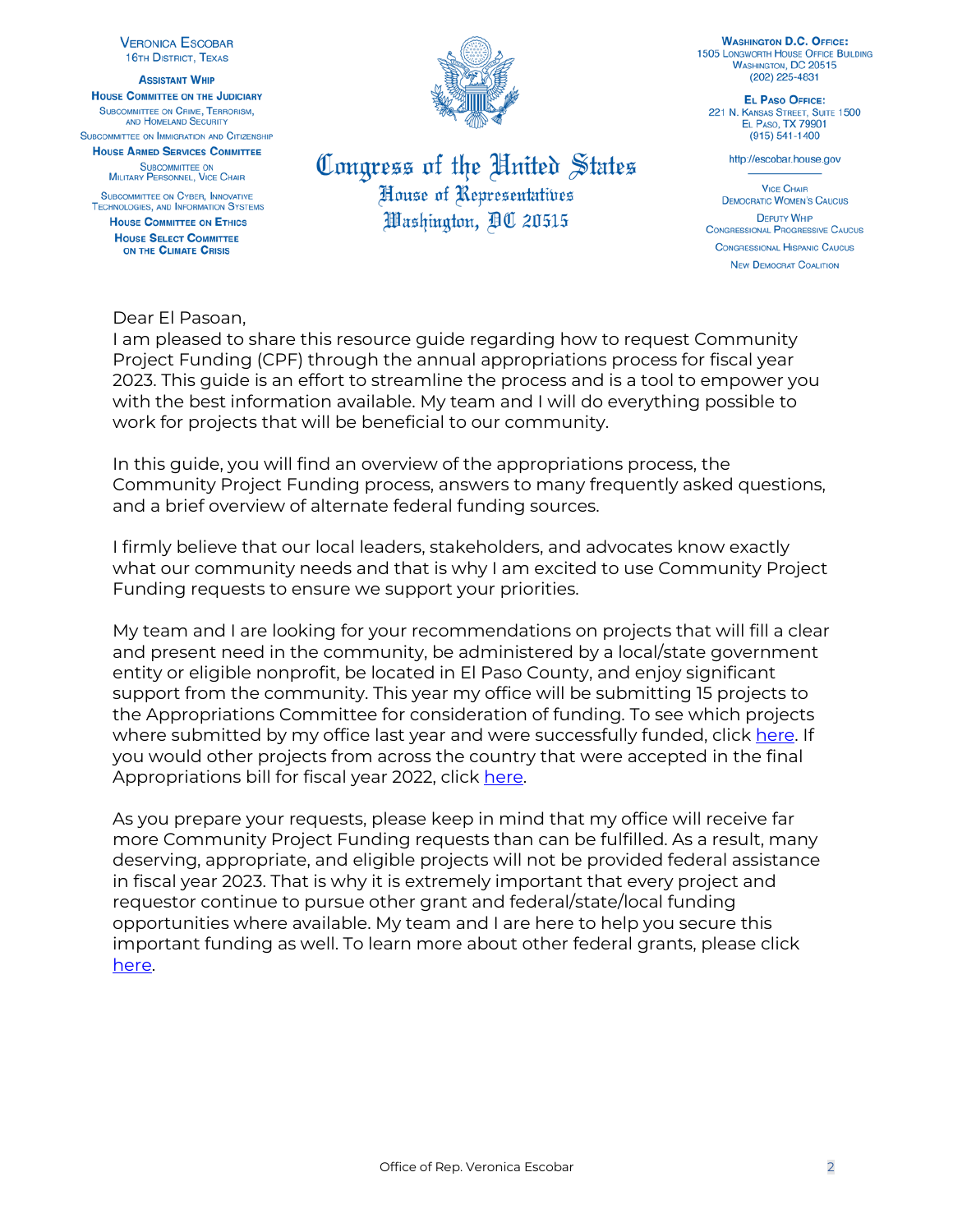Thank you again for your interest in this year's Community Project Funding process. My team is available to answer your questions as needed. I look forward to working with you to bring needed federal resources to El Paso County.

Sincerely,

Vernice Esubar

Veronica Escobar Member of Congress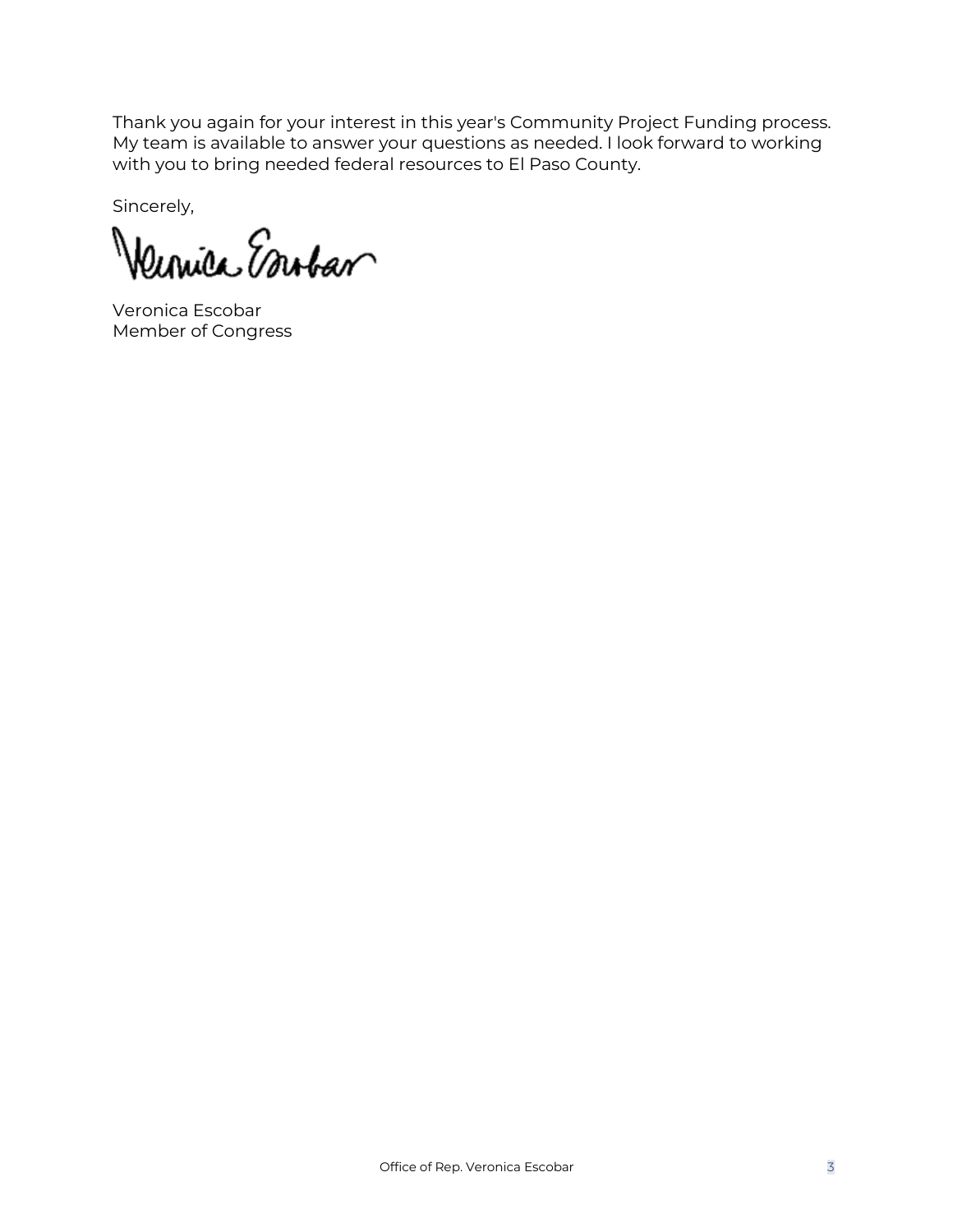# *Table of Contents*

| Deadline and Staff Contact                                                                      | 7  |
|-------------------------------------------------------------------------------------------------|----|
| Overview of the Appropriations Process                                                          | 8  |
| Overview of the Community Project Funding Process                                               | 9  |
| Data and Lessons from FY 22                                                                     | 10 |
| <b>Community Project Funding Eligible Accounts</b>                                              | 11 |
| Agriculture Subcommittee                                                                        | 11 |
| Department of Agriculture                                                                       | 11 |
| <b>Community Facilities Grants</b>                                                              | 11 |
| ReConnect Program                                                                               | 12 |
| Distance Learning and Telemedicine Grants                                                       | 13 |
| Agricultural Research Service, Buildings and Facilities                                         | 14 |
| Natural Resources Conservation Service, Conservation Operations                                 | 14 |
| Commerce, Justice, and Science Subcommittee                                                     | 16 |
| Department of Justice                                                                           | 16 |
| State and Local Law Enforcement Assistance - Byrne Justice Assistance Grant<br>(JAG)            | 16 |
| Community Oriented Policing Services (COPS) - Technology and Equipment 17                       |    |
| Department of Commerce                                                                          | 17 |
| NIST Scientific and Technical Research and Services (STRS)                                      | 17 |
| NIST Construction of Research Facilities - Extramural Construction                              | 18 |
| National Oceanic and Atmospheric Administration (NOAA), Operations,<br>Research, and Facilities | 18 |
| National Aeronautics and Space Administration (NASA)                                            | 19 |
| NASA Safety, Security, and Mission Services                                                     | 19 |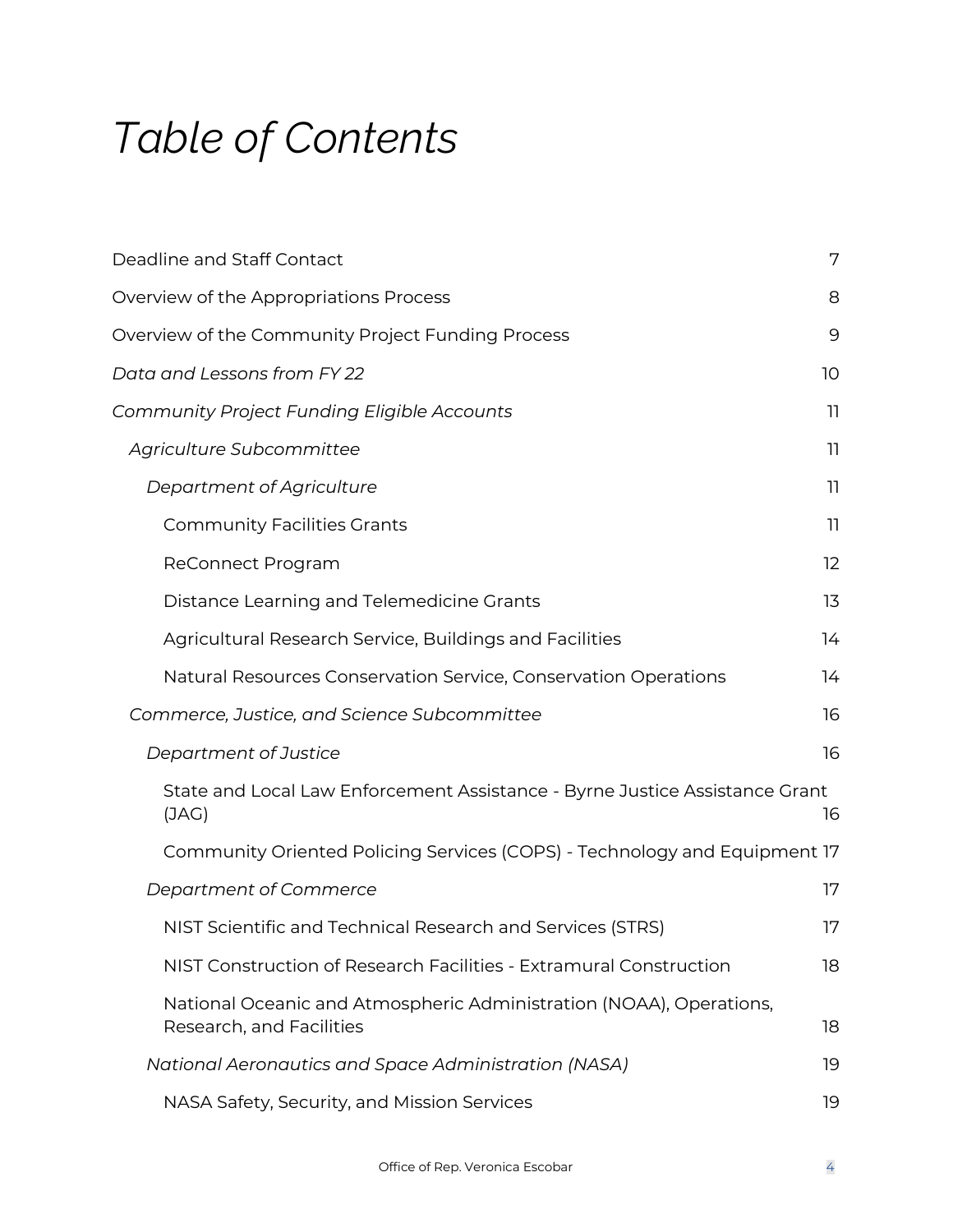| Defense Subcommittee                                                                                     | 20 |
|----------------------------------------------------------------------------------------------------------|----|
| <b>Energy and Water Development Subcommittee</b>                                                         | 22 |
| U.S. Army Corps of Engineers and Bureau of Reclamation                                                   | 22 |
| Department of Energy                                                                                     | 24 |
| <b>Financial Services and General Government Subcommittee</b>                                            | 26 |
| <b>General Services Administration</b>                                                                   | 26 |
| Federal Buildings Fund - New Construction, Major Repairs & Alterations &<br><b>Basic Repairs Account</b> | 26 |
| National Archives and Records Administration                                                             | 26 |
| National Historical Publications and Records Commission                                                  | 26 |
| <b>Small Business Administration</b>                                                                     | 26 |
| <b>Small Business Initiatives</b>                                                                        | 26 |
| <b>Homeland Security Subcommittee</b>                                                                    | 28 |
| Department of Homeland Security                                                                          | 28 |
| Pre-Disaster Mitigation Projects                                                                         | 28 |
| <b>Emergency Operations Center Grant Program</b>                                                         | 28 |
| Interior and Environment Subcommittee                                                                    | 30 |
| Department of the Interior                                                                               | 30 |
| Save America's Treasures (SAT) through the National Park Service                                         | 30 |
| Land Acquisition through the Land and Water Conservation Fund                                            | 31 |
| <b>Environmental Protection Agency</b>                                                                   | 32 |
| State and Tribal Assistance Grants (STAG)                                                                | 32 |
| <b>U.S. Forest Service</b>                                                                               | 35 |
| <b>State and Private Forestry</b>                                                                        | 35 |
| Labor, Health and Human Services, and Education Subcommittee                                             | 37 |
| Department of Labor                                                                                      | 37 |
| <b>Employment and Training Administration</b>                                                            | 37 |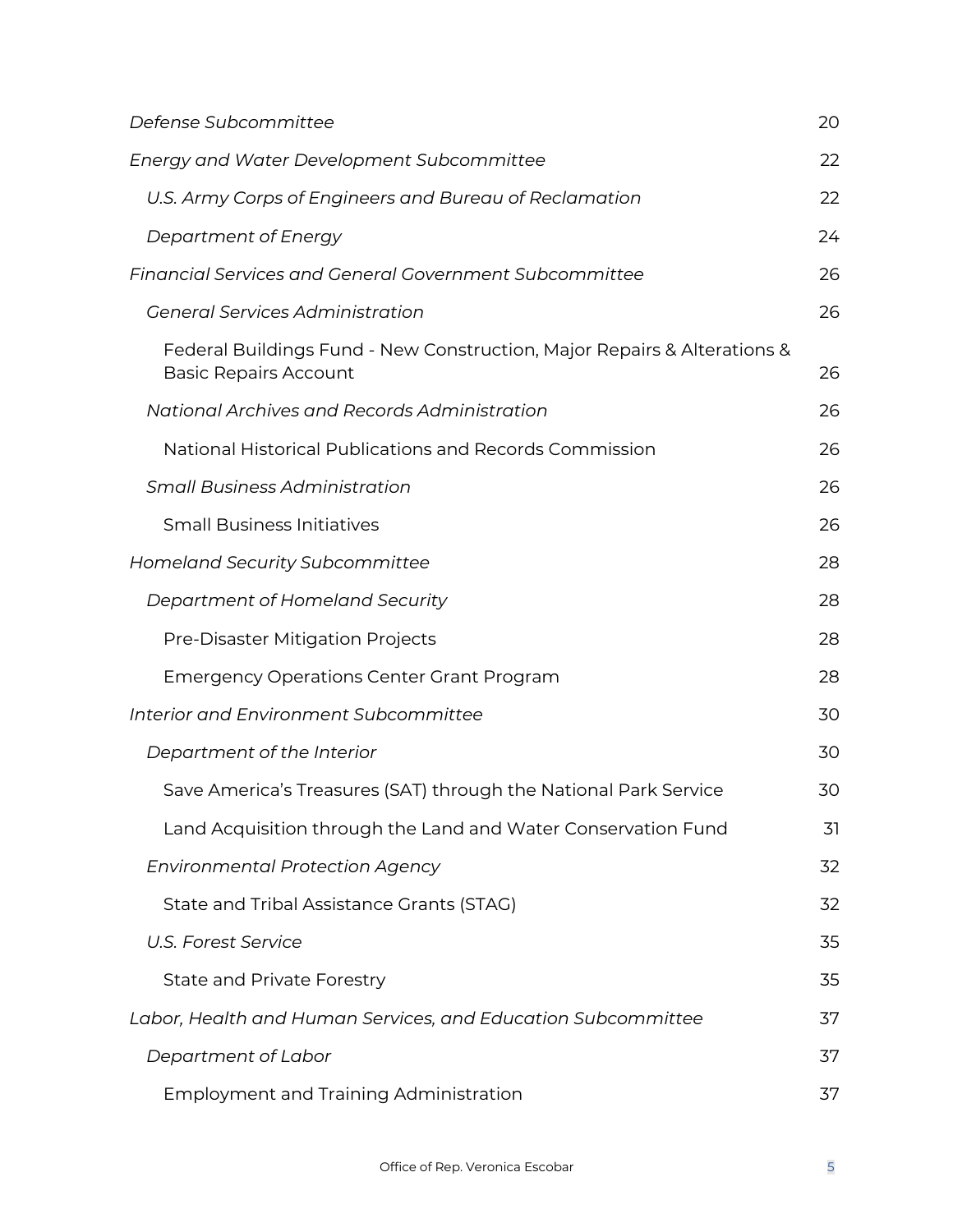| Workforce Innovation and Opportunity Act Demonstration Program     | 37 |
|--------------------------------------------------------------------|----|
| Department of Health and Human Services                            | 38 |
| Health Resources and Services Administration (HRSA)                | 38 |
| Substance Abuse and Mental Health Services Administration (SAMHSA) | 39 |
| Administration for Children and Families                           | 40 |
| <b>Child Abuse Prevention</b>                                      | 40 |
| Social Services Research and Demonstration                         | 40 |
| Administration for Community Living                                | 41 |
| Department of Education                                            | 41 |
| Elementary and Secondary Education                                 | 41 |
| Innovation and Improvement                                         | 41 |
| Postsecondary Education                                            | 42 |
| Fund for the Improvement of Postsecondary Education (FIPSE)        | 42 |
| Limitations on Education-Related Community Project Funding         | 43 |
| Military Construction, Veterans Affairs Subcommittee               | 44 |
| Department of Defense - Military Construction Accounts             | 44 |
| Future Year Defense Program (FYDP)                                 | 45 |
| Unfunded Requirements/Unfunded Priorities Lists (UFRs/UPLs)        | 45 |
| Cost-to-Completes (CTCs)                                           | 45 |
| Department of Veterans Affairs                                     | 46 |
| <b>Construction Programs</b>                                       | 46 |
| Transportation, Housing and Urban Development Subcommittee         | 48 |
| Department of Transportation                                       | 48 |
| Transit Infrastructure Projects                                    | 48 |
| Highway Infrastructure Projects                                    | 49 |
| Airport Improvement Program (AIP)                                  | 49 |
| Department of Housing and Urban Development                        | 50 |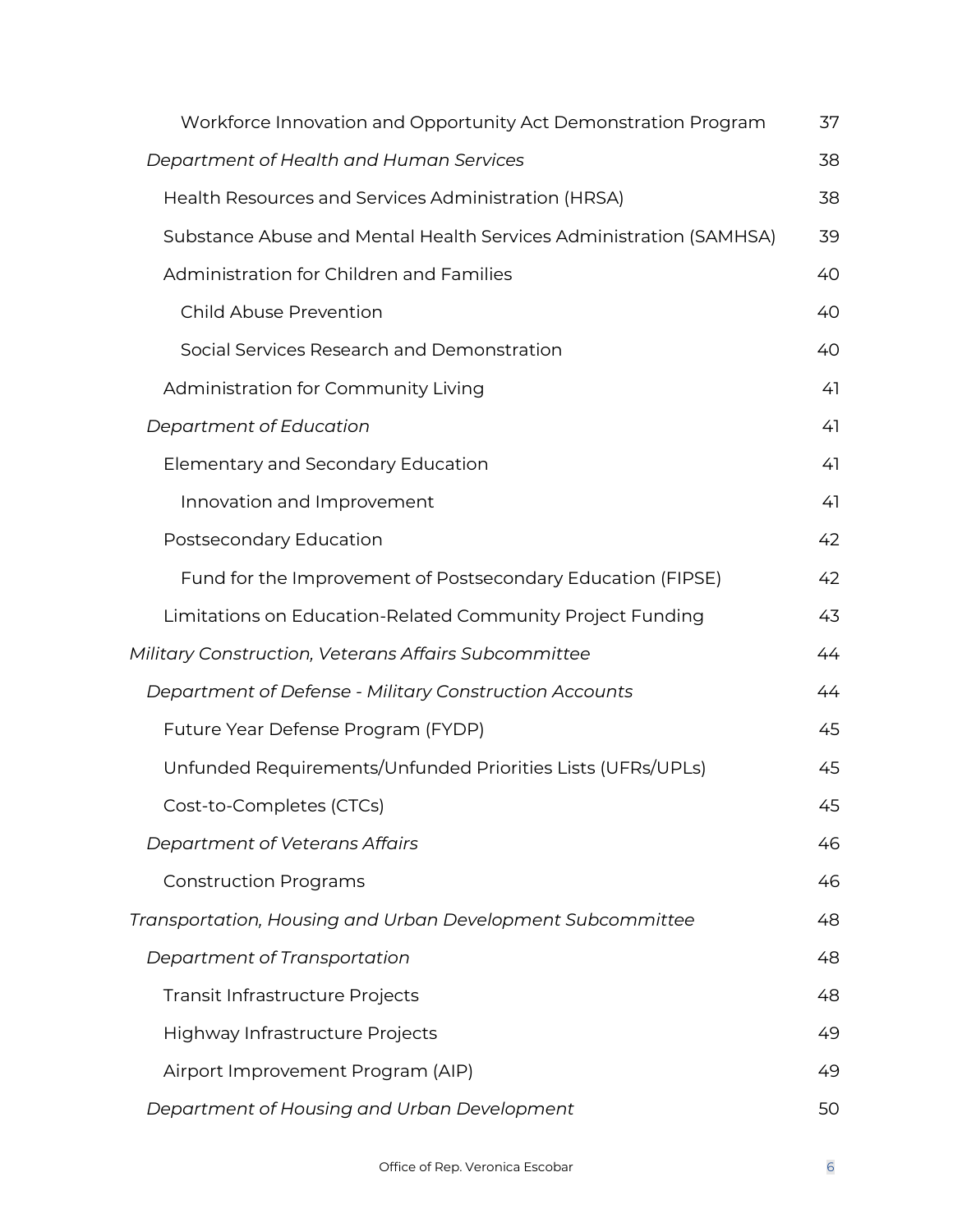| Economic Development Initiative (EDI)  | 50  |
|----------------------------------------|-----|
| <b>Frequently Asked Questions</b>      | 52  |
| <b>Other Federal Funding Resources</b> | 59  |
| <b>Key Resources</b>                   | 59  |
| Feedback                               | 60. |

# <span id="page-6-0"></span>*Deadline and Staff Contact*

If you have any questions regarding the Community Project Funding process, please email TX16.Approps@mail.house.gov and a staffer will reach out as soon as possible. The deadline for submissions is April 20, 2022 at 5:00 p.m. MT. If you need more time, you must email us **immediately** and my staff will evaluate requests on a case-by-case basis.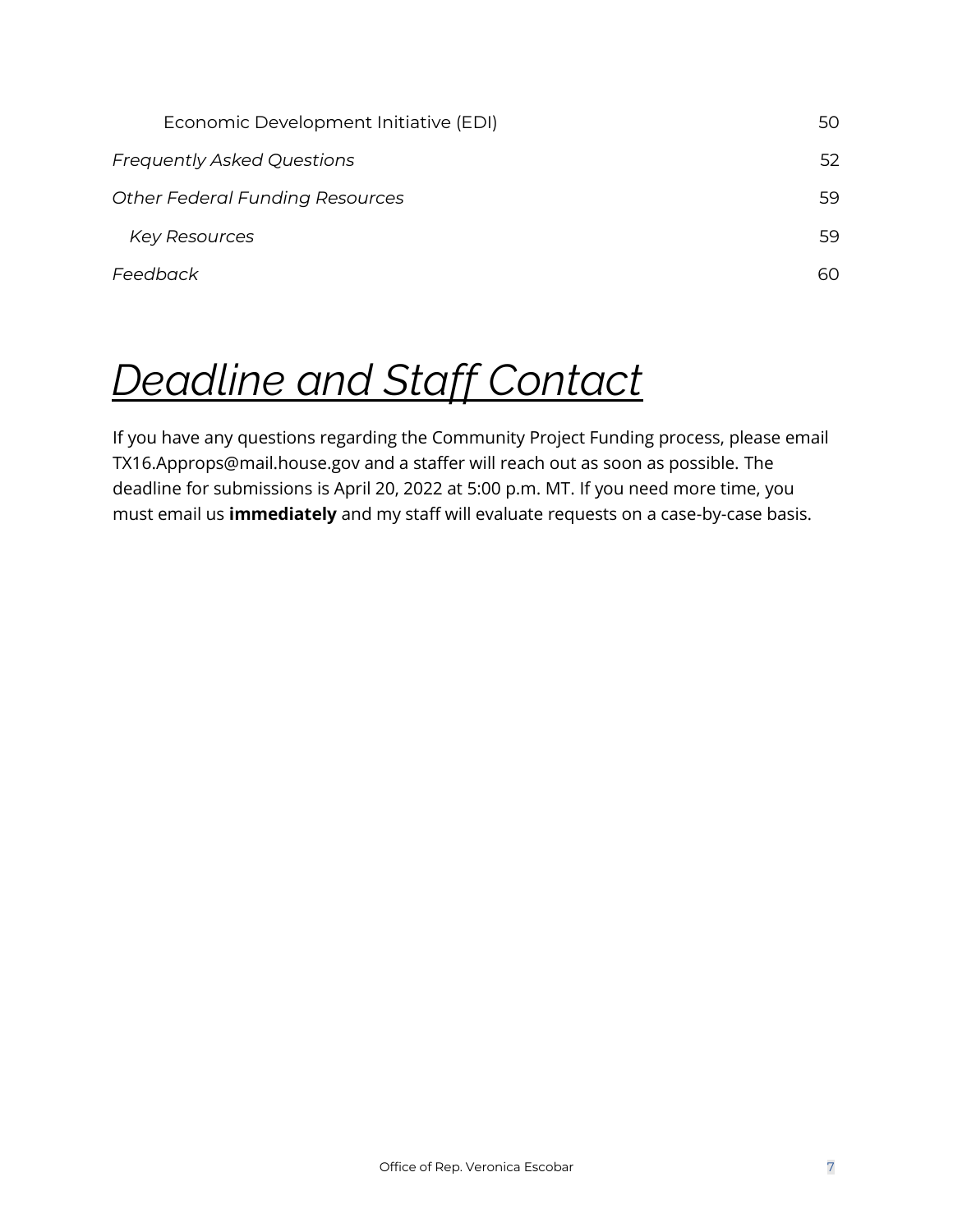# <span id="page-7-0"></span>*Overview of the Appropriations Process*

Each year, the United States Congress considers and enacts annual appropriations bills, which provide the federal government with the funding it needs to operate. These bills fund numerous activities, including government operations, medical research, national defense, infrastructure, and education.

You or your organization may submit programmatic or language requests. Programmatic requests include funding for specific federal programs that are important to you or your organization. Language requests include specific policy directives to federal agencies.

**We ask that you submit your programmatic or language requests by our April 20th , 2022, 5pm MST deadline.** You and your organization should begin developing your request well in advance to ensure that your request is submitted properly and tailored to the needs of your project. As you develop your request, please feel free to contact my staff and use this resource guide to ensure your project request meets all requirements.

In order to submit a programmatic or language request, please complete the form at this [link.](https://docs.google.com/forms/d/e/1FAIpQLSfuL0q4DO4KYrLgOABe5KpN6crltJ4-ZkLawoimuT1tLI-m6g/viewform) We will not consider requests that are received after the deadline. If you have problems or questions while completing these forms, please feel free to contact my staff through TX16.Approps@mail.house.gov. My staff is unable to forward request forms to other Congressional or Senate offices.

My team will review each request. The entire appropriations process can take several months. Appropriations bills approved by the House Appropriations Committees must be agreed to by both houses of Congress and signed into law by the President before the end of the fiscal year on September 30th; however, the process often extends beyond this date.

Your patience during this lengthy and arduous process is greatly appreciated.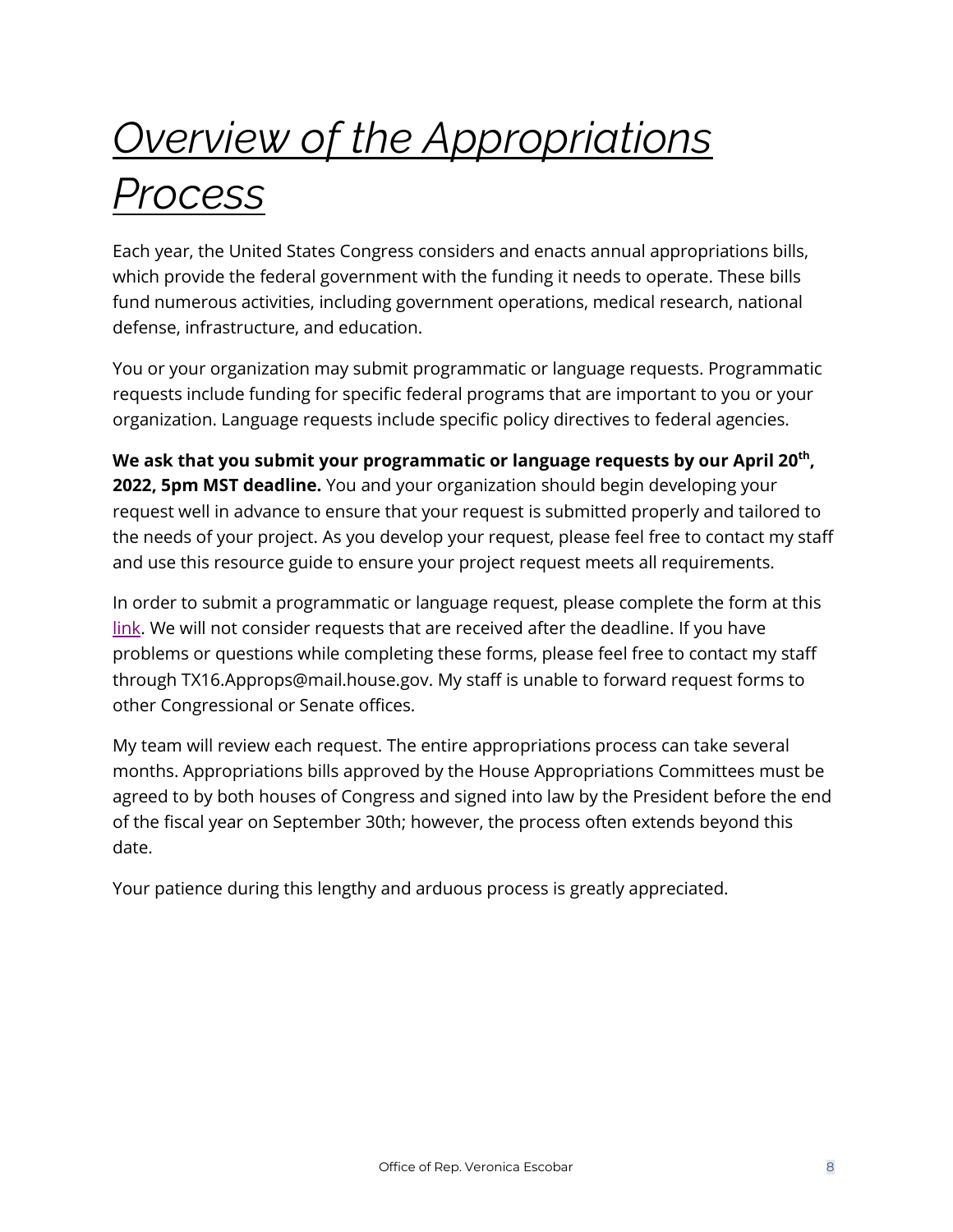# <span id="page-8-0"></span>*Overview of the Community Project Funding Process*

The House Appropriations Committee will be accepting Community Project Funding requests for Fiscal Year 2023. These requests will be funded through the numerous government funding bills.

My team and I are looking forward to recommending important local projects for federal funding this year. However, it is important that you know how this process will work this year.

First, you should know that my team and I expect to receive hundreds of requests for funding. While it's my goal to fund as many projects as possible, Members of Congress can only submit ten requests to fund Community Projects, and we cannot guarantee what will be funded.

Second, it is important that any request you make satisfies **every** requirement laid out by the House Appropriations Committee. Most importantly, each request must include demonstrated community support. You will be required to submit evidence of community support, including (but not limited to):

- Letters of support from elected community leaders
- Press articles highlighting the need for the specific project
- Resolutions passed by local/county/state governments
- Projects listed on community development plans, state intended use plans, and other publicly available planning documents
- Support from local newspaper editorial boards, etc.

Additional requirements are listed below:

- A financial disclosure statement from myself certifying that neither my immediate family nor I have any financial interest in the proposed project.
- No funds can be used by for-profit recipients.
- Matching funding must be available for each project from the state/local government (matching funding does NOT have to be in-hand, but officials must have a plan to fund in order to meet this requirement).
- Each project is funded only for FY 2023.

In the interest of transparency, all Members are required to post all Community Project Funding requests submitted to the committee on their website. The posting must include the name of the proposed recipient, the address, the amount of the request, and an explanation of the purpose and justification for the use of taxpayer funds.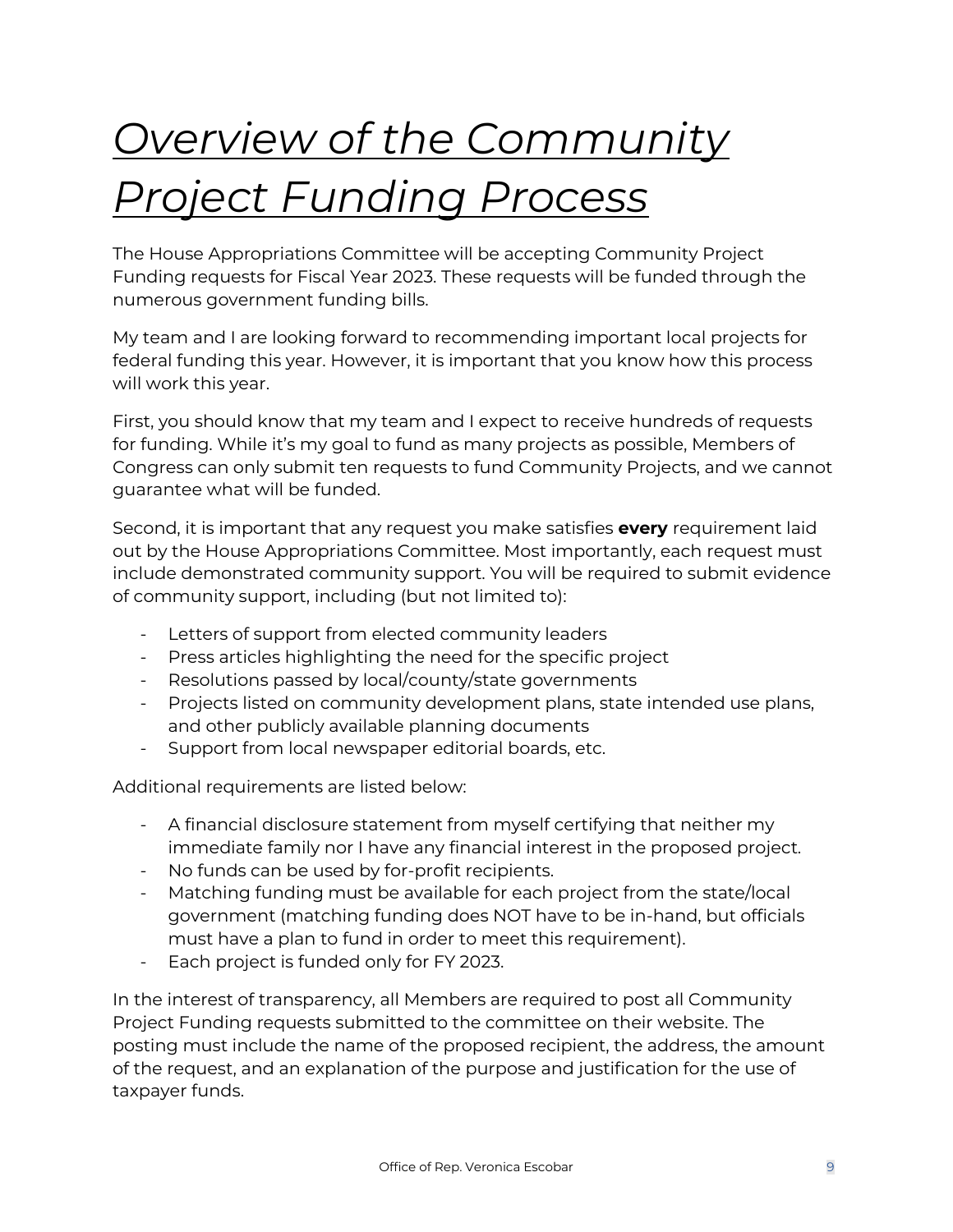<span id="page-9-0"></span>As more information becomes available, this guide will be updated.

# *Data and Lessons from FY 22*

For the FY22 Community Project Funding Process, the House Appropriations Committee included 2,723 total Member Requested Projects across the subcommittee spending bills. The total appropriated funding was **\$4,168,945,143**, with an average award of \$925,000.

A government spending bill for the remainder of the year including our Community Project Funding requests was passed by the U.S. House of Representatives on March 11, and the final spending bill was signed into law on March 15 by President Biden.

9 of my requests were funded, totaling **\$11,584,000**.

These requests included:

- El Paso Makes Contract Support for El Paso Manufacturers , \$964,000
- Cotton Valley Broadband Expansion, \$2,850,000
- El Paso Police Department Body-Worn Camera Program, \$525,000
- The Crisis Intervention Team, \$2,015,000
- Paso del Norte Trail, \$1,000,000
- Casitas Community Project, \$1,000,000
- County of El Paso for First-Time Water and Wastewater Connection Projects, \$1,105,000
- Centro De Salud Familiar La Fe, Inc., El Paso, TX for facilities and equipment, \$925,000
- El Paso County Hospital District/University Medical Center of El Paso, El Paso, TX for purchase of equipment, \$1,200,000

Included in this guide will be the total funding, average funding, median of funding, and number of requests for each subcommittee and account.

Our team learned that the House Appropriations Committee values quality projects, so requests that are of high quality and well put together will have a higher chance of being included.

As you will see, we also learned that the House Appropriations Committee is willing to fund higher dollar requests than originally thought. When making a request, please request the amount you can conceivably use, even if that number seems higher than the average award for that account.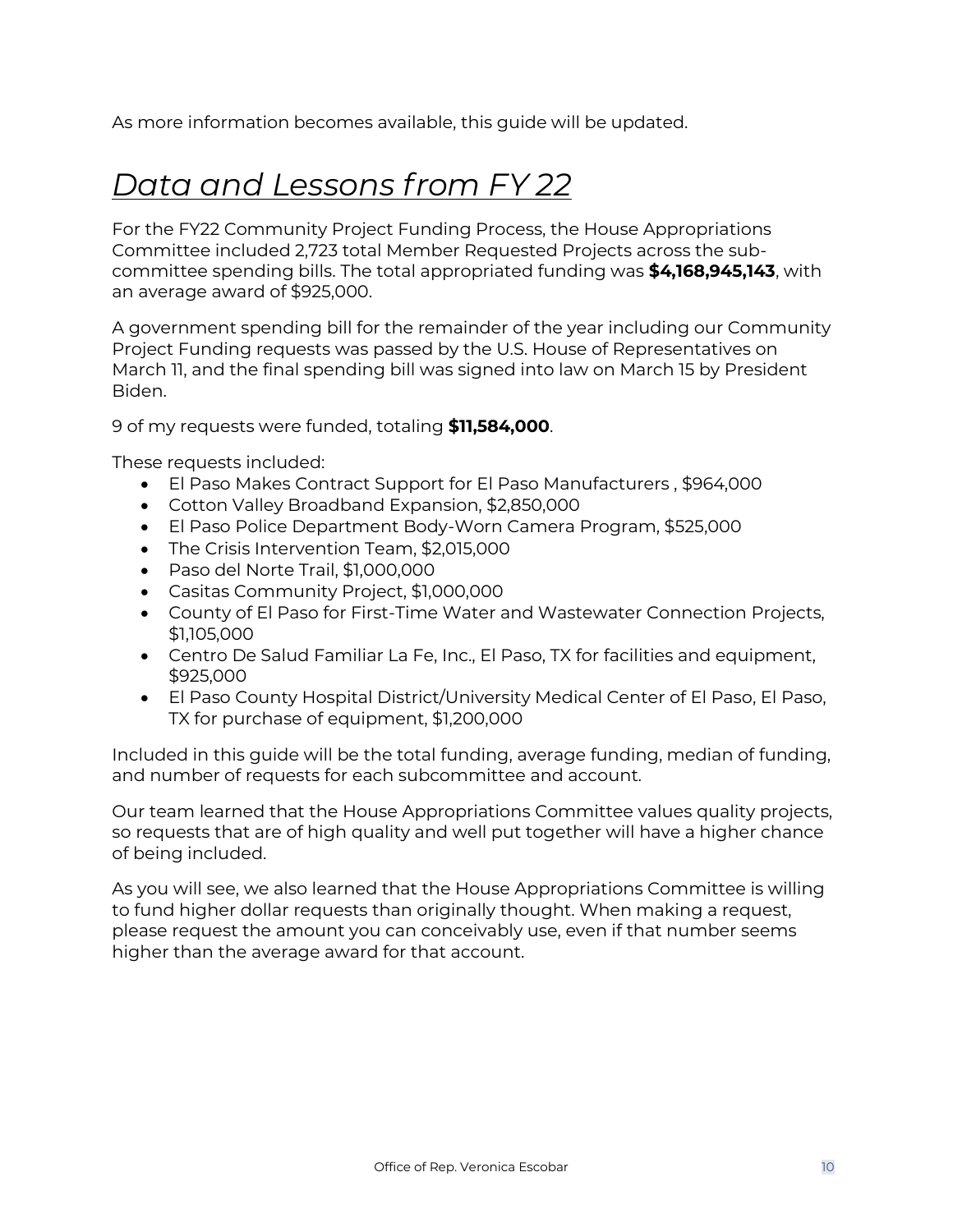# <span id="page-10-0"></span>*Community Project Funding Eligible Accounts*

# <span id="page-10-1"></span>*Agriculture Subcommittee*

**In FY 22 Total Funding:** \$195,341,506 **Average Project Cost:** \$1,759,833.39 **Median Project Cost:** \$1,000,000 **Number of Requests:** 111

For each Community Project Funding request, Members will be asked to respond to a series of questions intended to provide transparency and ensure the project is a valuable use of taxpayer funds.

# <span id="page-10-2"></span>*Department of Agriculture*

### <span id="page-10-3"></span>Community Facilities Grants

**In FY 22 Total Funding:** \$112,036,714 **Average Project Cost:** \$1,302,752 **Median Project Cost:** \$911,969 **Highest Request:** \$7,000,000 **Lowest Request:** \$16,800 **Number of Requests:** 86

Grants to purchase, construct, or improve essential community facilities, to purchase equipment, and pay other related project expenses. Essential community facilities include, but are not limited to, healthcare facilities, public facilities, public safety measures, educational services, or other community support services. Examples of eligible projects include medical or dental clinics, towns halls, courthouses, childcare centers, police or fire departments, public works vehicles, or distance learning equipment. Any project must serve a rural area as specified in 7 CFR 3570.53 (rural areas including cities, villages, townships and Federally Recognized Tribal lands with no more than 20,000 residents), and the Member's request must demonstrate community support. Requests should ensure that their request provides the fullest description of the project as possible. Submissions should include details on all proposed uses of funds, activities that will occur, timeline, and detailed information on the complete service territory, including median household income of the proposed project.

Please review all program regulations carefully, most notably: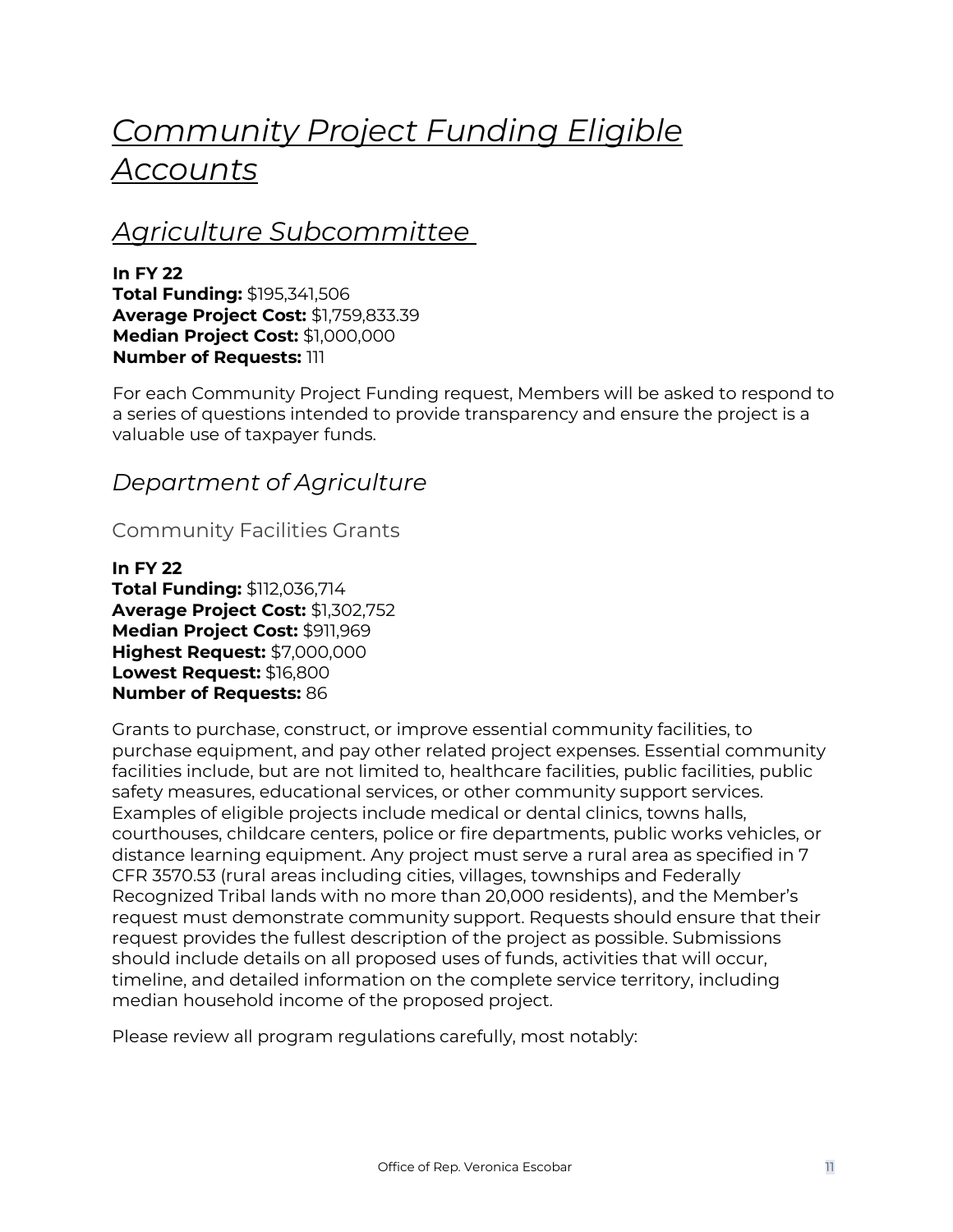- Cost share requirements. The Community Facilities program has a cost share calculated on a graduated scale. The applicant should be aware of any cost share as documented in 7 CFR 3570.63(b).
- Credit Elsewhere Test. Applicants shall certify they cannot finance the project from their own resources and credit is not otherwise available on reasonable terms from non-Federal sources.

Community Facilities grants generally cannot be used to pay initial operating expenses or annual recurring expenses, refinance existing debt, pay interest, build or repair facilities in non-rural areas, or pay for construction costs of facilities that will be used for commercial rental space.

The State Rural Development Office is a valuable resource to answer program questions, including eligibility.

For fiscal year 2022, the average CPF funding level was just over \$1 million. Please note that the Committee will consider higher project requests for fiscal year 2023. However, projects requesting significantly more than that average may be more difficult to fund and funding will depend on program demand and other variables. Any future potential project caps will be determined by the Chair after reviewing the full universe of requests.

### <span id="page-11-0"></span>ReConnect Program

#### **In FY 22 Total Funding:** \$36,604,792 **Average Project Cost:** \$1,926,568 **Median Project Cost:** \$1,500,000 **Highest Request:** \$4,000,198 **Lowest Request:** \$212,022 **Number of Requests:** 19

ReConnect broadband pilot grants facilitate broadband deployment in rural areas. Grant funding can be used for the costs of construction, improvement, or acquisition of facilities and equipment needed to provide broadband service to rural areas without sufficient broadband access, which is defined as 10 Mbps downstream and 1 Mbps upstream.

The area must be rural and lack sufficient access to broadband service. A rural area is any area which is not located within: (1) A city, town, or incorporated area that has a population of greater than 20,000 inhabitants; or (2) an urbanized area contiguous and adjacent to a city or town that has a population of greater than 50,000 inhabitants. Sufficient access to broadband is defined as greater than 90% of any rural area in which households have fixed, terrestrial broadband service delivering at least 10 Mbps downstream and 1 Mbps upstream. Mobile and satellite services will not be considered in making the determination of sufficient access to broadband.

Stand-alone, middle-mile projects are not eligible under the ReConnect Program. However, middle-mile facilities are eligible if they are needed to bring sufficient broadband service to all premises in the area.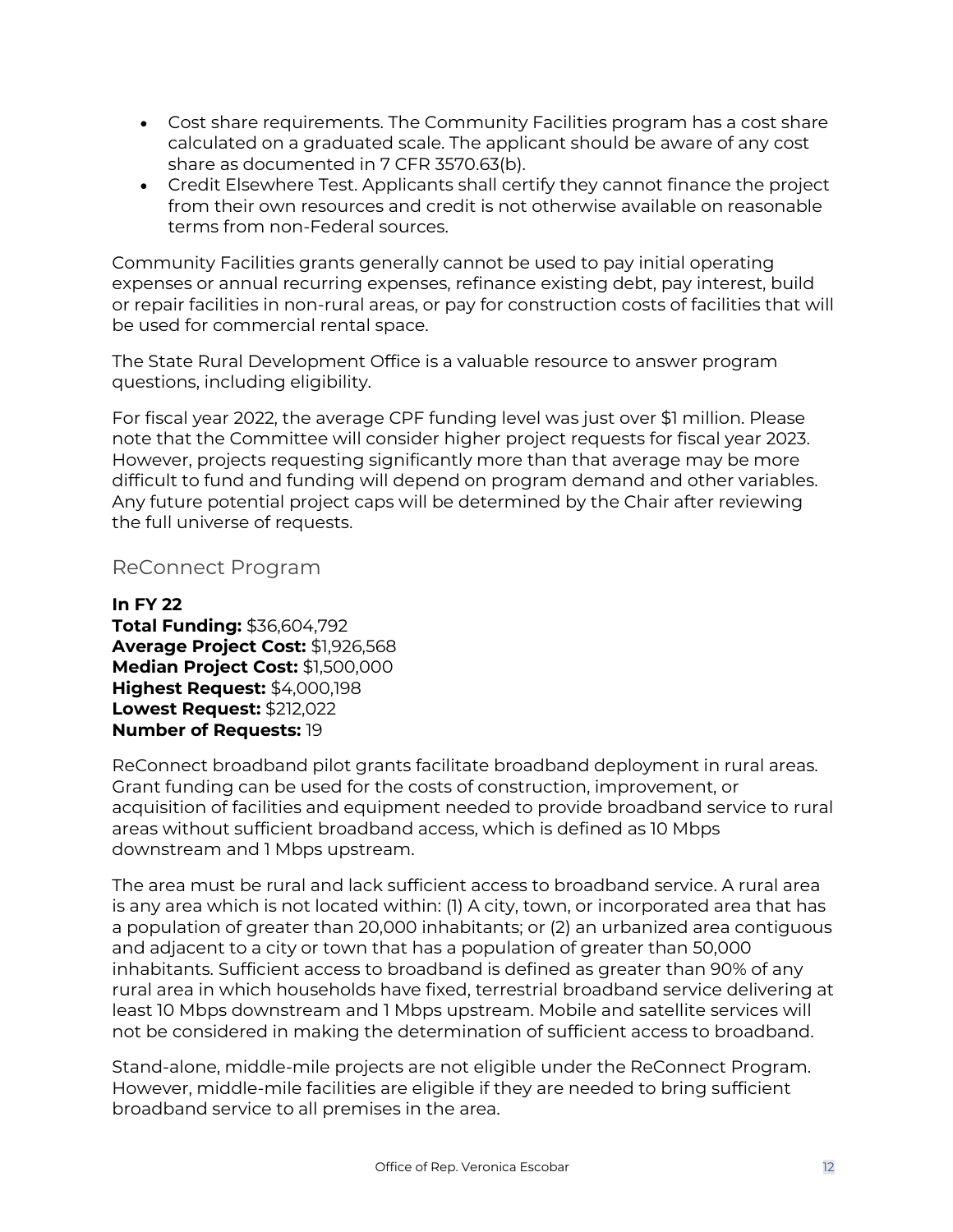It is strongly recommended that Community Project Funding requests include specific information, such as the number of households, businesses, or farms that would be served in the area, what the performance of the service to be offered would be, and whether healthcare or educational facilities would be served.

USDA's Rural Development is a valuable resource to answer program questions, including eligibility.

For fiscal year 2022, the average ReConnect CPF award was nearly \$2 million. Please note the subcommittee will consider higher project requests for fiscal year 2023. However, projects requesting significantly more than that average may be more difficult to fund and funding will depend on program demand and other variables. Any future potential project caps will be determined by the Chair after reviewing the full universe of requests.

Additionally, when submitting a request, requestors are reminded that all policies and procedures apply, including environmental and related reviews and the cost share requirement of 25% of the overall project cost. Policies and procedures can be found at [https://go.usa.gov/xexPT.](https://go.usa.gov/xexPT)

### <span id="page-12-0"></span>Distance Learning and Telemedicine Grants

#### **\*This is a new account for FY 23\***

The Distance Learning and Telemedicine program (DLT) helps rural residents better utilize the enormous potential of modern telecommunications and the internet for education and healthcare, two critical components of economic and community development. The DLT program helps rural communities acquire the technology and training necessary to connect educational and medical professionals with students, teachers, and patients in rural areas.

Grants may be used for audio and video equipment, broadband facilities that support distance learning or telemedicine (not actual broadband), computer hardware or network components/software, and acquisition of instructional programming.

All requests are subject to all the regulations governing the program which can be found at 7 CFR Part 1734. **The program requires a 15% match** that cannot come from another federal source. The State Rural Development Office is a valuable resource to answer program questions, including eligibility.

Competitive awards typically range from \$50,000 to \$1,000,000 and the Committee will consider projects in this range. This a new account for the fiscal 2023 House process; in fiscal year 2022, the average Senate CPF in this account was \$359,000. Requestors are strongly encouraged to provide as much detail as possible on how the award will be utilized, what equipment of service will be acquired and any information on population(s) served. The program is intended to serve rural areas with populations of 20,000 or less.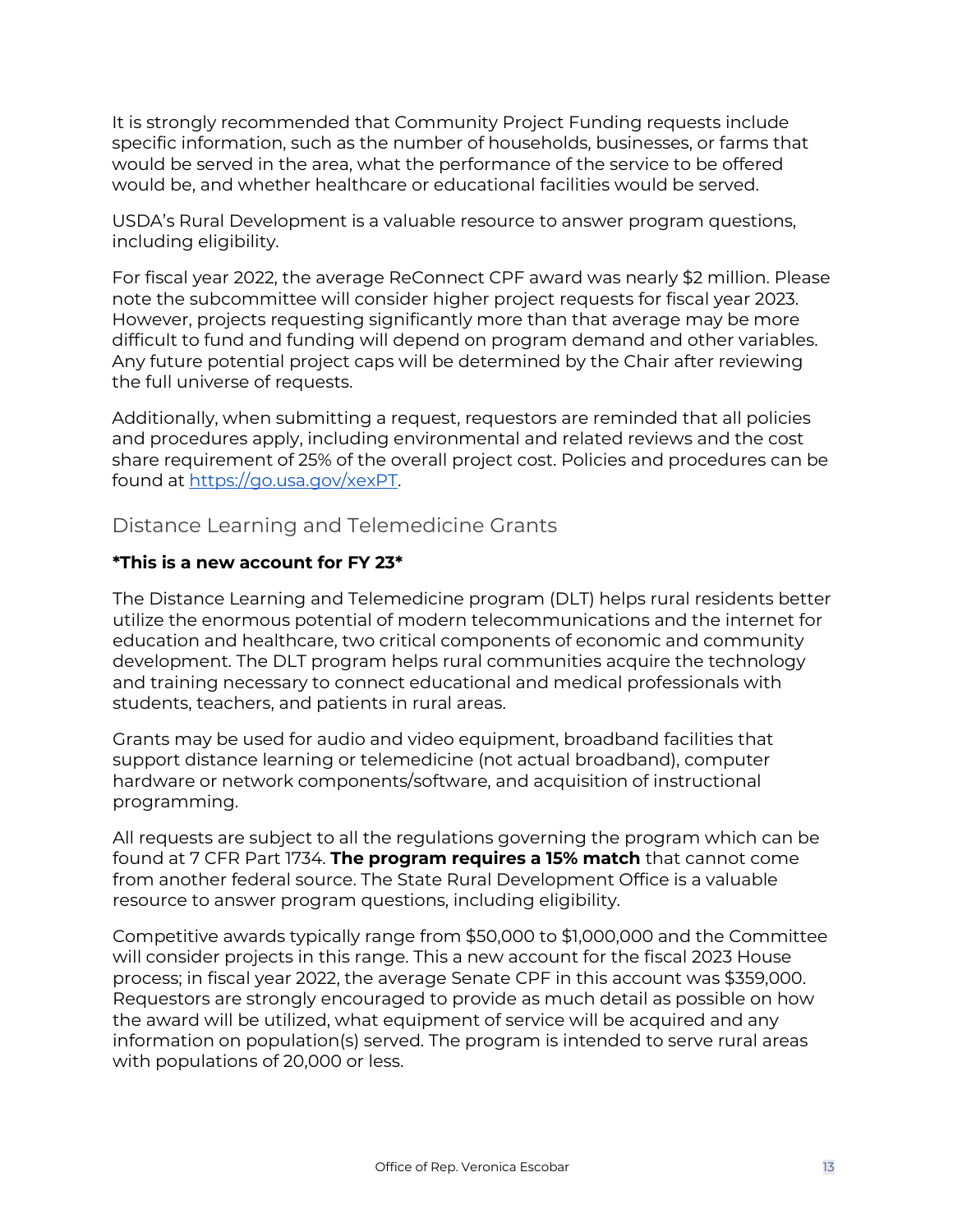<span id="page-13-0"></span>Agricultural Research Service, Buildings and Facilities

#### **In FY 22 Total Funding:** \$46,700,000 **Average Project Cost:** \$7,783,333 **Median Project Cost:** \$4,350,000 **Highest Request:** \$20,000,000 **Lowest Request:** \$4,000,000 **Number of Requests:** 6

The Agricultural Research Service (ARS) owns and operates laboratories and facilities across the United States. Many of these laboratories/facilities are decades old, have outlived their functional lifespan, and are badly in need of major repairs, renovation, or replacement. Facility requests must be for ARS-owned facilities or for facilities that will enhance ongoing ARS work. Requests can assist in the acquisition of land, construction, repair, improvement, extension, alteration, and purchase of fixed equipment or facilities as necessary to carry out the agricultural research programs of the Department of Agriculture. It is strongly encouraged that Community Project Funding requests include details on the research to be conducted, why the research is a high priority, as well as details on the modernization and why it is critical in carrying out the research. Requests for ARSowned facilities will be given priority for funding.

<span id="page-13-1"></span><https://www.ars.usda.gov/about-ars/>

Natural Resources Conservation Service, Conservation Operations

### **\*This is a new account for FY 23\***

The Natural Resources Conservation Service (NRCS) supports private landowners, conservation districts, and other organizations to conserve, maintain, and improve the Nation's natural resources. Conservation Operations has four major program components: Conservation Technical Assistance, Soil Survey, Snow Survey and Water Supply Forecasting, and Plant Materials Centers. Examples of specific objectives include reduce soil erosion, improve soil health, enhance water supplies, improve water quality, increase wildlife habitat, and reduce damage caused by floods and other natural disasters. Due to the newness of the urban agriculture program, the subcommittee will not consider such proposals this year as part of CPFs in Conservation Operations.

It is strongly encouraged to provide details on the work to be done, including if the project will conduct surveys, investigations, or research, and if there is a plan to publish the results of any such work. Requests should also describe any preventive measures to be taken, such as engineering operations, methods of cultivation, or changes in use of land.

This is a new account for the fiscal year 2023 House process; in fiscal year 2022, the average Senate CPF in this account was \$1.1 million. The Committee will consider higher project requests for fiscal year 2023. However, projects requesting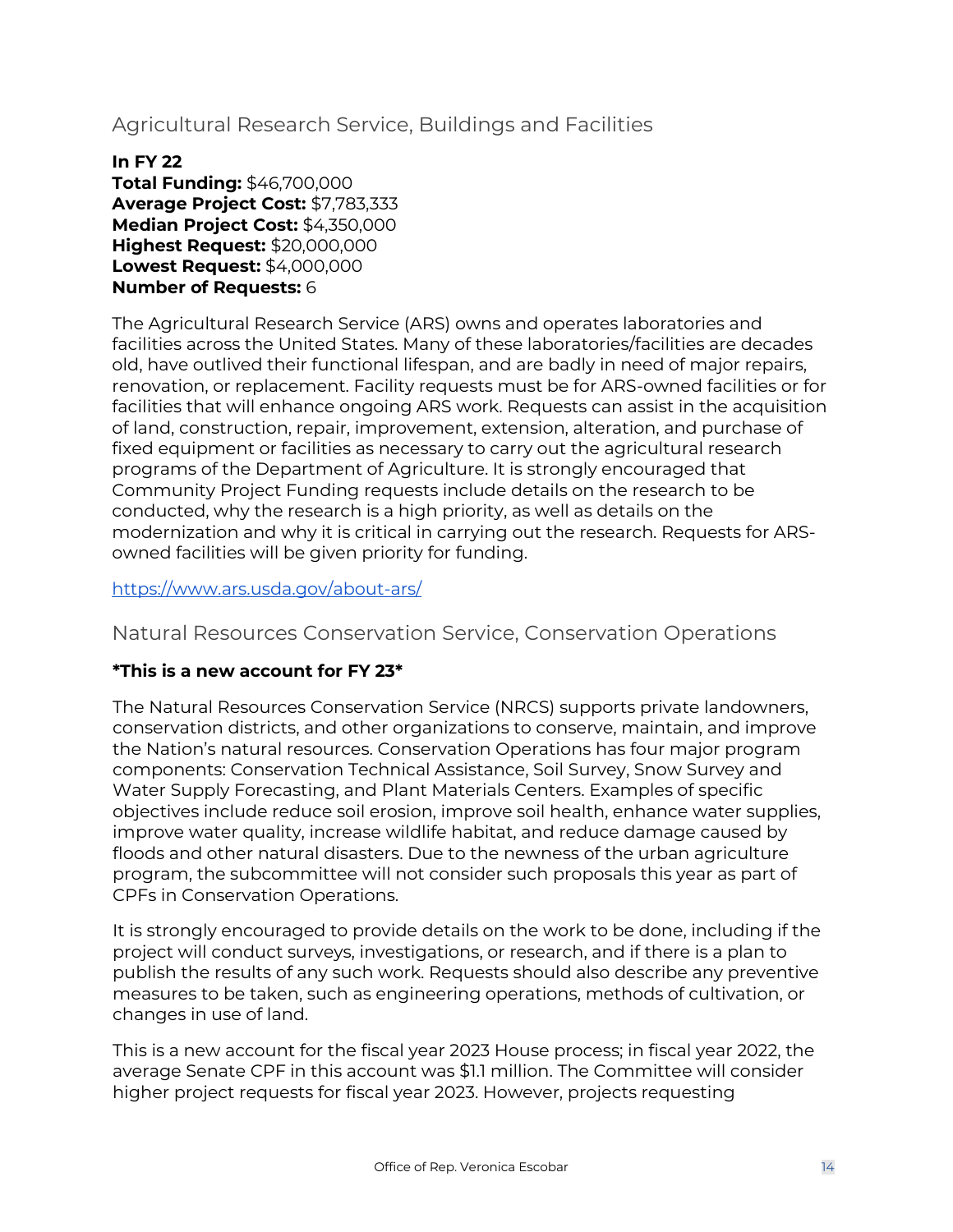significantly more than that average may be more difficult to accommodate and will depend on program demand and other variables. Any future potential project caps will be determined by the Chair after reviewing the full universe of requests.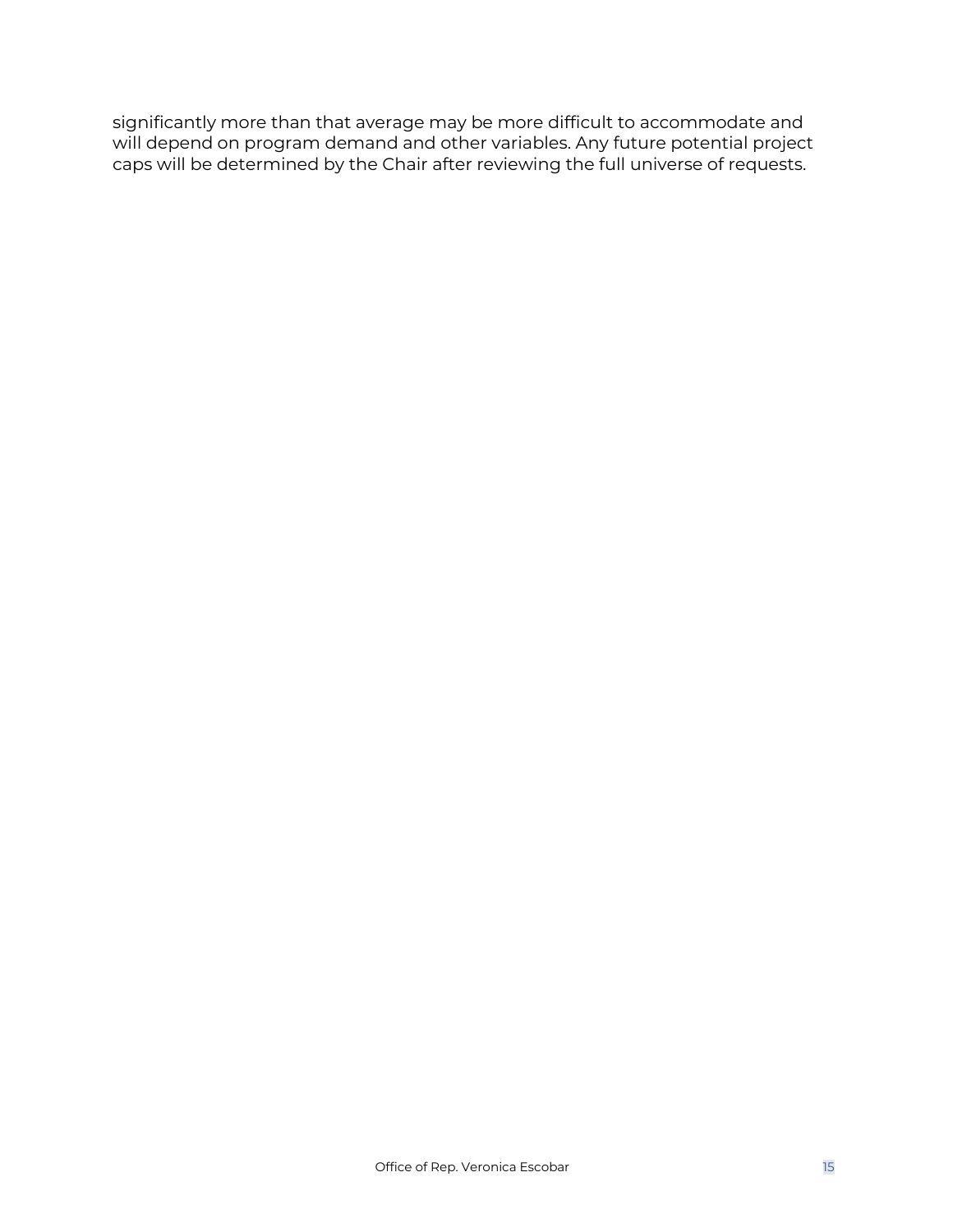# <span id="page-15-0"></span>*Commerce, Justice, and Science Subcommittee*

**In FY 22 Total Funding:** \$189,350,000 **Average Project Cost:** \$884,813 **Median Project Cost:** \$550,000 **Number of Requests:** 214

<span id="page-15-1"></span>*Department of Justice*

<span id="page-15-2"></span>State and Local Law Enforcement Assistance - Byrne Justice Assistance Grant (JAG)

### **In FY 22**

**Total Funding:** \$100,754,000 **Average Project Cost:** \$763,288 **Median Project Cost:** \$526,000 **Highest Request:** \$5,000,000 **Lowest Request:** \$4,000 **Number of Requests:** 132

Byrne JAG Grants assist state, local, and tribal law enforcement efforts to prevent crime, improve the criminal justice system, provide victims' services, and other related activities. Community projects funded under this category must comply with the requirements cited in JAG statutes and be consistent with U.S. Department of Justice guidance for the program. Below are the links to the Department's guidance and frequently asked questions regarding Byrne-JAG:

https://bja.ojp.gov/program/jag/overview

### https://bja.ojp.gov/sites/g/files/xyckuh186/files/media/document/jag-faqs.pdf

The House Appropriations Committee encourages community project funding designed to help improve police-community relations. Historically, the House Appropriations Committee has not funded vehicles or building construction or renovation as part of community project funding under this account. Note the Committee may consider similar or higher project amounts for FY 23. Any caps will be determined after reviewing the full universe of requests, and while there are no guarantees, projects of a modest size are more likely to receive full funding.

Requestors submitting Byrne JAG project requests are required to submit answers to the following additional questions. Failure to complete all required questions will result in an incomplete project request. Incomplete project requests will not be considered for community project funds.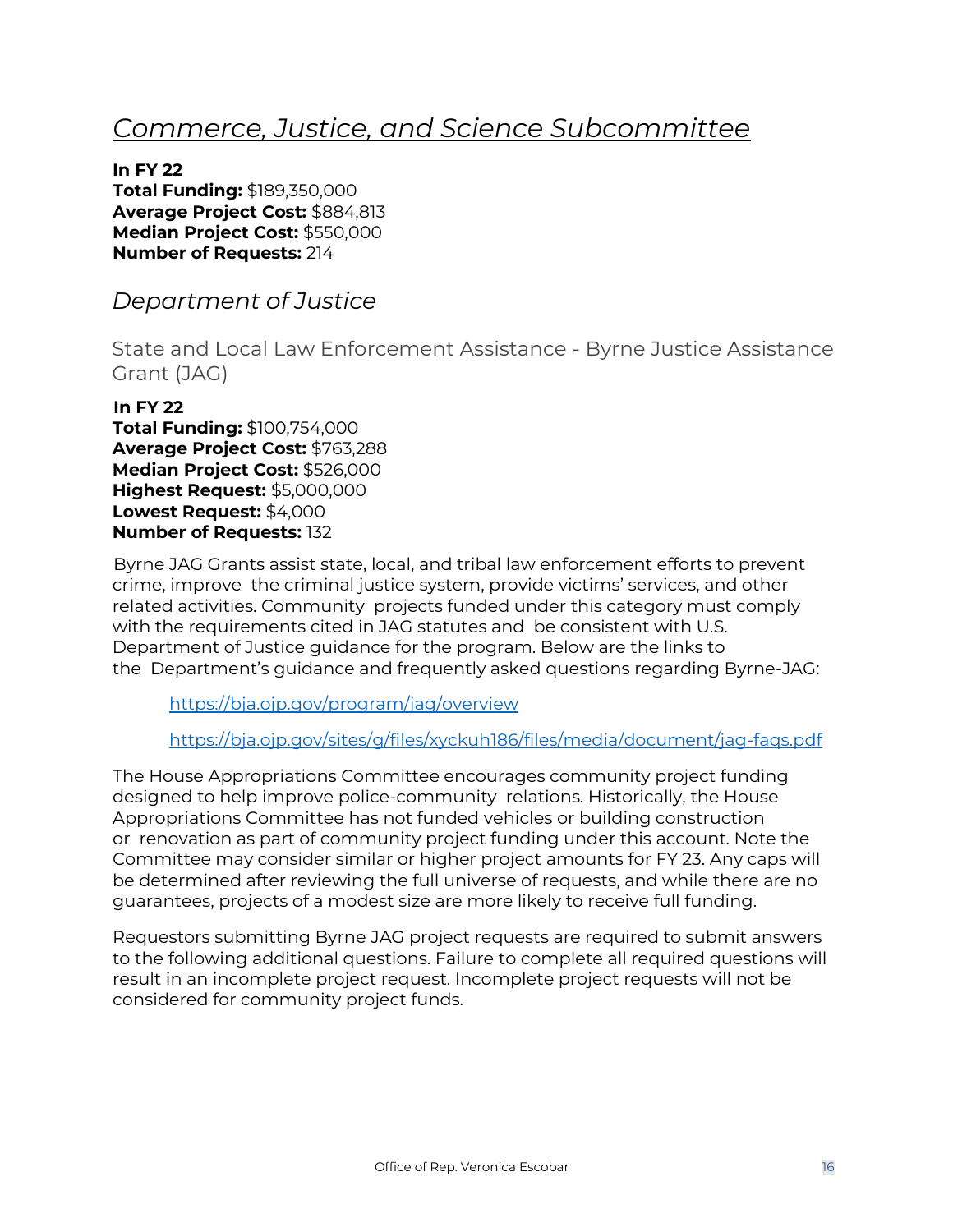# <span id="page-16-0"></span>Community Oriented Policing Services (COPS) - Technology and Equipment

#### **In FY 22 Total Funding:** \$55,766,000 **Average Project Cost:** \$1,186,511 **Median Project Cost:** \$540,000 **Highest Request:** \$8,245,000 **Lowest Request:** \$25,000 **Number of Requests:** 47

Funding will be provided for community project grants for State, local, and tribal law enforcement to develop and acquire effective technologies and interoperable communications that assist in investigating, responding to, and preventing crime, provided that such equipment meets the applicable requirements of the National Institute of Standards and Technology (NIST) Office of Law Enforcement Standards (OLES).

This funding will allow recipients the opportunity to establish and enhance any of a variety of technical equipment and/or programs to encourage the continuation and enhancement of community policing efforts within their jurisdictions. These projects should help improve police effectiveness and the flow of information among law enforcement agencies, local government service providers, and the communities they serve.

Historically, the Committee has not funded vehicles or building construction or renovation as part of community project funding under this account. Recipients of community project funding under this account may *not* subgrant to other organizations or agencies. Note the Committee may consider similar or higher project amounts for FY 23. Any caps will be determined after reviewing the full universe of requests, and while there are no guarantees, projects of a modest size are more likely to receive full funding.

Requestors submitting COPS project requests are required to submit answers to the following additional questions. Failure to complete all required questions will result in an incomplete project request. Incomplete project requests will not be considered for community project funds.

# <span id="page-16-1"></span>*Department of Commerce*

### <span id="page-16-2"></span>NIST Scientific and Technical Research and Services (STRS)

### **\*This is a new account for FY 23\***

Funding must be for activities consistent with and supportive of NIST's mission and within its authorities, such as STEM education activities, scientific research, or other activities that support American manufacturing and industry.

The median award in this account for FY 22 was \$1,250,000. Note the Committee may consider similar or higher project amounts for FY 23. Any caps will be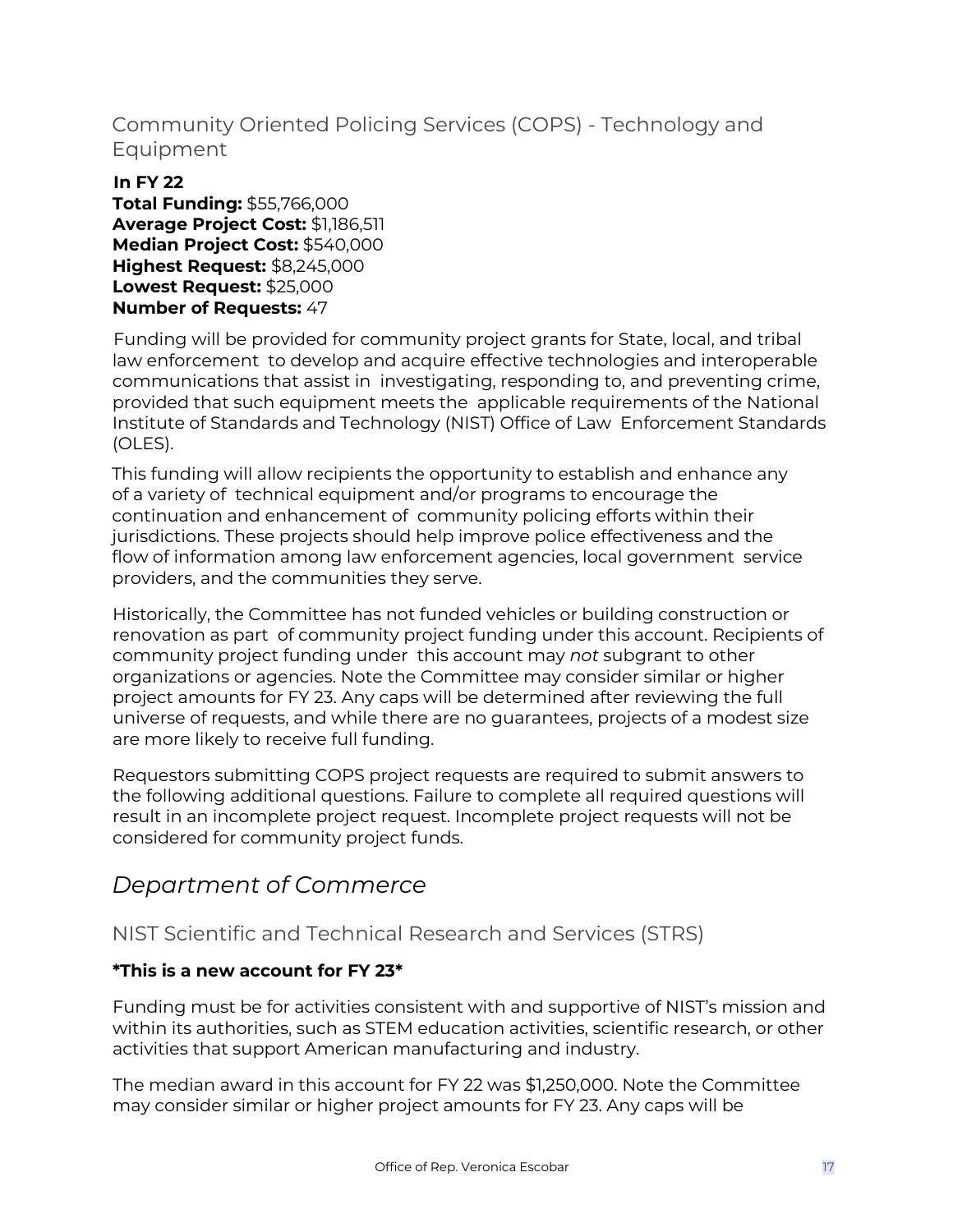determined after reviewing the full universe of requests, and while there are no guarantees, projects of a modest size are more likely to receive full funding. This account does not fund vehicles or building construction or renovation.

Requestors submitting NIST STRS community project requests are required to submit answers to the following additional questions. Failure to complete all required questions will result in an incomplete project request. Incomplete project requests will not be considered for community project funds.

### <span id="page-17-0"></span>NIST Construction of Research Facilities - Extramural Construction

### **\*This is a new account for FY 23\***

This account funds the construction and renovation of research facilities, provided that such facilities will be used in a manner that is aligned with and supportive of the mission of NIST. The median award in this account was \$10 million in FY 22, but this account was not open to community project funding in the House in FY 22. Note the Committee may consider lower project amounts for FY 23, and any caps will be determined after reviewing the full universe of requests. Given the expectation of limited resources and the large cost of research facilities, the Committee may not be able to fully fund all requests. While there are no guarantees, preference will be given to more modest requests.

Requestors submitting NIST Construction community project requests are required to submit answers to the following additional questions. Failure to complete all required questions will result in an incomplete project request. Incomplete project requests will not be considered for community project funds.

<span id="page-17-1"></span>National Oceanic and Atmospheric Administration (NOAA), Operations, Research, and Facilities

### **In FY 22**

**Total Funding:** \$23,980,000 **Average Project Cost:** \$799,333 **Median Project Cost:** \$705,000 **Highest Request:** \$2,000,000 **Lowest Request:** \$100,000 **Number of Requests:** 30

Community project funding for NOAA will only be considered within the Operations, Research, and Facilities account. This account does not fund construction projects, and as such, any such requests will not be considered. Requests for funding will be considered for research, demonstration, or education projects performed by external partners or for prioritizing NOAA internal funds for geographically specific projects. Any such project must be aligned with NOAA's mission and within their existing authorities. Note the Committee may consider similar or higher project amounts for FY 23. Any caps will be determined after reviewing the full universe of requests, and while there are no guarantees, projects of a modest size are more likely to receive full funding.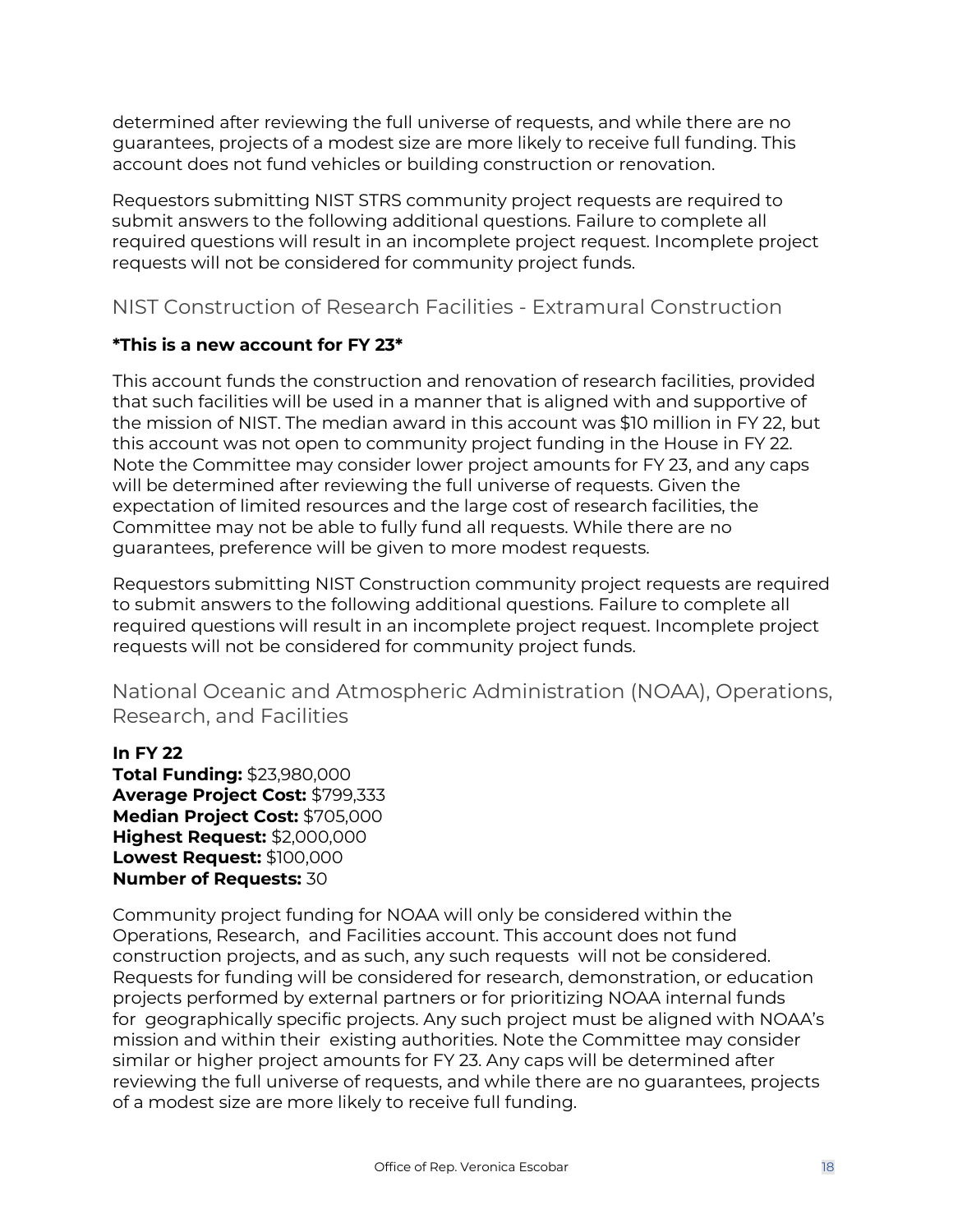The subcommittee will not entertain requests for the Office of Marine and Aviation Operations.

Coastal Zone Management funds are distributed to states on a formula basis and will not be considered for community project funding.

Historically, the Committee has not funded vehicles or building construction or renovation as part of community project funding under this account.

Requestors submitting NOAA Operations, Research, and Facilities community project requests are required to submit answers to the following additional questions. Failure to complete all required questions will result in an incomplete project request. Incomplete project requests will not be considered for community project funds.

# <span id="page-18-0"></span>*National Aeronautics and Space Administration (NASA)*

<span id="page-18-1"></span>NASA Safety, Security, and Mission Services

**In FY 22 Total Funding:** \$8,850,000 **Average Project Cost:** \$1,770,000 **Median Project Cost:** \$1,000,000 **Highest Request:** \$5,000,000 **Lowest Request:** \$650,000 **Number of Requests:** 5

Funding must be for activities consistent with and supportive of the work of NASA's mission directorates and within the agency's authorities, such as STEM education activities and scientific research. Funding for building construction or renovation projects will *not* be considered for community project funding. Note the Committee may consider similar or higher project amounts for FY 23. Any caps will be determined after reviewing the full universe of requests, and while there are no guarantees, projects of a modest size are more likely to receive full funding.

Requestors submitting NASA Safety, Security, and Mission Services community project requests are required to submit answers to the following additional questions. Failure to complete all required questions will result in an incomplete project request. Incomplete project requests will not be considered for community project funds.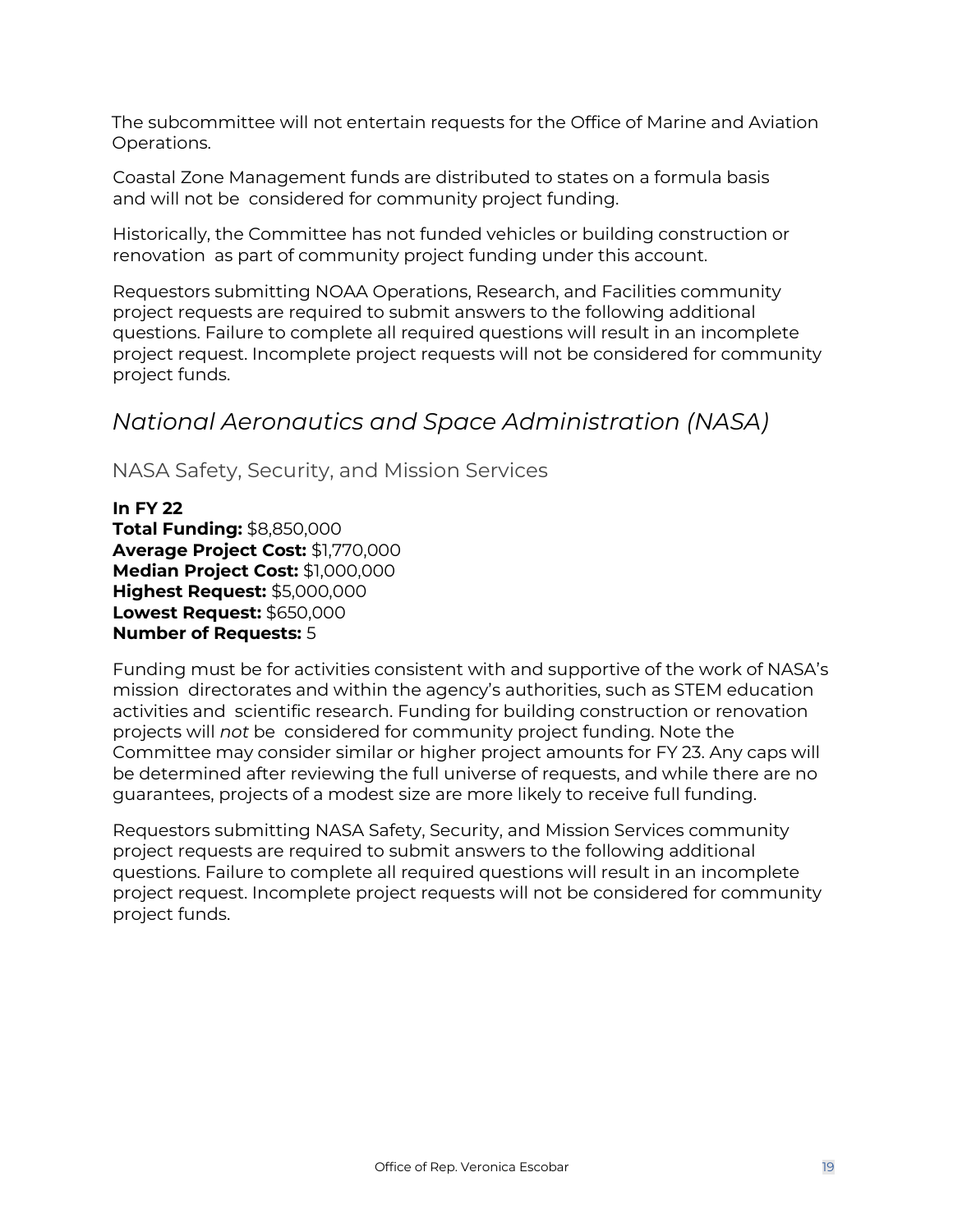# <span id="page-19-0"></span>*Defense Subcommittee*

The subcommittee will accept project requests in the following accounts:

- Research, Development, Test, and Evaluation: Army
- Research, Development, Test, and Evaluation: Navy
- Research, Development, Test, and Evaluation: Air Force
- Research, Development, Test, and Evaluation: Space Force
- Research, Development, Test, and Evaluation: Defense-Wide

The subcommittee will not accept project requests in any other account. Requestors will be asked to:

- Provide the name of the specific recipient for the project request and the amount requested for fiscal year 2023.
- Provide a description of the desired outcome of the project and how it would benefit the Department of Defense.
- List the line number and Program Element number proposed to fund the project. This information can be found in the budget justification documents that will be posted at [https://comptroller.defense.gov/Budget-Materials/.](https://comptroller.defense.gov/Budget-Materials/)
- Disclose whether the project is being requested in another bill.
- State whether the request is a new or existing project; if existing, whether it previously received federal funds; and if so, identify the account, amount of funding, and fiscal year.
- Provide the total cost of the project.
- List the required funding in future years and the source of that funding.
- Determine whether the program could start in a limited capacity if the Appropriations Committee cannot fully fund the request.

Project amounts in these accounts were funded between \$200,000 and \$4 million in fiscal year 2022. Note that the Committee may consider similar project amounts for fiscal year 2023. Any caps will be determined after reviewing the full universe of requests.

Please be particularly mindful of the difference between program and Community Project Funding requests. The following would be a program request, as it does not list a specific recipient:

\$1 million above the fiscal year 2023 budget request for RDT&E Army, line 2, PE # 0601102A

Should a program request be funded, the Department of Defense or Services would determine to whom and where funds would be awarded. Meanwhile, the following would be a Community Project Funding request, as it lists a specific non-federal recipient:

\$1 million above the fiscal year 2023 budget request for RDT&E Army, line 2, PE # 0601102A for the University of the District of Columbia to…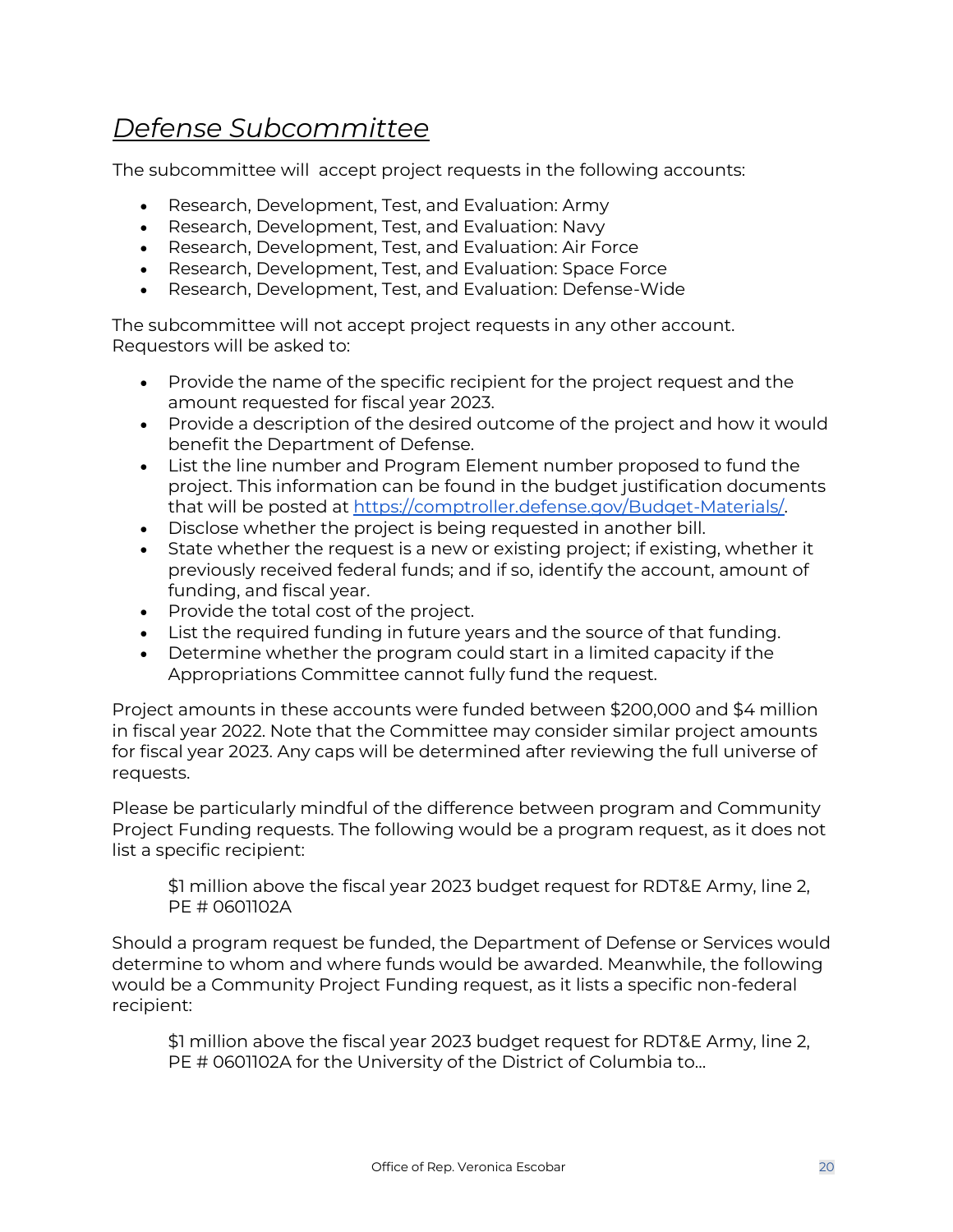As a reminder, the Appropriations Committee will only consider requests meeting certain guidelines, including that the recipient is a state or local government or eligible non-profit. No requests for for-profit recipients will be considered. Requestors must also provide evidence of community support that were compelling factors in deciding to select the requested project.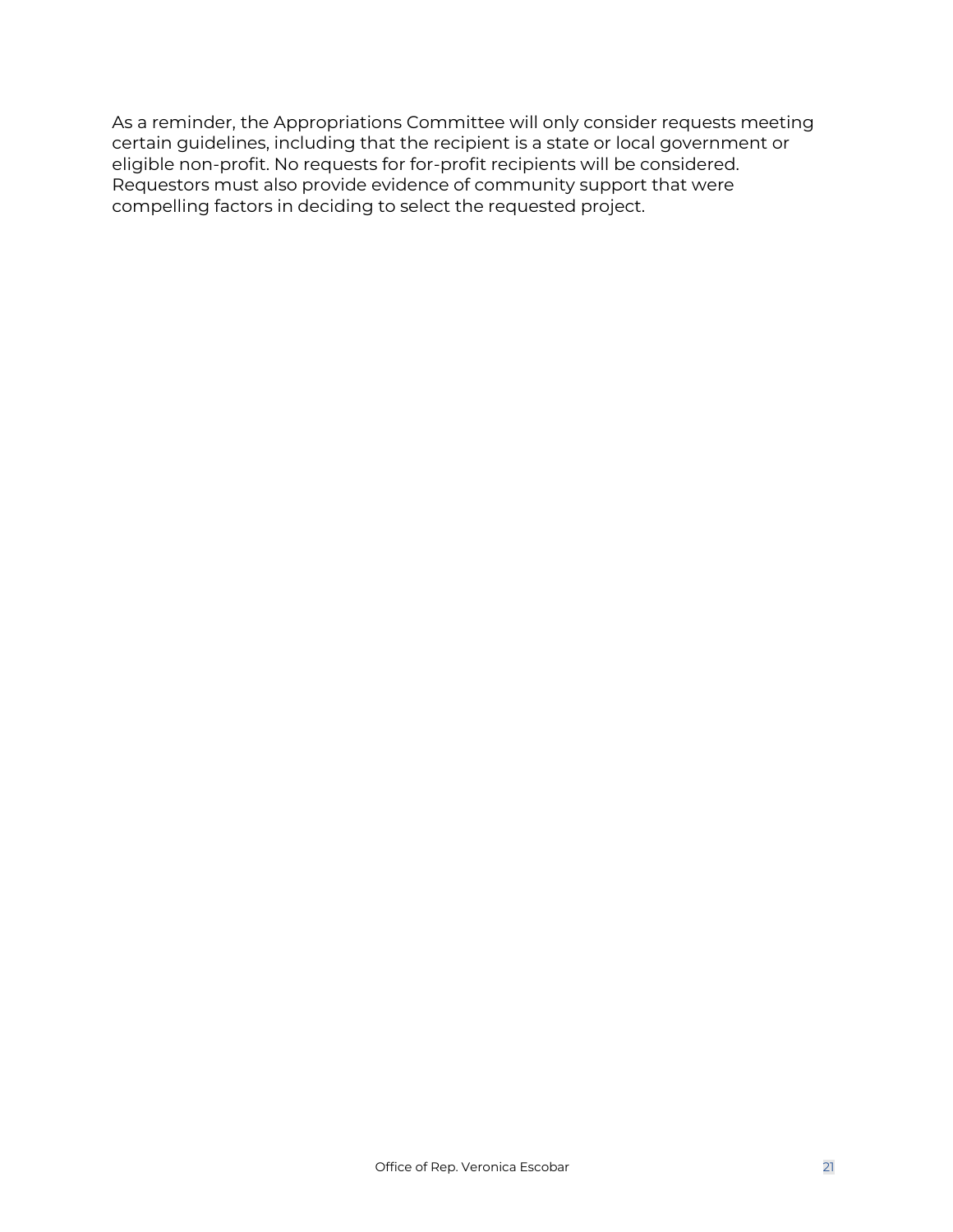# <span id="page-21-0"></span>*Energy and Water Development Subcommittee*

**In FY 22 Total Funding:** \$835,250,000 **Average Project Cost:** \$7,733,796 **Median Project Cost:** \$1,758,000 **Number of Requests:** 108

The subcommittee will only be considering requests in the following accounts:

U.S. Army Corps of Engineers

- Investigations
- Construction
- Mississippi River and Tributaries
- Operation and Maintenance

U.S. Bureau of Reclamation

• Water and Related Resources

Department of Energy

- Topics include:
	- o energy efficiency, renewable energy, sustainable transportation
	- o cybersecurity, energy security, emergency response
	- o electricity, energy storage
	- o nuclear energy
	- o fossil energy, carbon management, critical minerals

# <span id="page-21-1"></span>*U.S. Army Corps of Engineers and Bureau of Reclamation*

All requests for the Corps of Engineers (Corps) and Bureau of Reclamation (Reclamation) accounts listed above should reflect a funding amount that can be realistically utilized in FY23. This is referred to as the project's "capability" for FY23. All projects will be sent to the relevant agency for technical assistance, including regarding project capability. It is possible that approved Community Project Funding requests will be funded at a level lower than the requested level.

If the scope of the request varies from the President's budget request (i.e. the Member is seeking an amount above the budget request amount), then the request must be submitted as a CPF request.

If the project is not included in the President's budget request, the Member must submit it as a CPF request.

Please note that for the Corps, the Subcommittee may provide funding for a very limited number of new start projects, if any, in the Investigations, Construction, and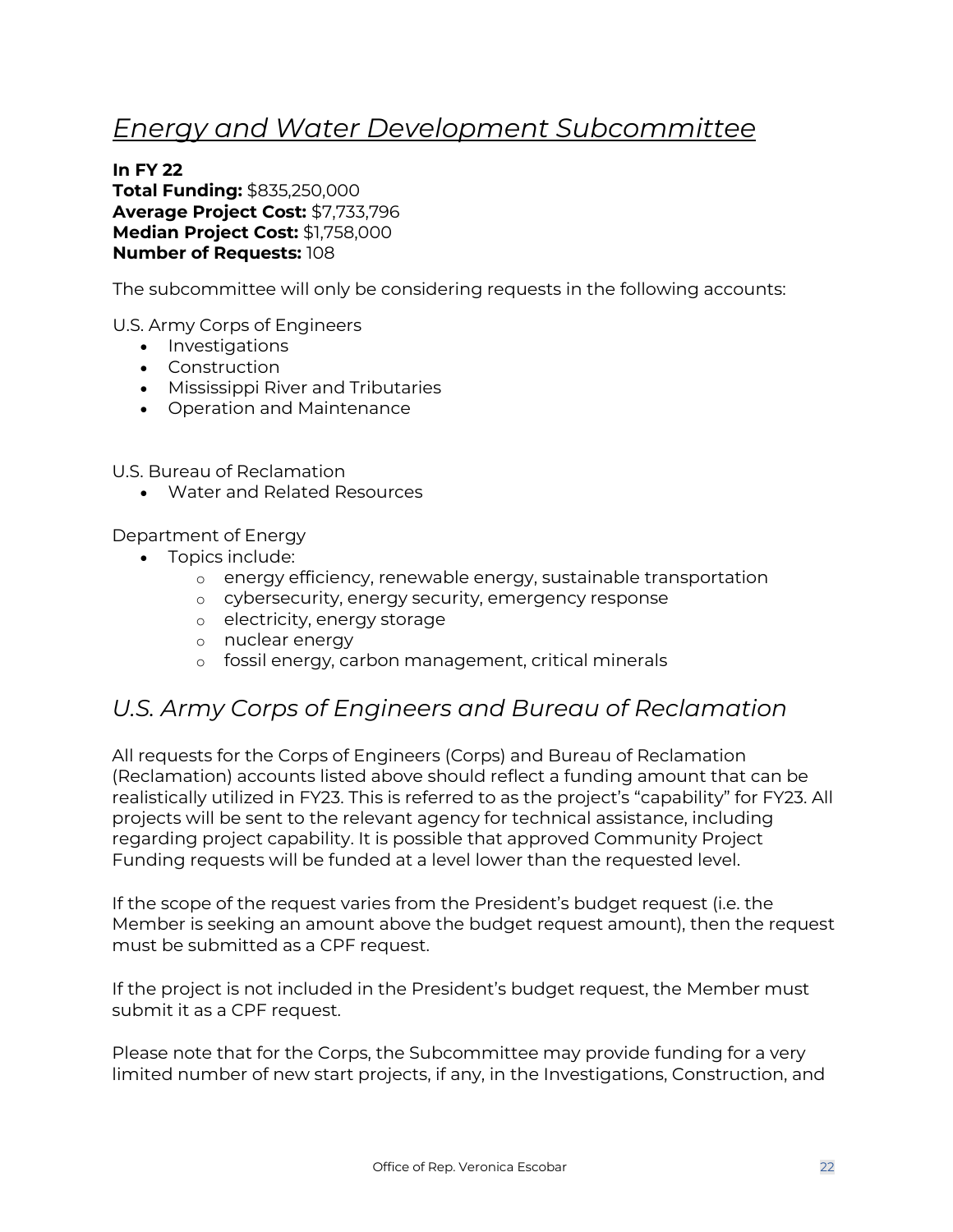Mississippi River and Tributaries accounts. While requests for new starts in these accounts will be accepted, please consider this limitation when making requests.

Please note that for the Corps, the Subcommittee may provide funding for a limited number of Environmental Infrastructure (EI) projects and Continuing Authorities Program (CAP) projects, if any, in the Construction account. While requests for specific projects will be accepted, please consider these limitations when making requests. Please note that for Reclamation, projects authorized under sections 4007, 4009(a), and 4009(c) of the Water Infrastructure Improvements Act for the Nation (WIIN) Act of 2016 (Public Law 114–322) will not be accepted.

Requestors are encouraged to keep in mind that only a very limited number of new start projects will be considered, if any, in the Investigations, Construction, and Mississippi River and Tributaries accounts. Similarly, requestors are encouraged to keep in mind that only a very limited number of Environmental Infrastructure projects, if any, will be considered in the Construction account. A very limited number of Continuing Authorities Program projects will be considered in the Construction account. Projects authorized under sections 4007, 4009(a), and 4009(c) of the Water Infrastructure Improvements Act for the Nation (WIIN) Act of 2016 (Public Law 114-322) will not be accepted.

**Investigations in FY 22 Total Funding:** \$29,625,000 **Average Project Cost:** \$955,645 **Median Project Cost:** \$650,000 **Highest Request:** \$3,693,000 **Lowest Request:** \$200,000 **Number of Requests:** 31

.

**Construction in FY 22 Total Funding:** \$553,630,000 **Average Project Cost:** \$18,454,333 **Median Project Cost:** \$4,500,000 **Highest Request:** \$350,000,000 **Lowest Request:** \$75,000 **Number of Requests:** 30

**Mississippi River and Tributaries in FY 22 Total Funding:** \$27,333,000

**Average Project Cost:** \$9,111,000 **Median Project Cost:** \$5,000,000 **Highest Request:** \$19,333,000 **Lowest Request:** \$3,000,000 **Number of Requests:** 3

**Operation and Maintenance in FY 22 Total Funding:** \$134,521,000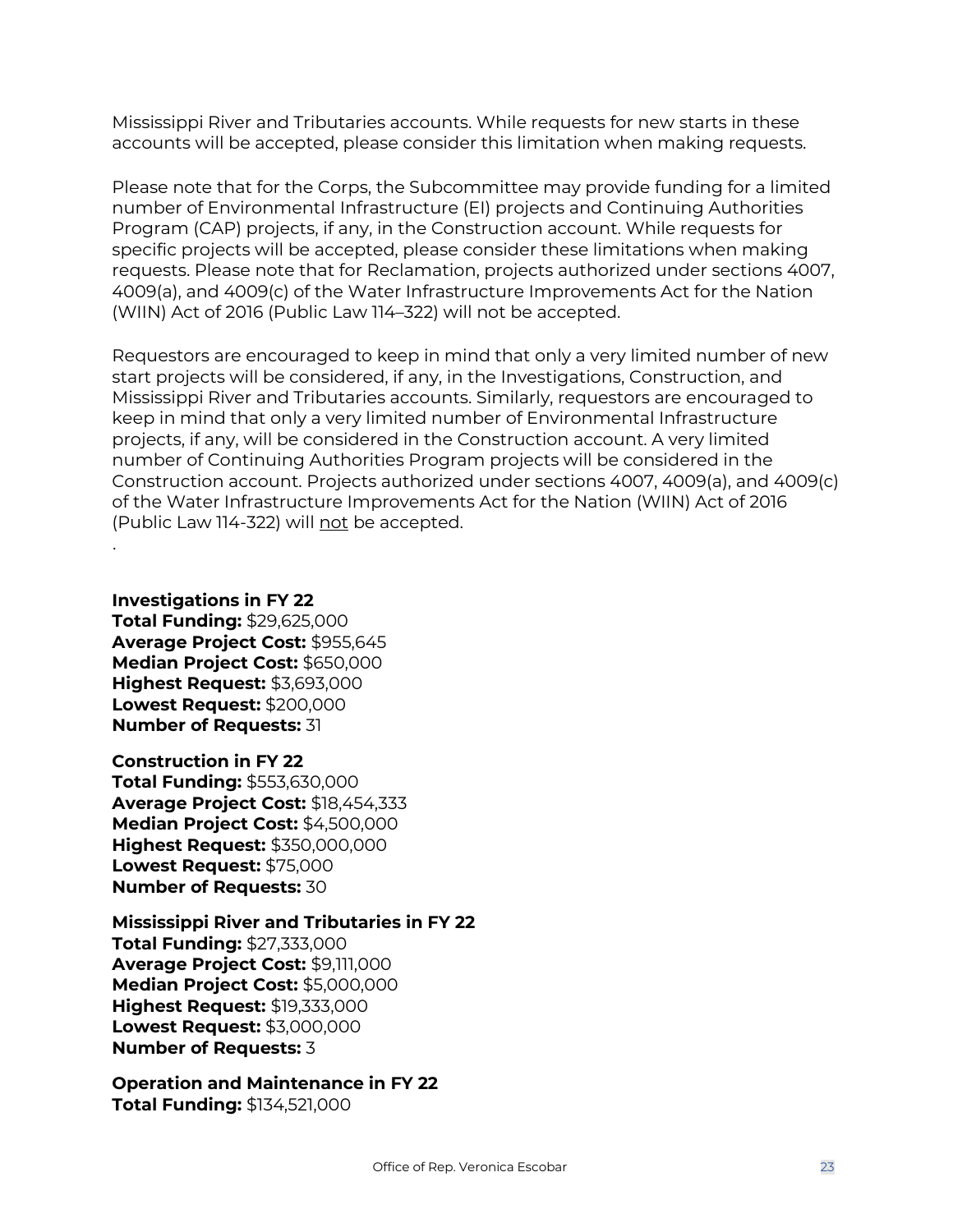**Average Project Cost:** \$5,173,885 **Median Project Cost:** \$3,451,000 **Highest Request:** \$32,720,000 **Lowest Request:** \$124,000 **Number of Request:** 26

**Bureau of Reclamation in FY 22 Total Funding:** \$88,341,000 **Average Project Cost:** \$9,815,667 **Median Project Cost:** \$2,000,000 **Highest Request:** \$67,342,000 **Lowest Request:** \$500,000 **Number of Requests:** 9

**Section 103 in FY 22 Total Funding:** \$100,000 **Average Project Cost:** \$50,000 **Number of Requests:** 2

**Section 107 in FY 22 Total Funding:** \$1,050,000 **Average Project Cost:** \$525,000 **Number of Requests:** 2

**Section 1135 in FY 22 Total Funding:** \$300,000 **Number of Requests:** 1

**Section 14 in FY 22 Total Funding:** \$100,000 **Number of Requests:** 1

**Section 205 in FY 22 Total Funding:** \$250,000 **Average Project Cost:** \$83,333 **Number of Requests:** 3

<span id="page-23-0"></span>*Department of Energy*

### **\*Department of Energy CPF Requests are new to FY 23\***

All CPF requests for the Department of Energy (DOE) should reflect a funding amount that can complete the project or complete a discrete segment of the project. In the event that the Subcommittee cannot fully fund your request, information is required to be provided about a minimum funding level that could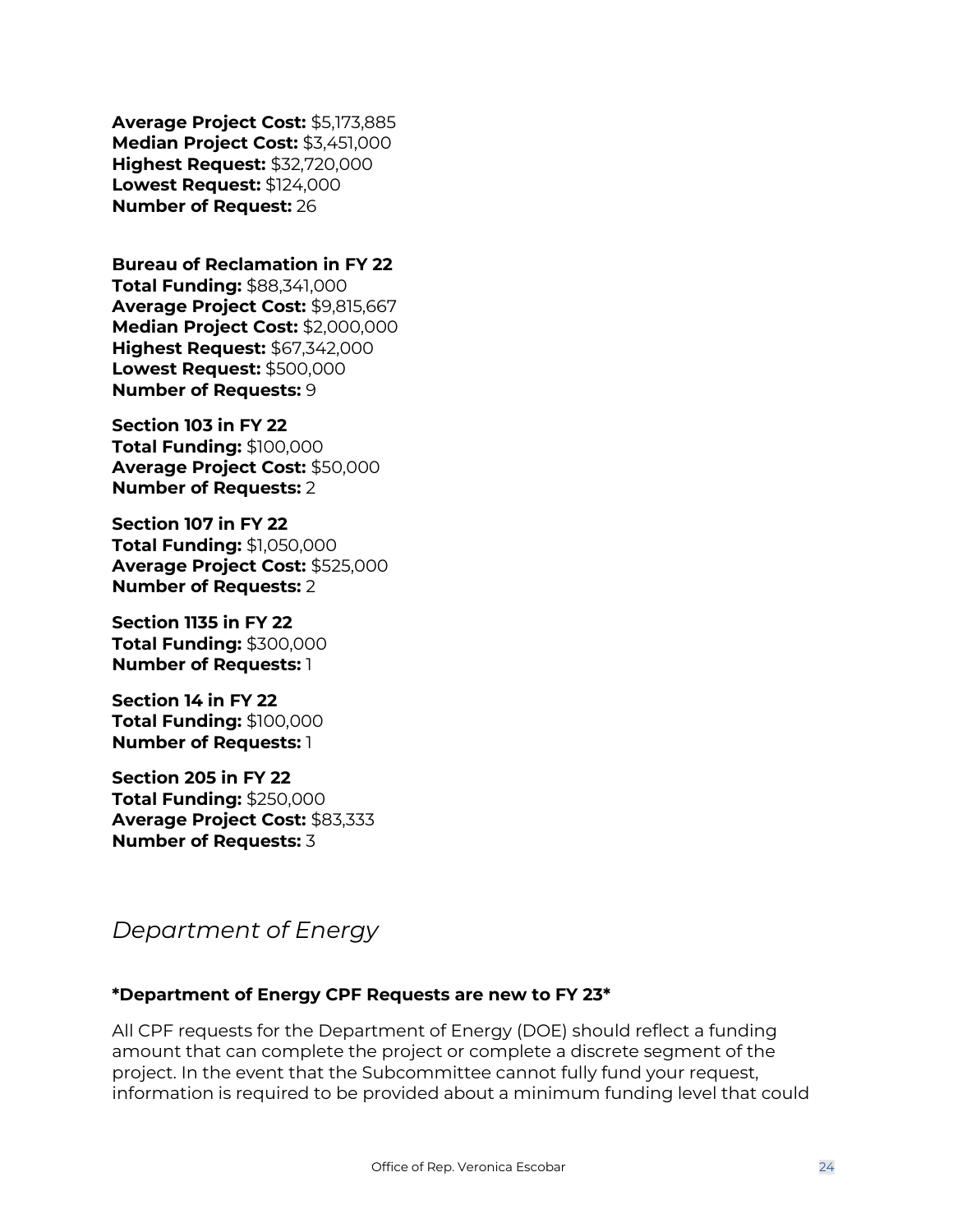be realistically utilized in FY23 to advance the project or complete a discrete segment of the project. If the minimum amount exceeds available funding, then the project may not be funded. The number of projects and the amount will be limited. In FY10, the last year these DOE CPFs were included in the House, House projects selected for funding received \$740,000 on average, 7 and the range of funding was approximately \$75,000 to \$3 million. Note that the Committee may consider similar or slightly lower amounts for FY23, and any caps will be determined after reviewing the full universe of requests. Members should not expect that every request will be able to be funded or funded in full.

Given the ban on directing Community Project Funding to for-profit entities, projects with for-profit entities as a recipient are not allowed. In addition, funds may not be used to support building construction (no brick and mortar). Electric vehicle (EV) charging station projects will not be considered unless there is a renewable energy or energy storage connection to the charging station. Please direct questions about any other EV charging station request to the Transportation, and Housing and Urban Development Subcommittee.

Statutory cost sharing requirements may apply to these projects, as required by section 988 of the Energy Policy Act of 2005. The amount of required cost sharing will depend on the scope and technological maturity of the project:

- Research or development activities of a basic or fundamental nature: no minimum cost share
- Research or development activities of an applied nature: minimum 20 percent cost share
- Demonstration or commercial application: minimum 50 percent cost share

Some projects may contain elements of more than one of the categories shown above. Therefore, some projects may have a blended cost share. It is recommended that you ensure the requested recipient is aware of and can meet applicable cost sharing requirements prior to submitting a CPF request.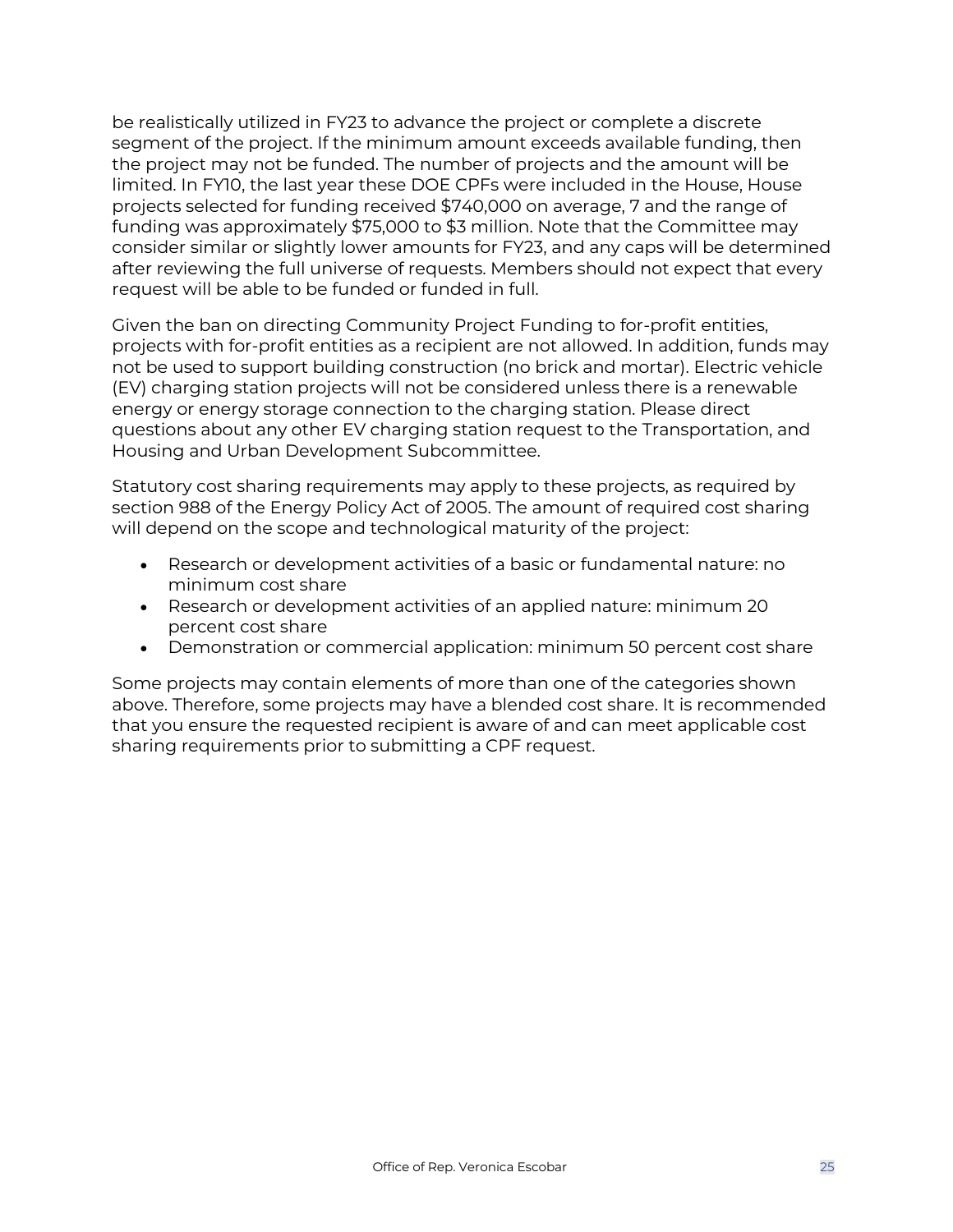# <span id="page-25-0"></span>*Financial Services and General Government Subcommittee*

# <span id="page-25-1"></span>*General Services Administration*

<span id="page-25-2"></span>Federal Buildings Fund - New Construction, Major Repairs & Alterations & Basic Repairs Account

### **\*This is a new account for FY 23\***

Projects are limited to line items in the GSA Federal Buildings Fund requested by the Administration in either the FY22 or FY23 budget request. This account was not eligible for community project funding in the House in FY22 but was eligible for community project funding in the Senate. The awards in FY22 ranged from \$500,000 to \$50 million. Note that the Committee may consider a similar project range for FY23, and any caps will be determined by the Chair after reviewing the full universe of requests.

# <span id="page-25-3"></span>*National Archives and Records Administration*

<span id="page-25-4"></span>National Historical Publications and Records Commission

### **\*This is a new account for FY 23\***

Projects that help ensure online public discovery and use of historical records collections, encourage public engagement with historical records, strengthen the nation's archival network, or publish documentary editions of historical records. Generally, projects should comply with the eligibility requirements for existing National Historical Publications and Records Commission grants programs as specified at [https://www.archives.gov/nhprc/apply/eligibility.html.](https://www.archives.gov/nhprc/apply/eligibility.html) This account was not eligible for community project funding in the House in FY22 but was eligible for equivalent funding in the Senate. The average award in FY22 was just under \$500,000. Note that the Committee may consider slightly higher project amounts for FY23, and any caps will be determined by the Chair after reviewing the full universe of requests.

# <span id="page-25-5"></span>*Small Business Administration*

<span id="page-25-6"></span>Small Business Initiatives

**In FY 22 Total Funding: \$32,424,945 Average Project Cost: \$589,544 Median Project Cost: \$500,000 Highest Request: \$1,000,000 Lowest Request: \$50,000 Number of Requests: 55**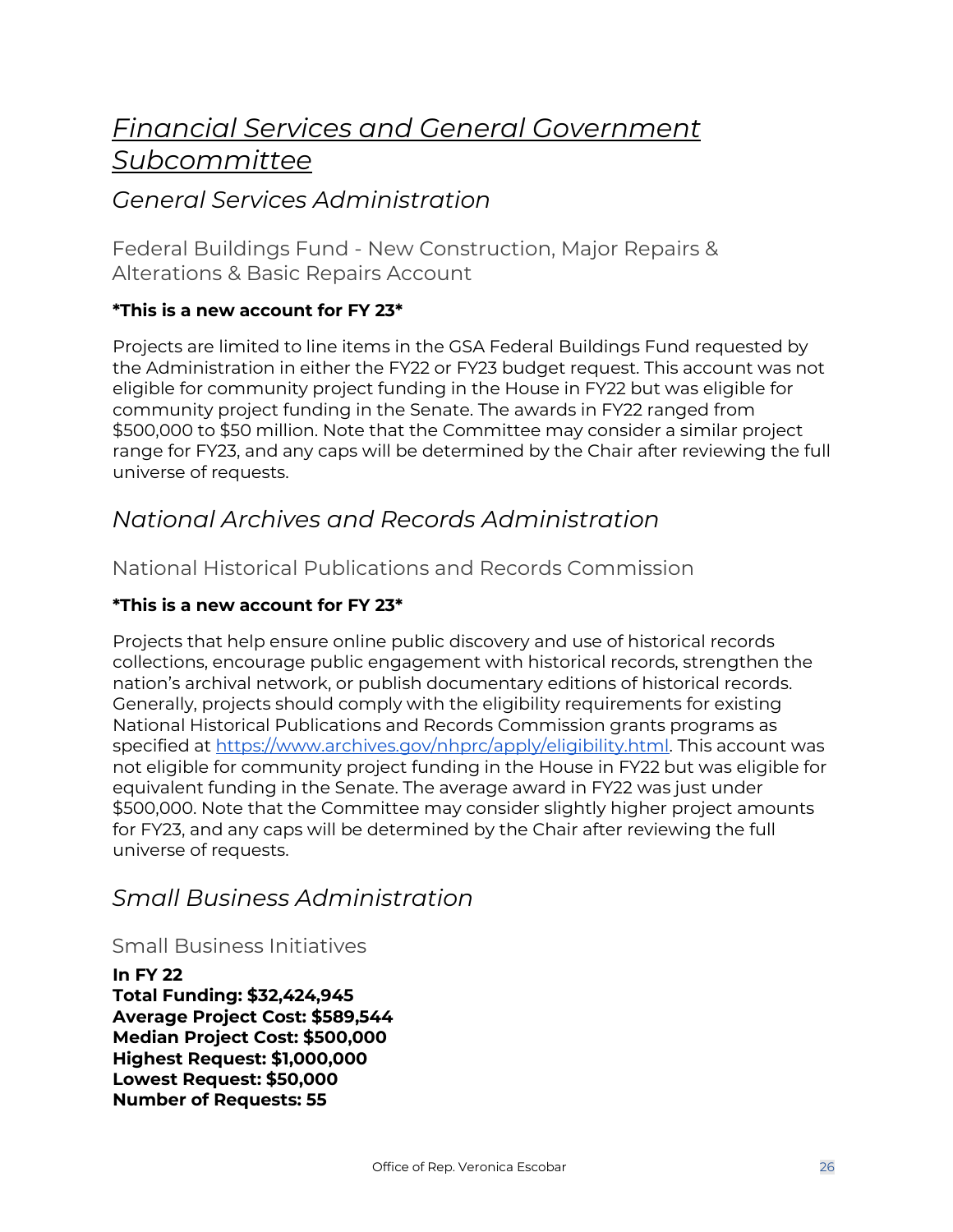Projects in support of small businesses, including but not limited to entrepreneur training, workforce development, counseling, research, and construction or acquisition of facilities. The average award in this account for FY22 was \$650,000. Note the Committee may consider slightly higher project amounts for FY23, and any caps will be determined by the Chair after reviewing the full universe of requests.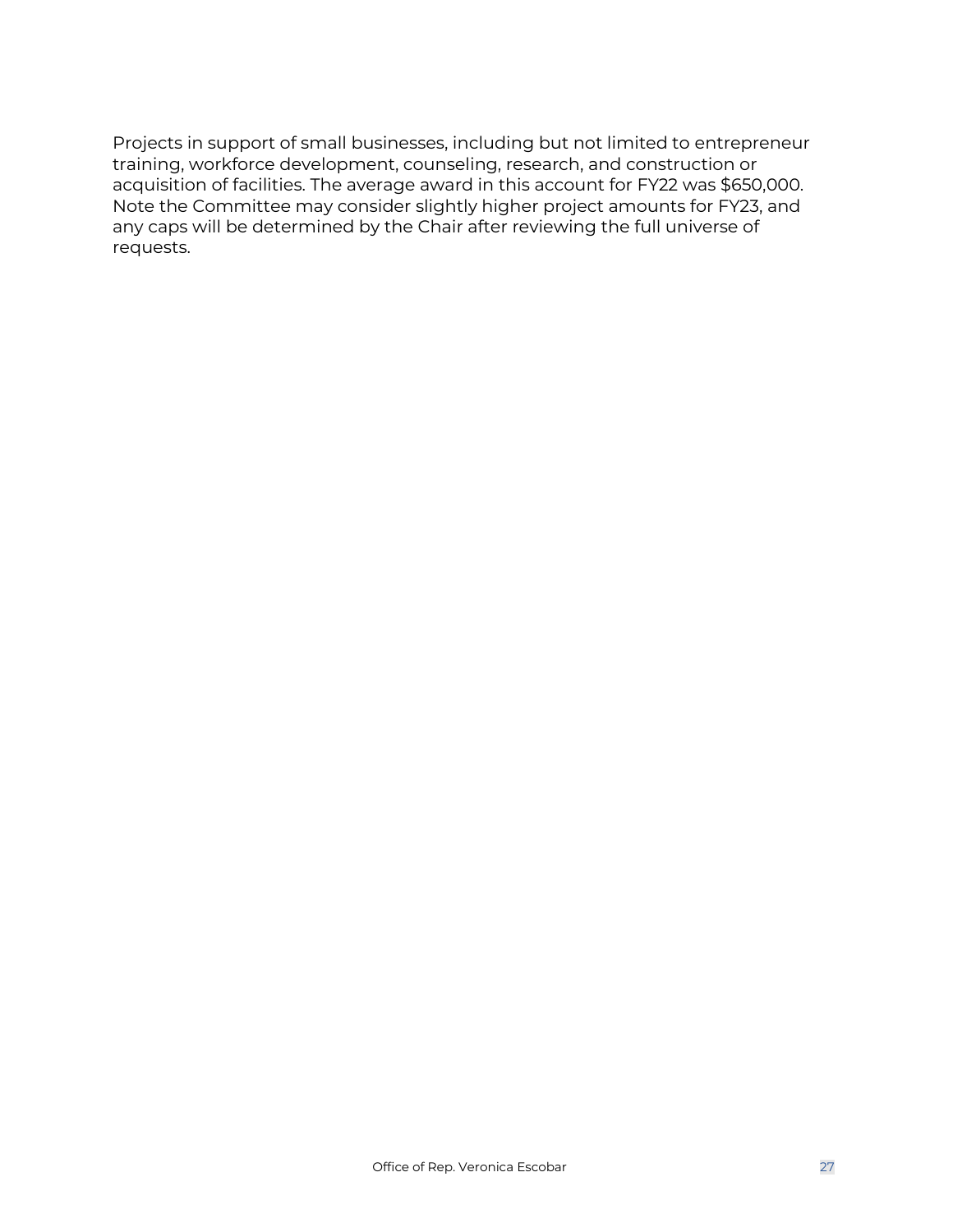# <span id="page-27-0"></span>*Homeland Security Subcommittee*

**In FY 22 Total Funding:** \$149,452,686 **Average Project Cost:** \$2,019,631 **Median Project Cost:** \$1,000,000 **Number of Requests:** 74

# <span id="page-27-1"></span>*Department of Homeland Security*

<span id="page-27-2"></span>Pre-Disaster Mitigation Projects

**In FY 22 Total Funding: \$127,867,283 Average Project Cost: \$2,906,075 Median Project Cost: \$1,500,000 Highest Request: \$9,950,000 Lowest Request: \$187,500 Number of Requests: 44**

Only projects that meet the requirements detailed in the most recent Notice of Funding Opportunity for the Building Resilient Infrastructure and Communities (BRIC) grant program will be considered for funding, including the cost-share requirement and environmental and historic preservation requirements, as applicable. For any projects designated for funding in the final fiscal year 2023 Homeland Security Appropriations Act, the state agency responsible for administering mitigation grants in the requestor's state must submit an application to the Federal Emergency Management Agency, and that entity will serve as the administrative agent for the grant. Therefore, all project proposals must be accompanied by a letter of support from the appropriate state agency affirming that it believes the project is eligible.

### <span id="page-27-3"></span>Emergency Operations Center Grant Program

**In FY 22 Total Funding: \$21,435,403 Average Project Cost: \$739,152 Median Project Cost: \$1,000,000 Highest Request: \$1,000,000 Lowest Request: \$36,000 Number of Requests: 29** 

Only projects that meet the requirements detailed in the most recent Notice of Funding Opportunity for the Emergency Operations Center Grant Program, including the cost-share requirement and environmental and historic preservation requirements, as applicable, will be considered for funding. For any projects designated for funding in the final fiscal year 2023 Homeland Security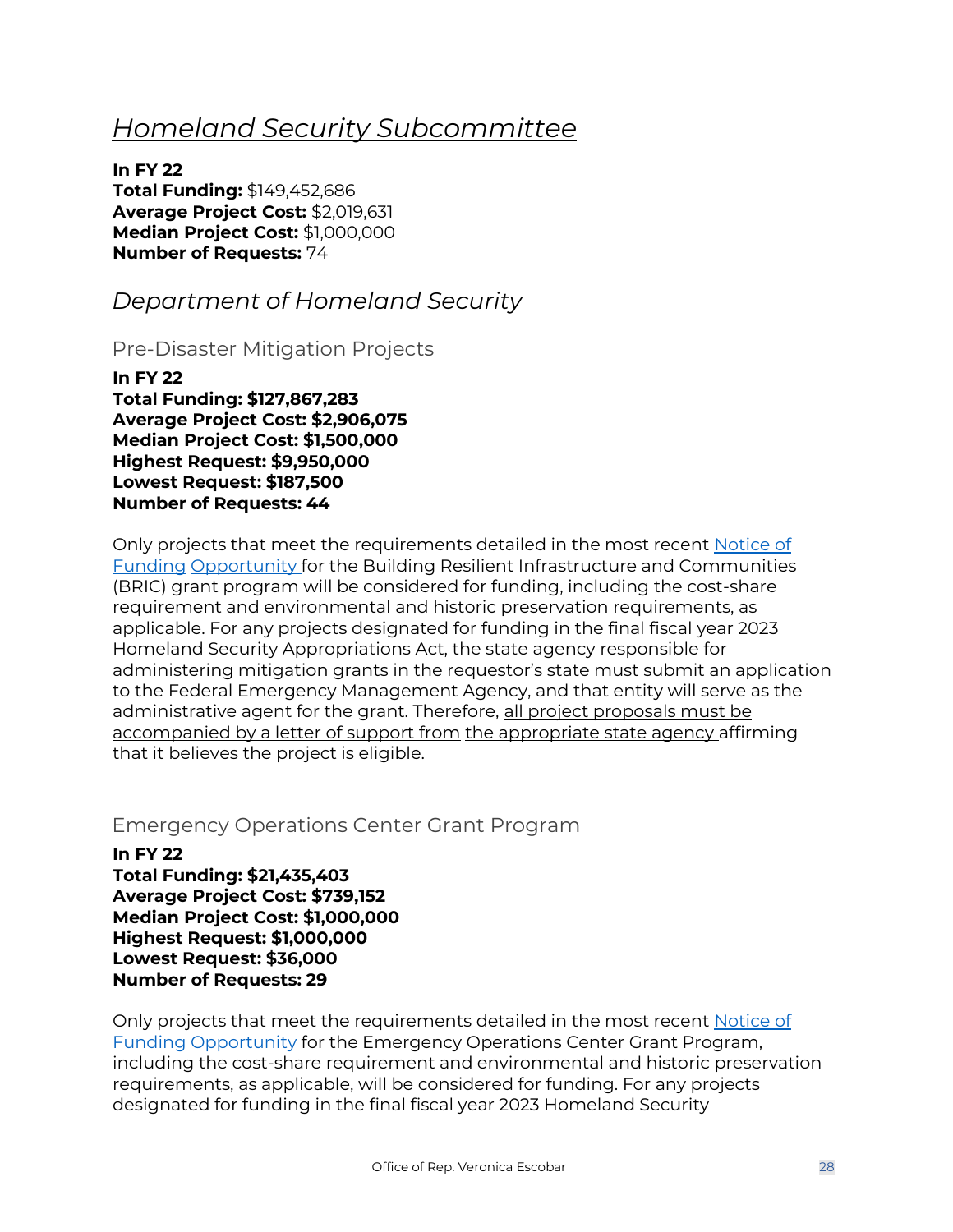Appropriations Act, the respective state administrative agency (SAA) must submit an application to the Federal Emergency Management Agency, and that agency will serve as the administrative agent for the grant. Therefore, all project proposals must be accompanied by a letter of support from the appropriate SSA affirming that it believes the project is eligible.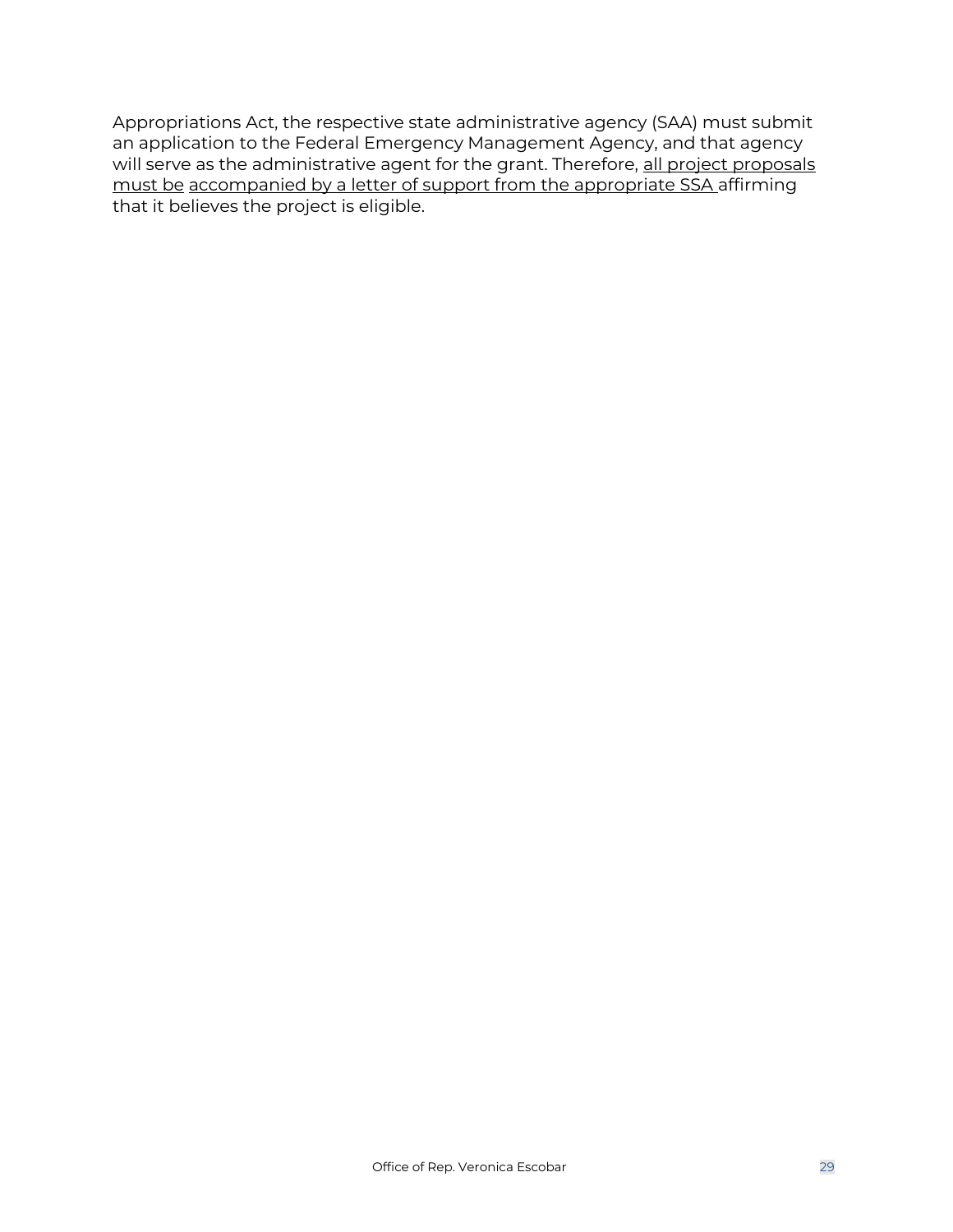# <span id="page-29-0"></span>*Interior and Environment Subcommittee*

**In FY 22 Total Funding:** \$443,928,695 **Average Project Cost:** \$1,441,327 **Median Project Cost:** \$1,000,000 **Number of Requests:** 308

# <span id="page-29-1"></span>*Department of the Interior*

For each community project funding request, Member offices will need to submit the following information:

- Amount requested
- Total project cost
- FY 2023 President's Budget Request (if applicable).
- FY 2022 enacted level (if applicable).
- Can the project obligate all of the appropriated funds within 12 months after enactment (yes/no)?
- Was this request submitted to another subcommittee this fiscal year, and if so, which one?
- Estimated start and completion dates for the project.

### <span id="page-29-2"></span>Save America's Treasures (SAT) through the National Park Service

### **\*This is a new account for FY 23\***

The Save America's Treasures grant program is for preservation and/or conservation work on nationally significant collections and historic properties. The SAT program falls under the purview of the Historic Preservation Fund account and was established in 1998 to celebrate America's premier cultural resources in the new millennium (Public Law 113–287, Section 308902, 128 Stat. 3244; 54 USC 3089 et seq.). The existing competitive grant program funds two categories of projects: awards managed by the National Park Service (NPS) for preservation projects at properties listed in the National Register of Historic Places for national significance or designated a National Historic Landmark; and awards managed by the Institute of Museum and Library Services for projects involving nationally significant collections (including artifacts, museum collections, documents, sculptures, and other works of art).

To be considered for Community Project Funding, each applicant must provide information consistent with competitive application requirements. All grant recipients must comply with relevant requirements for recipients of Federal financial assistance and program-specific requirements found [here](https://www.nps.gov/subjects/historicpreservationfund/sat-grant-info.htm) on NPS's SAT website. Consistent with prior years, Members are encouraged to consider a project funding threshold of up to \$500,000 when making requests in this account. This a new account for the FY23 House process.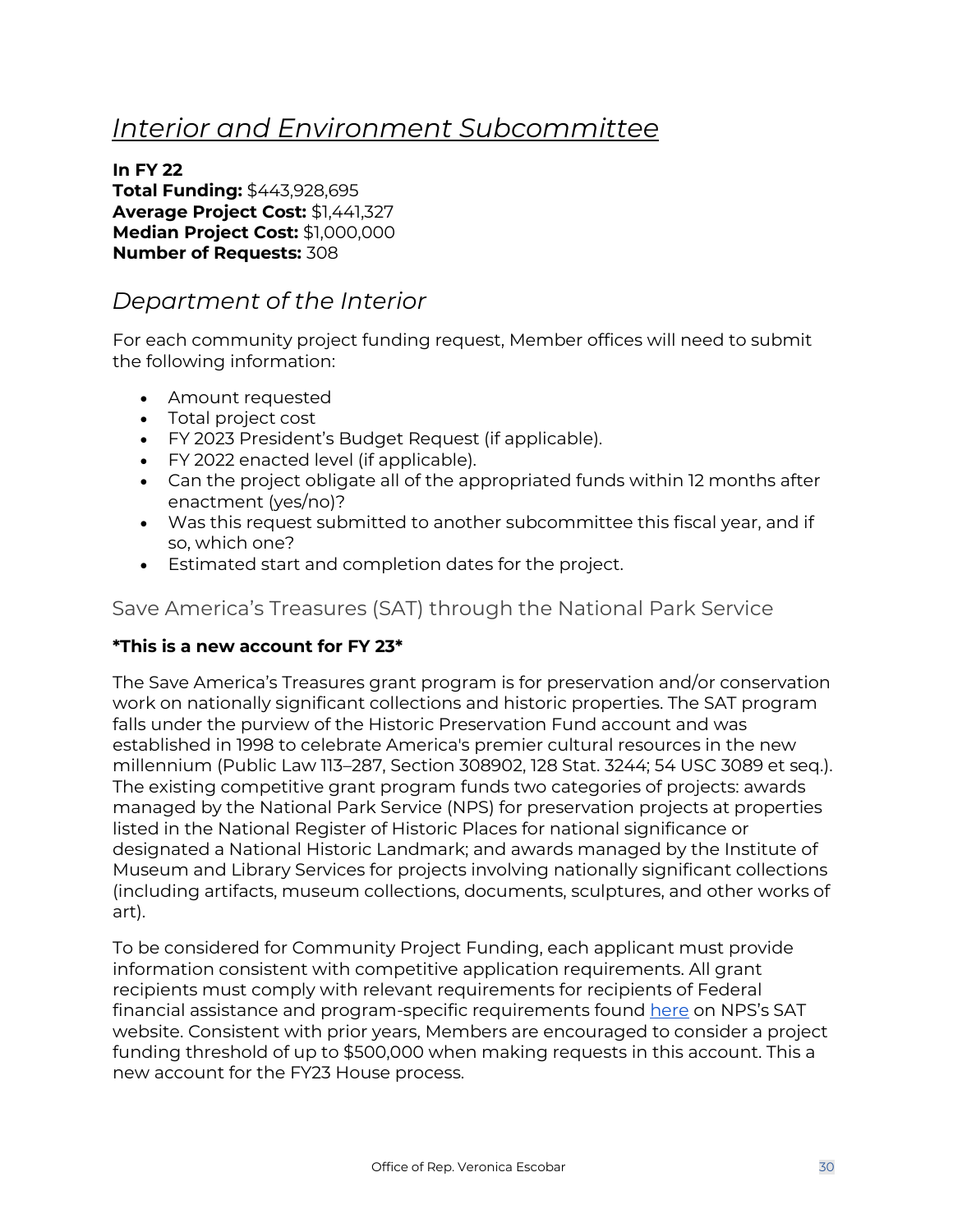All SAT grants require a dollar‐for‐dollar non‐federal matching share. Recipients of any SAT project funded in the Interior bill must be able to match the amount provided. The property must be on the National Register of Historic Places in order to be eligible to receive funding. Grants are not available for work on sites or collections owned by the NPS. Other federal agencies working with a nonprofit partner to preserve the historic properties or collections owned by the federal agency may submit applications through the partner. If the project has received previous appropriations, it is not eligible. A building or structure may only receive one SAT grant. Previous SAT projects can be viewed here: [https://go.nps.gov/satmap.](https://go.nps.gov/satmap)

If the historic structure has been moved, it is probably not eligible for funding. It is best to ask the State Historic Preservation Officer if the proposed work meets the Secretary of Interior's Standards for the Treatment of Historic Buildings [\(https://ncshpo.org/\)](https://ncshpo.org/). Work that has already been done prior to SAT funding may have had an adverse effect on the historic features of the building and make it ineligible for the National Register and for SAT funding.

Contractors for the project must be competitively selected, as stipulated under Government‐ wide Grants Requirements set by OMB. New construction is not eligible. The SAT grant program was created to preserve nationally significant properties by repairing them, not adding to or changing them.

Demolition of an historic building or significant changes to it are not eligible projects under the SAT grant program. The sponsors of this project must agree to a preservation easement or covenant. The National Park Service not only pays for the work to fix the roof, but also ensures that if the property is sold later, then the covenant or easement will bind the new owner to maintain and preserve the historic building that gets the SAT grant.

<span id="page-30-0"></span>Land Acquisition through the Land and Water Conservation Fund

#### **In FY 22 Total Funding: \$7,824,000 Highest Request: \$4,124,500 Lowest Request: \$3,700,000 Number of Requests: 2**

Federal acquisition of lands and water and interests therein must be for the purpose of land and habitat conservation and the encouragement of outdoor recreation, as established by the Land and Water Conservation Fund (LWCF) Act of 1965. Land acquisition project requests funded from the LWCF should be requested through the agency that would manage the land being acquired. The four land management agencies are: within the Department of the Interior, (1) the Bureau of Land Management, (2) the Fish and Wildlife Service, (3) the National Park Service; and within the Department of Agriculture, (4) the Forest Service.

Third party organizations (i.e. The Nature Conservancy, Trust for Public Land, etc.) frequently participate in the federal acquisition process by coordinating the negotiation and purchase of tracts. If the project you are requesting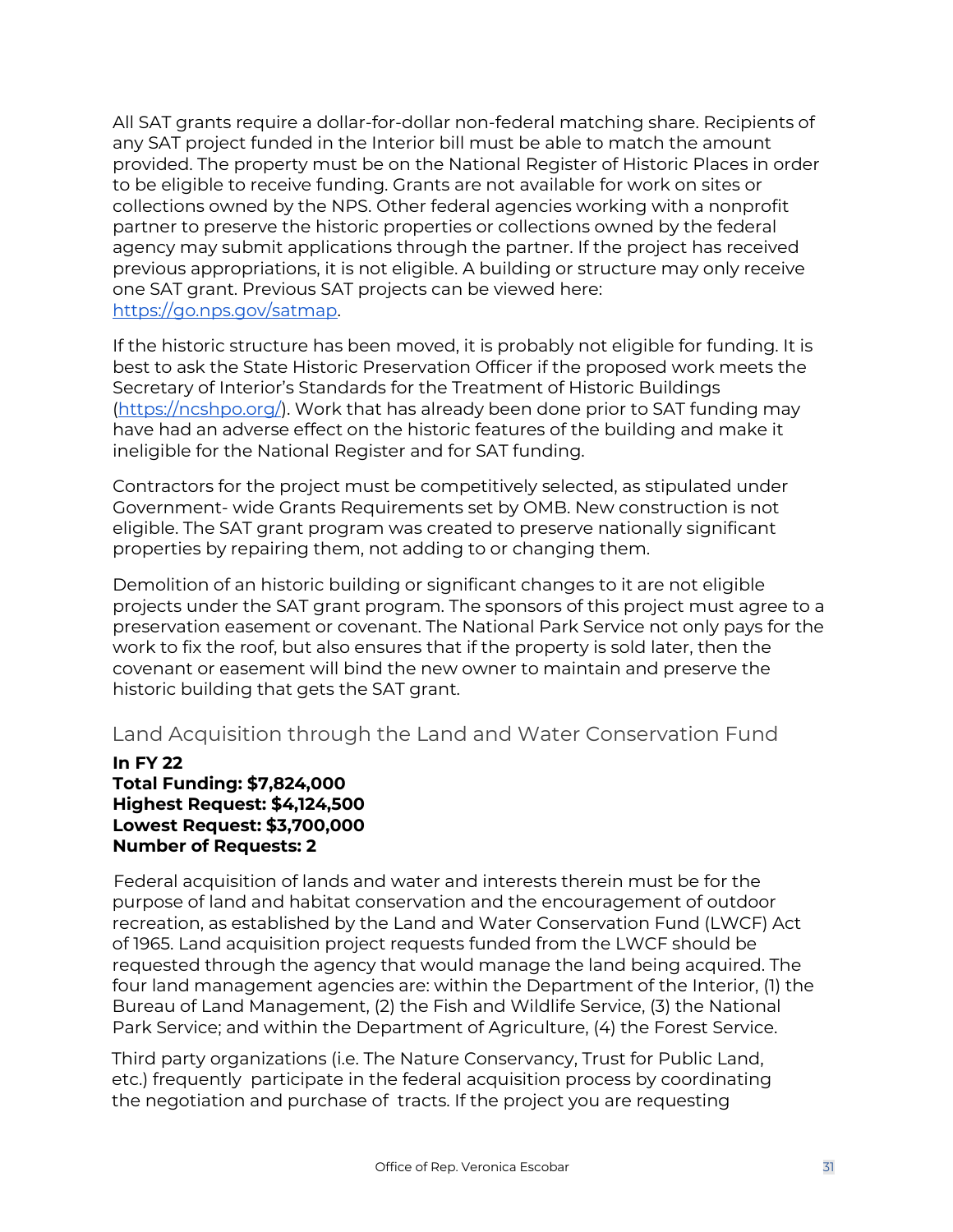involves a third-party organization, please be mindful that funding for a land acquisition project goes to the agency that will manage the land.

The Great American Outdoors Act of (Public Law 116-152) and the Consolidated Appropriations Act, 2021 (Public Law 116-260) mandates that the President submit, along with the upcoming fiscal year's budget request, proposed and supplemental project lists. The Committee will look favorably upon requests for projects that appear in either of these lists. When submitting your request, please indicate whether the project is on these lists.

# <span id="page-31-0"></span>*Environmental Protection Agency*

<span id="page-31-1"></span>State and Tribal Assistance Grants (STAG)

**In FY 22 Total Funding: \$428,577,695 Average Project Cost: \$1,488,117 Median Project Cost: \$1,040,000 Highest Request: \$3,500,000 Lowest Request: \$68,000 Number of Requests: 288**

The vast majority of requests made to the Interior Subcommittee are for STAG infrastructure grants. These grants fund local wastewater and drinking water infrastructure projects. This includes construction of and modifications to municipal sewage treatment plants and drinking water treatment plants. Similar to past practice, the Committee will be limiting STAG infrastructure grants only to projects that are publicly-owned or owned by a non-profit entity and that are otherwise eligible for the funding from that state's Clean Water or Drinking Water State Revolving Funds (SRF) loan programs. Members should use the range of House and Senate project amounts funded in FY22 as a general guide when making requests. In FY22, the majority of EPA STAG infrastructure projects funded in the House bill ranged from \$60,000 - \$3,500,000, though there were a handful of exceptions. Note that the Committee may consider higher project amounts for FY23, and any caps will be determined by the Chair after reviewing the full universe of requests.

Privately-owned projects are NOT eligible for infrastructure grants, even if they are otherwise eligible for assistance under a SRF program. The Committee will look favorably upon requests for projects that are listed on a state's most recent Intended Use Plan.

There is a minimum 20% cost share requirement for any portion of a project funded through a STAG infrastructure grant. For example, a \$1 million project could receive a maximum of \$800,000 from the Federal government, with the remaining \$200,000 the responsibility of the grantee. In almost all cases, other federal funds cannot be used to meet this 20% cost share. 10 Ability to fund the 20% cost share is required before EPA can award a STAG grant. Please note that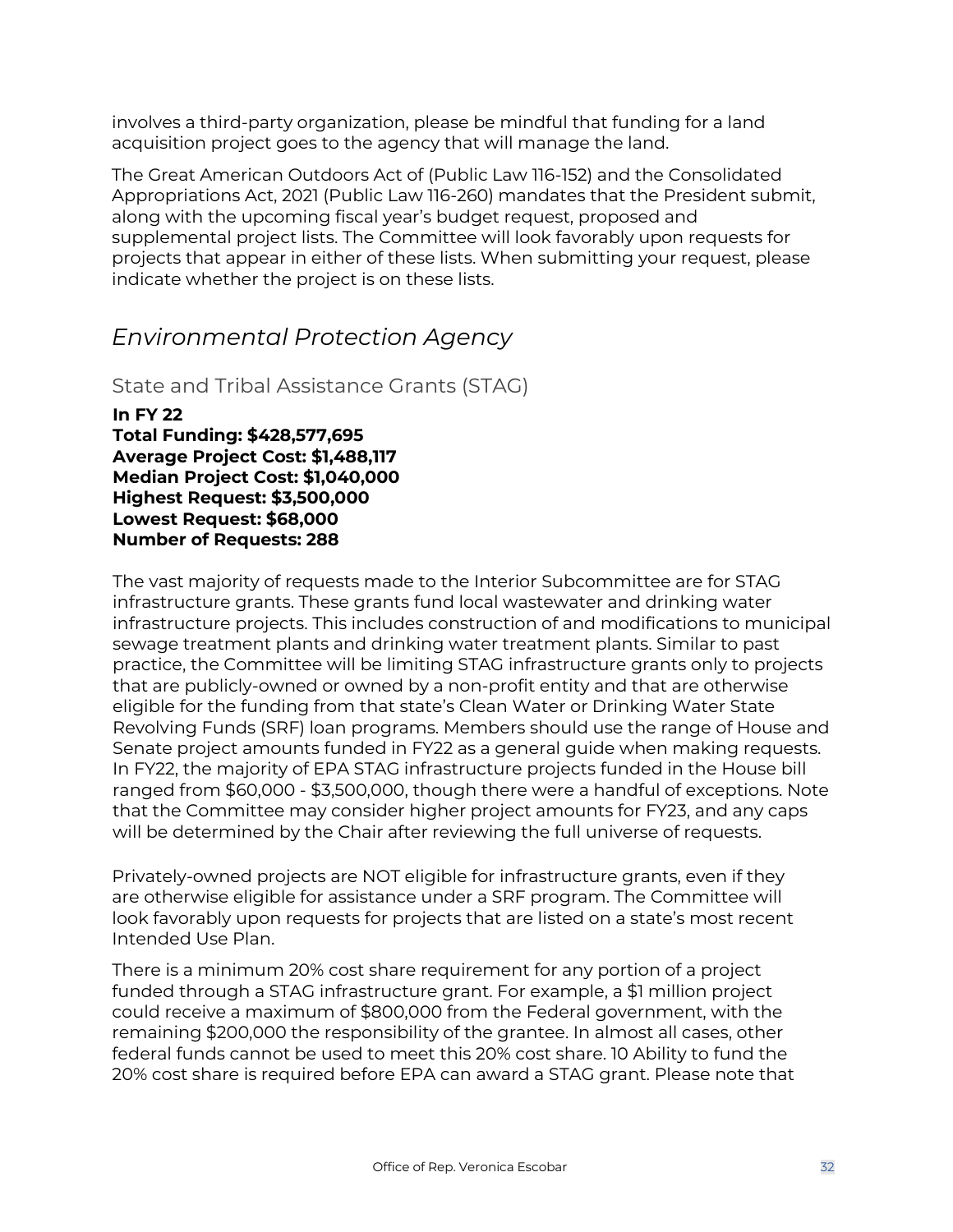assistance provided by a SRF counts towards the project's matching requirement.

STAG projects have very specific eligibility requirements, and the Committee will not consider projects that do not meet those requirements.

Projects that generally **ARE NOT** eligible for STAG Grants include:

#### *Clean Water/Wastewater*

- 1. Land: except for projects described in the subsequent table under eligibility #11
- 2. Operations and Maintenance Costs.
- 3. Non-Municipal point source Control.
- 4. Acid Rain Drainage Correction.
- 5. Ambient Water quality monitoring.
- 6. Flood Control Projects, unless the project is otherwise managing, reducing, treating, or recapturing stormwater.
- 7. Privately Owned Sewer Pipes.

### *Drinking Water*

- 1. Dams or rehabilitation of dams.
- 2. Operations and Maintenance Costs.
- 3. Water Rights, except if the water rights are owned by a system that is being purchased through consolidation as part of a capacity development strategy or if the water rights purchase is covered by EPA's DWSRF Class Deviation for Water Rights 2019.
- 4. Reservoirs, except for finished water reservoirs and those reservoirs that are part of the treatment process and are located on the property where the treatment facility is located.
- 5. Laboratory Fees for Monitoring.
- 6. Projects needed mainly for fire protection.
- 7. Projects for systems that lack adequate technical, managerial, and financial capability, unless assistance will ensure compliance.
- 8. Projects for systems in significant noncompliance, unless funding will ensure compliance.
- 9. Projects primarily intended to serve future growth.

### Projects that generally **ARE** eligible for STAG Grants:

#### *Clean Water/Wastewater*

- 1. Wastewater treatment plants, including sludge handling facilities ‐ new, upgraded (increase in treatment level) or expanded (increase in treatment capacity) facilities, including biological facilities, mechanical, a lagoon system, a land treatment system, or individual on‐site systems.
- 2. Collector Sewers Small sewers that convey wastewater from residences, commercial establishments, and industrial sites to larger interceptor sewers.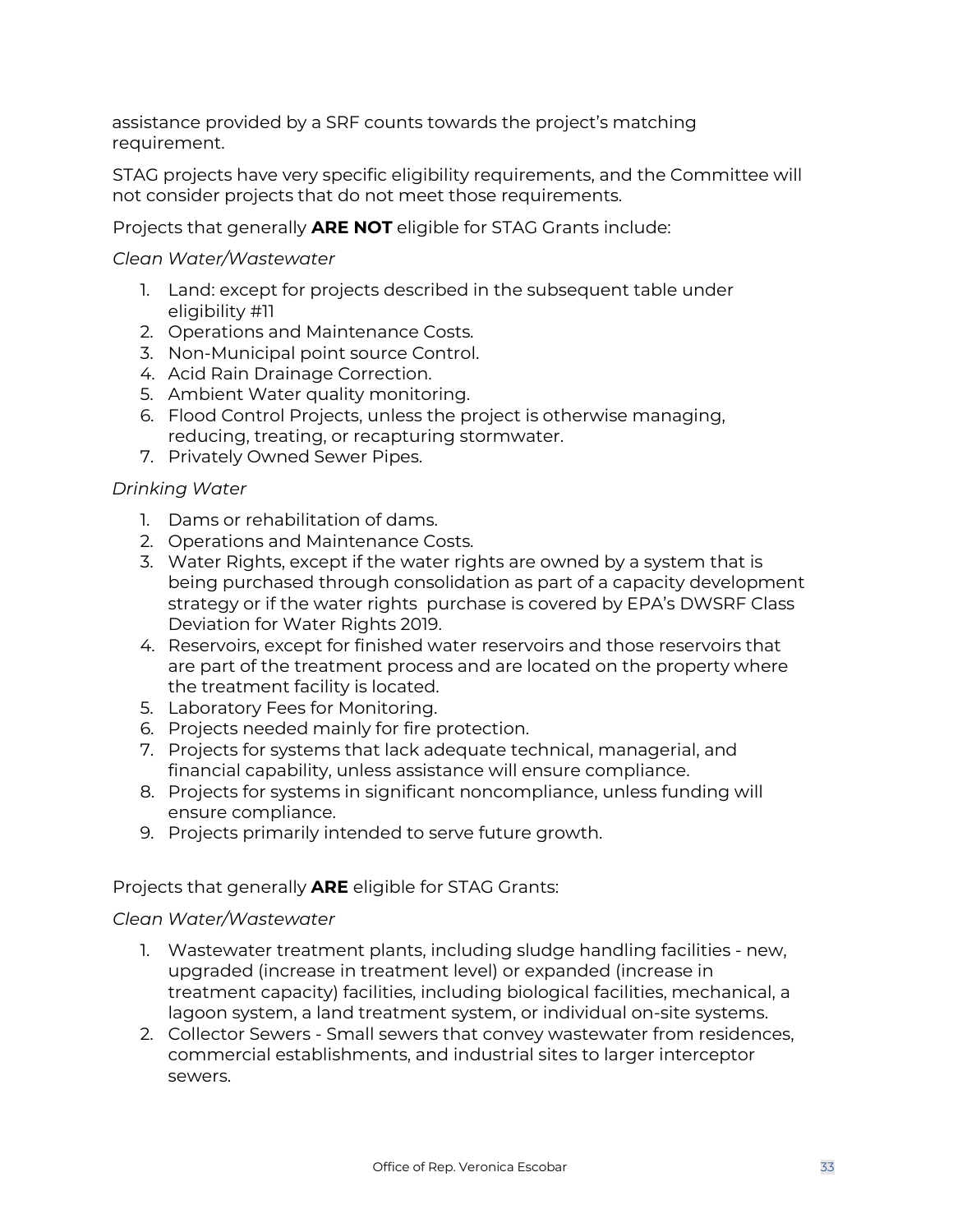- 3. Interceptor Sewers Large sewers that convey wastewater from collector sewers directly to a wastewater treatment facility.
- 4. Sewer Pipes Rehabilitation is eligible only if pipes are publicly owned.
- 5. Outfall Sewer A sewer that conveys treated wastewater from a wastewater treatment facility to the receiving waters (i.e., a river, stream, lake, ocean, etc.).
- 6. Stormwater Management Measures to manage, reduce, treat, or recapture stormwater or subsurface drainage water (i.e. storm sewers, green infrastructure, etc.).
- 7. Combined sewer overflow (CSO) control and sanitary sewer overflow (SSO) control ‐ Combined sewers are sewers that convey both wastewater and storm water and may overflow during periods of heavy rain. The costs to correct CSO and SSO overflow problems are eligible.
- 8. Infiltration/Inflow Correction ‐ Construction activities that prevent surface water or groundwater from entering the sewer system.
- 9. Water Security These projects include installation or upgrade of physical security infrastructure such as lighting, fencing, monitoring and access control. Also, cybersecurity measures, installation of safer treatment technologies, and more secure storage of on‐site treatment.
- 10. Septic Tanks ‐ Remediation, rehabilitation, removal and replacement of failing tanks are eligible, as well as installation of new tanks where none had previously existed.
- 11. Land The leasing and fee‐simple purchase of land, including surface and subsurface easements, needed to locate eligible municipal or tribal projects, and land integral to the treatment process (e.g., land for effluent application or recharge basins), and a place to store equipment and material during POTW construction. Municipal purchase of land and/or conservation easements for source water protection are also eligible.
- 12. Water Reuse ‐ Projects involving the municipal reuse or recycling of wastewater, stormwater, or subsurface drainage water. This includes but is not limited to the purchase and installation of treatment equipment sufficient to meet reuse standards, distribution systems to support effluent reuse, recharge transmission lines, injection wells, and equipment to reuse effluent (e.g., gray water, condensate, and wastewater effluent reuse systems).
- 13. Capital Nonpoint Source Pollution Control Projects e.g., river or streambank restoration, agricultural best management practices (i.e., buffer strips, manure containment structures), wetlands restoration, etc.

### *Drinking Water*

- 1. Facilitate compliance with national primary drinking water regulations or address serious risks to public health including non-regulated contaminants (i.e. PFAS).
- 2. Rehabilitate or develop water sources (excluding reservoirs, dams, dam rehabilitation and water rights) to replace contaminated sources.
- 3. Install or upgrade treatment facilities.
- 4. Install or upgrade storage facilities, including finished water reservoirs, to prevent microbiological contaminants from entering the water system.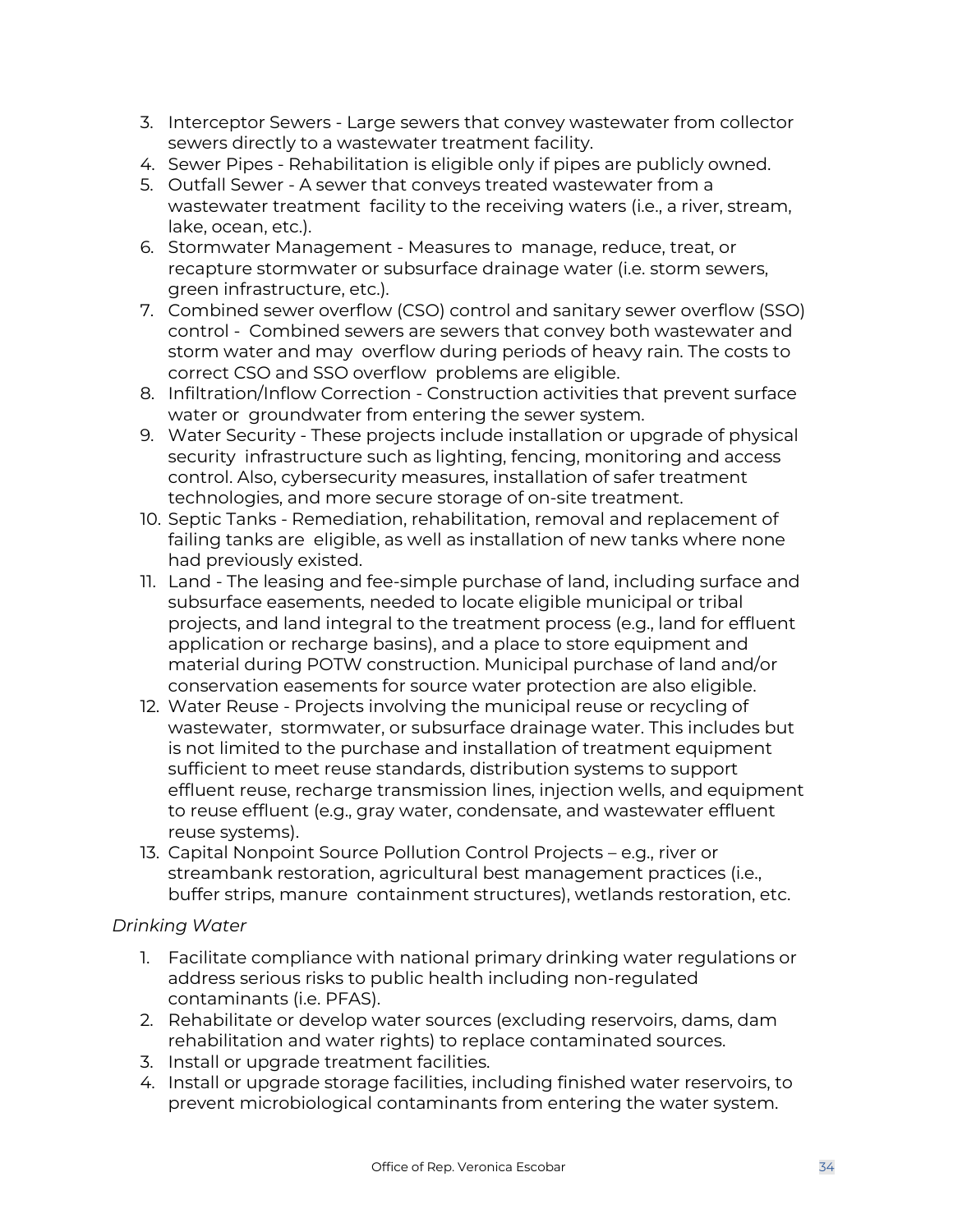- 5. Install or replace transmission and distribution pipes to prevent contamination caused by leaks or breaks in the pipe, or improve water pressure to safe levels.
- 6. Projects to consolidate water supplies for example, when individual homes or other public water supplies have a water supply that is contaminated, or the system is unable to maintain compliance for financial or managerial reasons – are eligible for DWSRF assistance.
- 7. Land is eligible only if it is integral to a project that is needed to meet or maintain compliance and further public health protection.
- 8. Project planning, design and other related costs.

# <span id="page-34-0"></span>*U.S. Forest Service*

<span id="page-34-1"></span>State and Private Forestry

**In FY 22 Total Funding: \$7,526,500 Average Project Cost: \$418,139 Median Project Cost: \$429,000 Highest Request: \$750,000 Lowest Request: \$50,000 Number of Requests: 18** 

The Forest Service is an agency within the Department of Agriculture. Requests that do not fit into the described categories below are unlikely to be eligible for funding under the Forest Service.

The State and Private Forestry (S&PF) account provides technical and financial assistance, usually through the network of State Foresters, to improve the management, protection, and utilization of the Nation's forests. Community projects are usually limited and include various specific urban and community forestry projects and specific forest disease or pest treatment areas. Members may also request specific State fire assistance projects or specific forestry assistance projects in this account. Please carefully review the information the Forest Service provides on its website regarding what activities are permitted under the various S&PF programs and consult with your State Forester office if needed to confirm that all of a project's activities are eligible for S&PF funding. Members should use the range of House and Senate project amounts funded in FY22 as a general guide for making requests. In FY22, the majority of State and Private Forestry projects in the House bill ranged from \$50,000 - \$750,000. Note that the Committee will consider similar project amounts for FY23, and any caps will be determined by the Chair after reviewing the full universe of requests.

Note, State and Private Forestry projects are required to meet the 1:1 matching requirement mandated by the Forest Service. Keep this in mind when considering the amount being requested for the project. The amount being requested can be no more than half of the total project cost to account for matching funds being used (ex. If a project has been calculated to cost \$200,000, then a request for a CPF can be no more than \$100,000 for that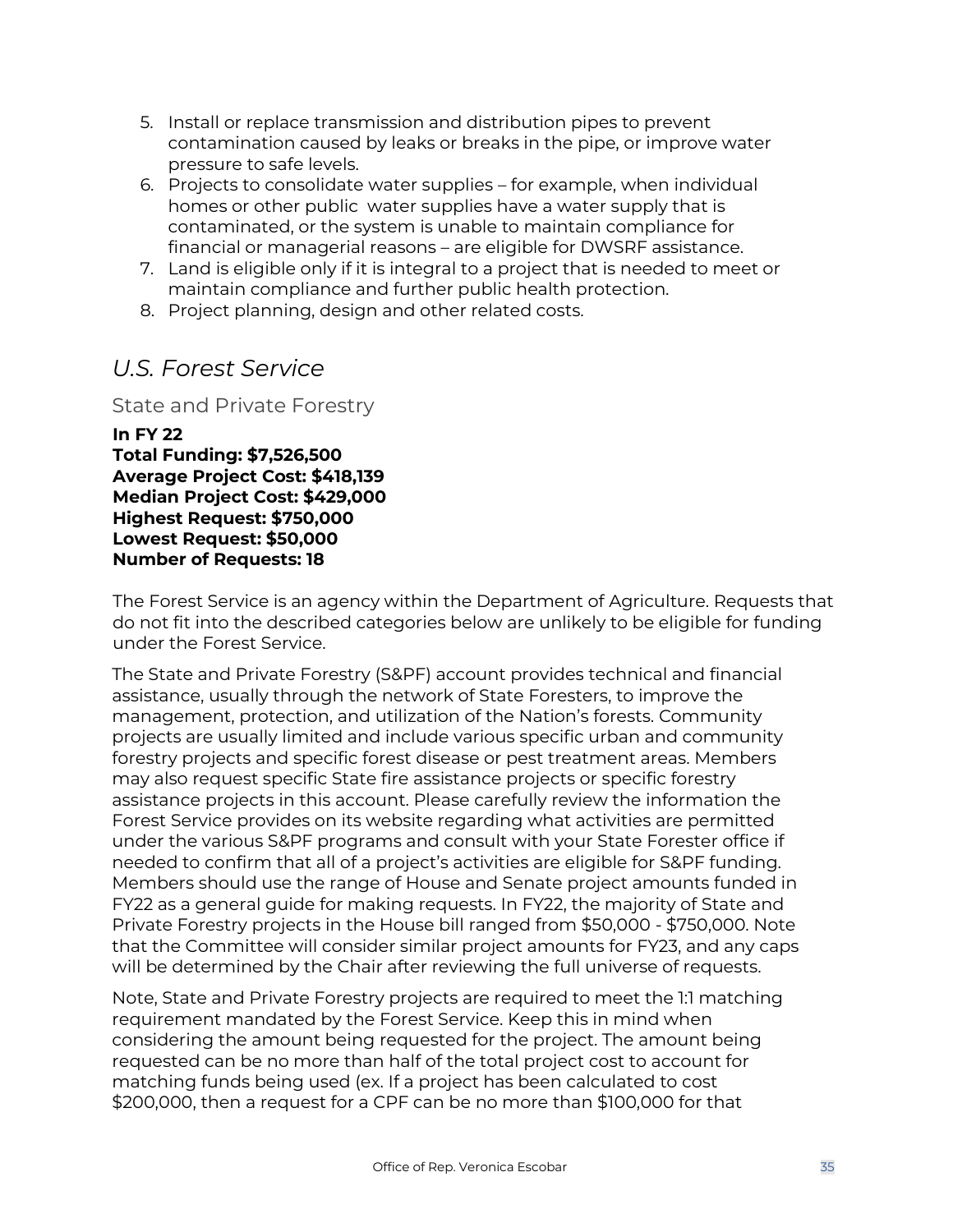project to allow for 1:1 matching funds to be used.) Additionally, project amounts should be to the nearest thousand (ex. \$100,000 instead of \$100,500).

The Committee will look favorably upon requests for projects that are listed on any federal or state ordinal list or are clearly demonstrated to meet the goals of a State Forest Action Plan(s). Please ensure any requests submitted for S&PF funding include not only full details on the types of activities in the project, but other details relevant to the specific type of S&PF program the project would fall under (ex. For landscape scale restoration, precise location data is needed).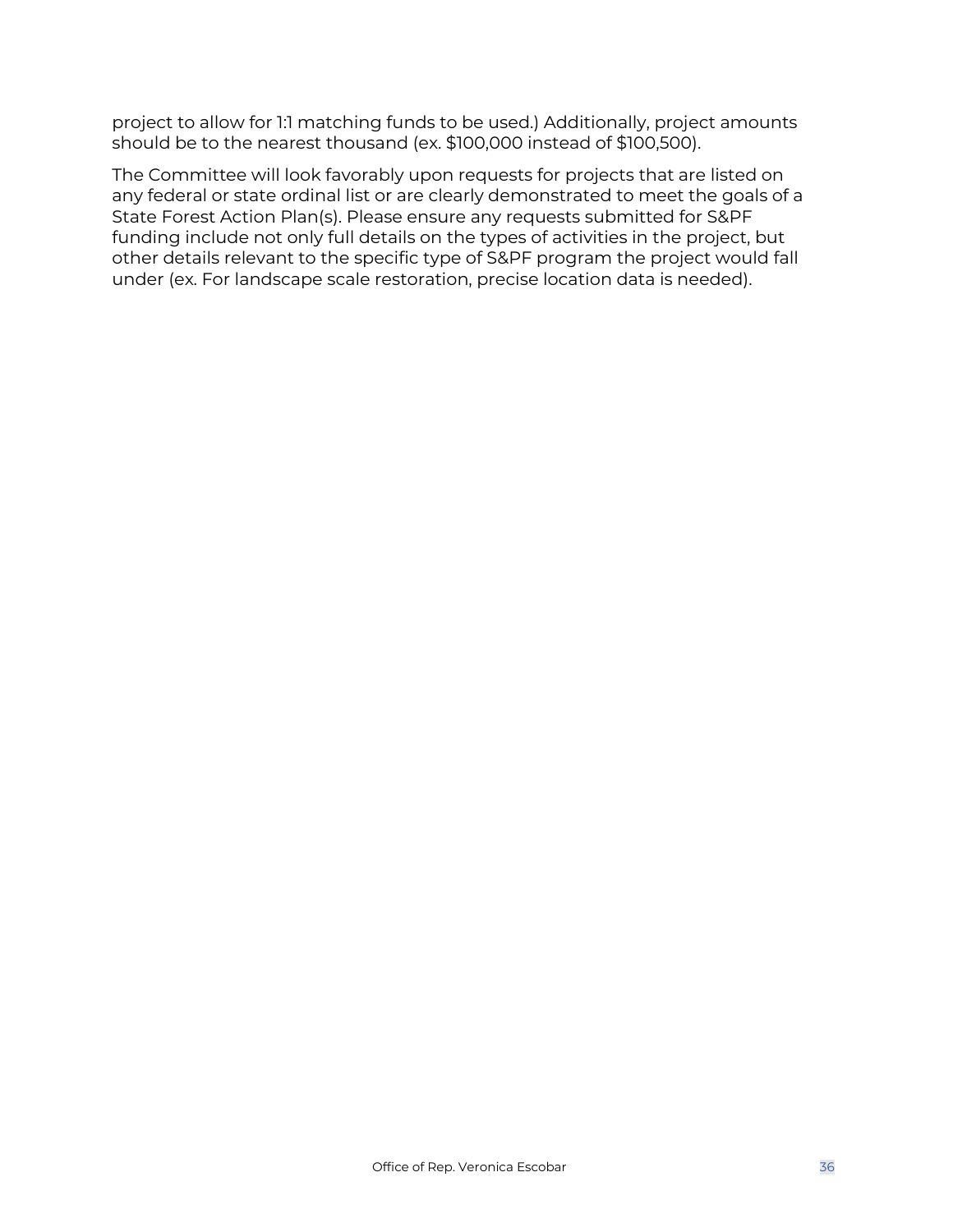# <span id="page-36-0"></span>*Labor, Health and Human Services, and Education Subcommittee*

#### **In FY 22 Total Funding: \$670,080,000 Average Project Cost: \$781,890 Median Project Cost: \$600,000 Number of Requests: 857**

The Labor‐HHS‐Education Subcommittee previously received requests for community project funding to construct or renovate buildings. Health facilities are the *only* types of construction projects normally eligible for community project funding in the Labor‐HHS‐Education bill.

# <span id="page-36-1"></span>*Department of Labor*

<span id="page-36-2"></span>Employment and Training Administration

<span id="page-36-3"></span>Workforce Innovation and Opportunity Act Demonstration Program

#### **In FY 22 Total Funding: \$62,910,000 Average Project Cost: \$648,557 Median Project Cost: \$500,000 Highest Request: \$2,000,000 Lowest Request: \$20,000 Number of Requests: 97**

Community project funding is designated under Training and Employment Services.

These projects must meet all statutorily mandated requirements, except that they are exempt from the requirement to compete. In addition, all projects must:

- 1. Include direct services to individuals to enhance employment opportunities;
- 2. Demonstrate evidence of a linkage with the State or local workforce investment system; and
- 3. Include an evaluation component.

Equipment purchases may be included within community project funding only as an incidental part of the entire project. A similar standard applies to curriculum development, which should be incidental to the project's emphasis on direct services to individuals.

Community project funding **cannot** be used for construction or renovation of facilities.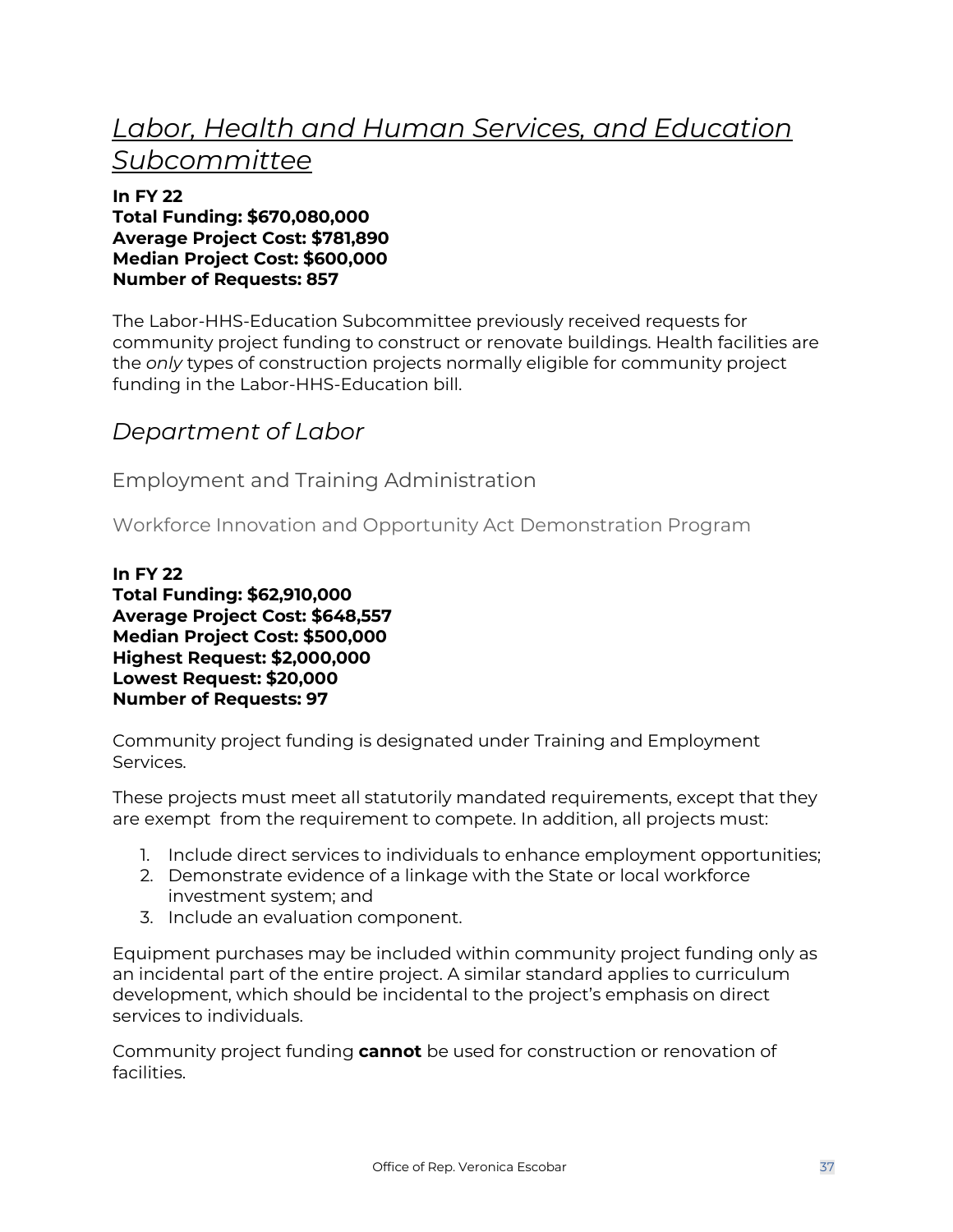House project amounts in this account were funded between \$100,000 and \$2,000,000 in FY 2022. The Committee may consider slightly higher project amounts for FY 2023. Any caps will be determined by the Chair after reviewing the full universe of requests.

# <span id="page-37-0"></span>*Department of Health and Human Services*

<span id="page-37-1"></span>Health Resources and Services Administration (HRSA)

Requests that fit into one of the below categories are eligible for Community Project Funding under HRSA

**In FY 22 Total Funding: \$359,390,000 Average Project Cost: \$940,812 Median Project Cost: \$842,500 Highest Request: \$4,000,000 Lowest Request: \$15,000 Number of Requests: 382.** 

### Health Facilities Construction and Equipment

Grants to help with the cost of construction, renovation, or capital equipment for facilities for provision of health, mental health, or substance abuse services, training of health professionals, or medical research. Examples of eligible facilities include hospitals; health centers and clinics; skilled nursing facilities; mental health centers; facilities for schools of medicine, nursing or other health professions; and medical research laboratories.

In addition to construction and renovation, grants can be used to acquire capital equipment, such as lab equipment or x-ray machines. Equipment-only grants—that is, grants not involving construction—are permissible (and commonly done). Generally, any equipment having a useful life of more than one year and a unit cost of at least \$5,000 will be eligible as capital equipment. In addition, equipment with lower costs may also be eligible, provided that it is treated as an item of capital expense under the recipient institution's pre‐existing, written accounting policies. Equipment expenses for health information systems and electronic medical records systems are permitted expenditures. The costs of expendable supplies such as pharmaceuticals, lab chemicals, or office paper are not eligible.

HRSA Health Facilities grants cannot be used to acquire land or purchase existing buildings, or to pay salaries or other operating costs. They cannot be used to pay for work previously completed. Grants can be used for architectural and engineering costs associated with an eligible construction project, but cannot be used for general feasibility studies.

House project amounts in this account were funded between \$100,000 and \$2,000,000 (or up to \$4,000,000 for projects jointly submitted by multiple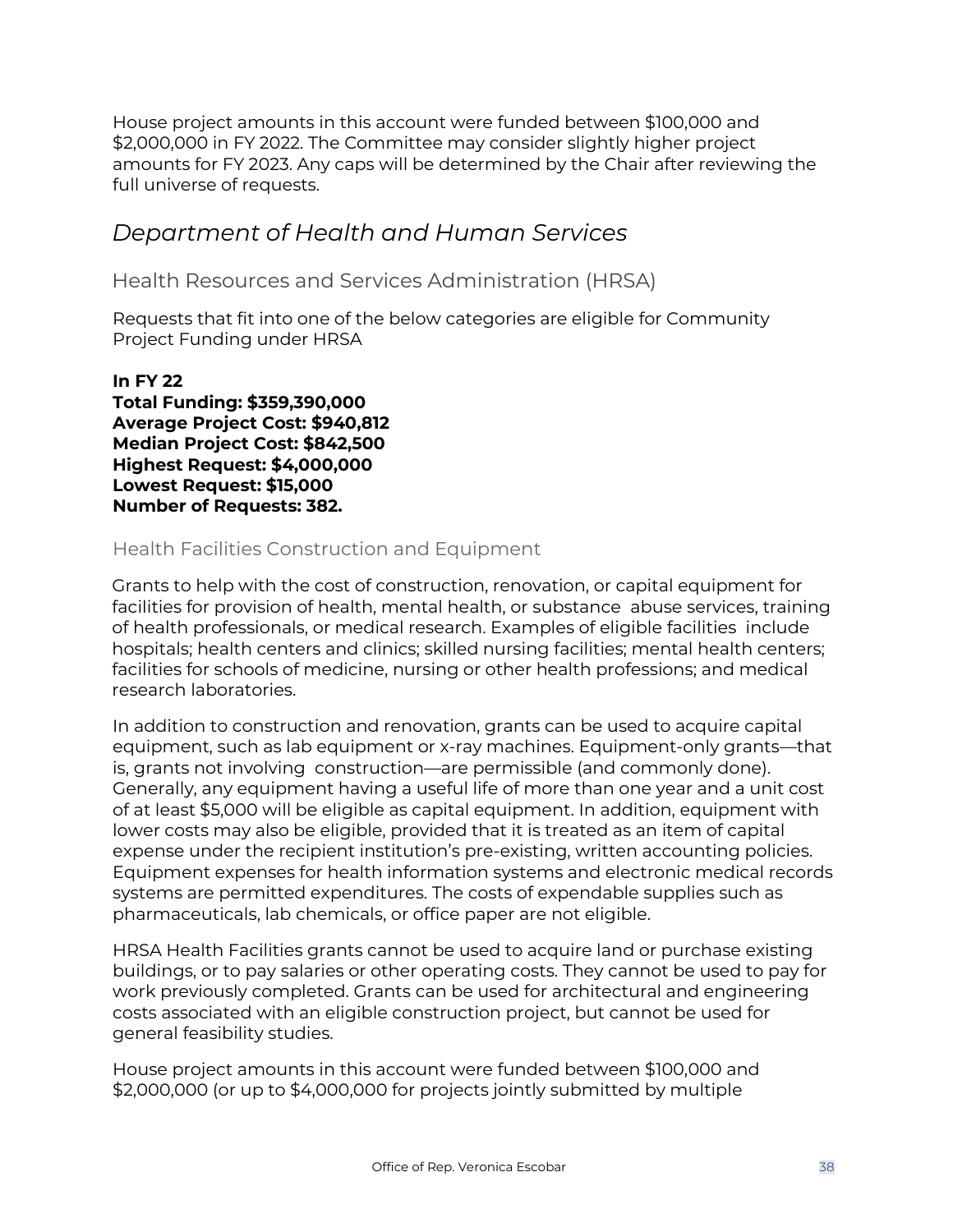Members) in FY 2022. Note that the Committee may consider slightly higher project amounts for FY 2023. Any caps will be determined by the Chair after reviewing the full universe of requests.

### <span id="page-38-0"></span>Substance Abuse and Mental Health Services Administration (SAMHSA)

**In FY 22 Total Funding: \$68,405,000 Average Project Cost: \$589,698 Median Project Cost: \$462,500 Highest Request: \$2,000,000 Lowest Request: \$15,000 Number of Requests: 116**

Community project funding through SAMHSA provides resources for substance use and/or mental health services — including prevention, harm reduction, treatment, or recovery support services.

Community project funding within SAMHSA should be submitted through the Health Surveillance and Program Support account.

Generally, SAMHSA projects cover:

- Evidence-based substance use disorder and/or mental health treatment services.
- Evidence-based harm reduction activities.
- Crisis services, including 24-hour mobile crisis teams.
- Suicide prevention activities including awareness training, screening, referral to treatment, as well as postvention activities.
- Recovery support services, which includes case management, outreach, peer recovery mentors, peer support specialists, childcare, training, transportation, and housing, as well as helping individuals to navigate these various services.
- Screening and assessment of individuals, including the presence of cooccurring mental and substance use disorders and referral to treatment.
- Referral and access to treatment services.
- Educational materials on substance misuse, HIV prevention, hepatitis prevention, and mental health promotion.
- Practitioners or community members training on evidence-based behavioral health practices.
- FDA-approved medications for the treatment of opioid use disorders in combination with comprehensive psychosocial services, including counseling, behavioral therapies, recovery support services, and other clinically appropriate services.
- Projects that support the hiring of behavioral health providers.
- Limited indirect costs that are directly related to the projects.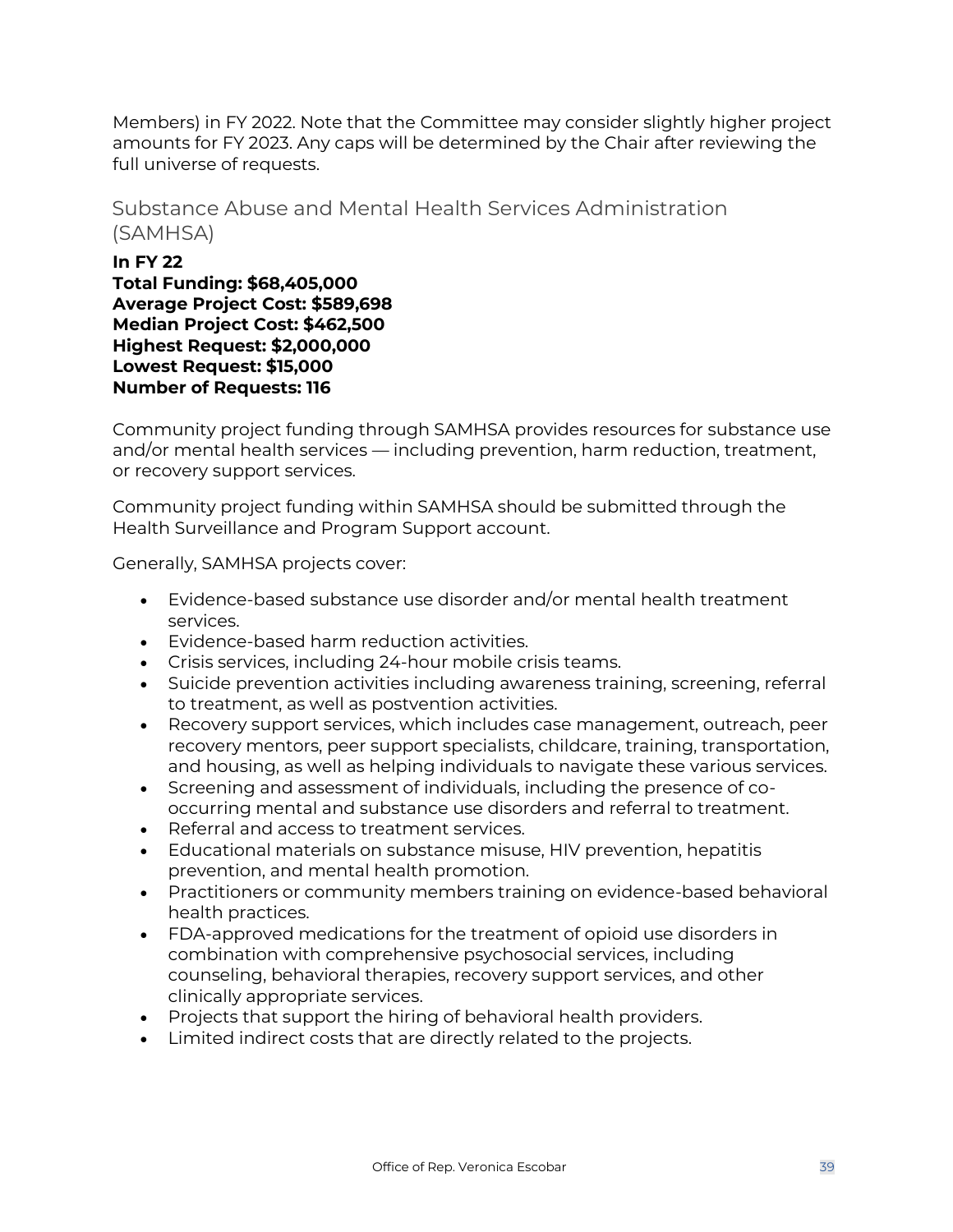Note: This is not an exhaustive list of the types of programs and services that SAMHSA funds. A listing of SAMHSA NOFO's can be found at: [https://www.samhsa.gov/grants/grantannouncements-2022.](https://www.samhsa.gov/grants/grantannouncements-2022)

SAMHSA project funds cannot be used for:

- Inpatient treatment or hospital-based detoxification services.
- Direct payments to individuals to enter treatment or continue to participate in prevention or treatment services.
- Meals and food.
- Research projects (e.g., scientific, academic, clinical trials, studies, development of research technology).
- Construction (other than a limited amount of renovation necessary to carry out a funded project).

More information on allowable or unallowable costs can be found on the HHS Webpage at:<https://www.hhs.gov/grants/grants/index.html>

House project amounts in this account were funded between \$100,000 and \$2,000,000 in FY 2022. The Committee may consider slightly higher project amounts for FY 2023. Any caps will be determined by the Chair after reviewing the full universe of requests.

### <span id="page-39-0"></span>Administration for Children and Families

### **\*These are new accounts for FY 23\***

ACF community project funding cannot be used for construction or renovation of facilities. Community project funding within ACF should be submitted through the Children and Families Services Programs account and must fall under one of the following categories:

### <span id="page-39-1"></span>Child Abuse Prevention

Community project funding may be used for projects to improve the prevention, assessment, identification, and treatment of child abuse and neglect through research, model service improvement, information dissemination, and technical assistance. Projects must serve or target children and families who are at risk or who have experienced child abuse and neglect.

### <span id="page-39-2"></span>Social Services Research and Demonstration

Community project funding may be used for projects to promote the ability of families to thrive through financial self-sufficiency in order to prevent and reduce poverty and to promote the healthy development and greater well-being of children and families. Projects can serve a diverse population including: low-income individuals, children, youth, families, individuals with developmental disabilities, and Native Americans.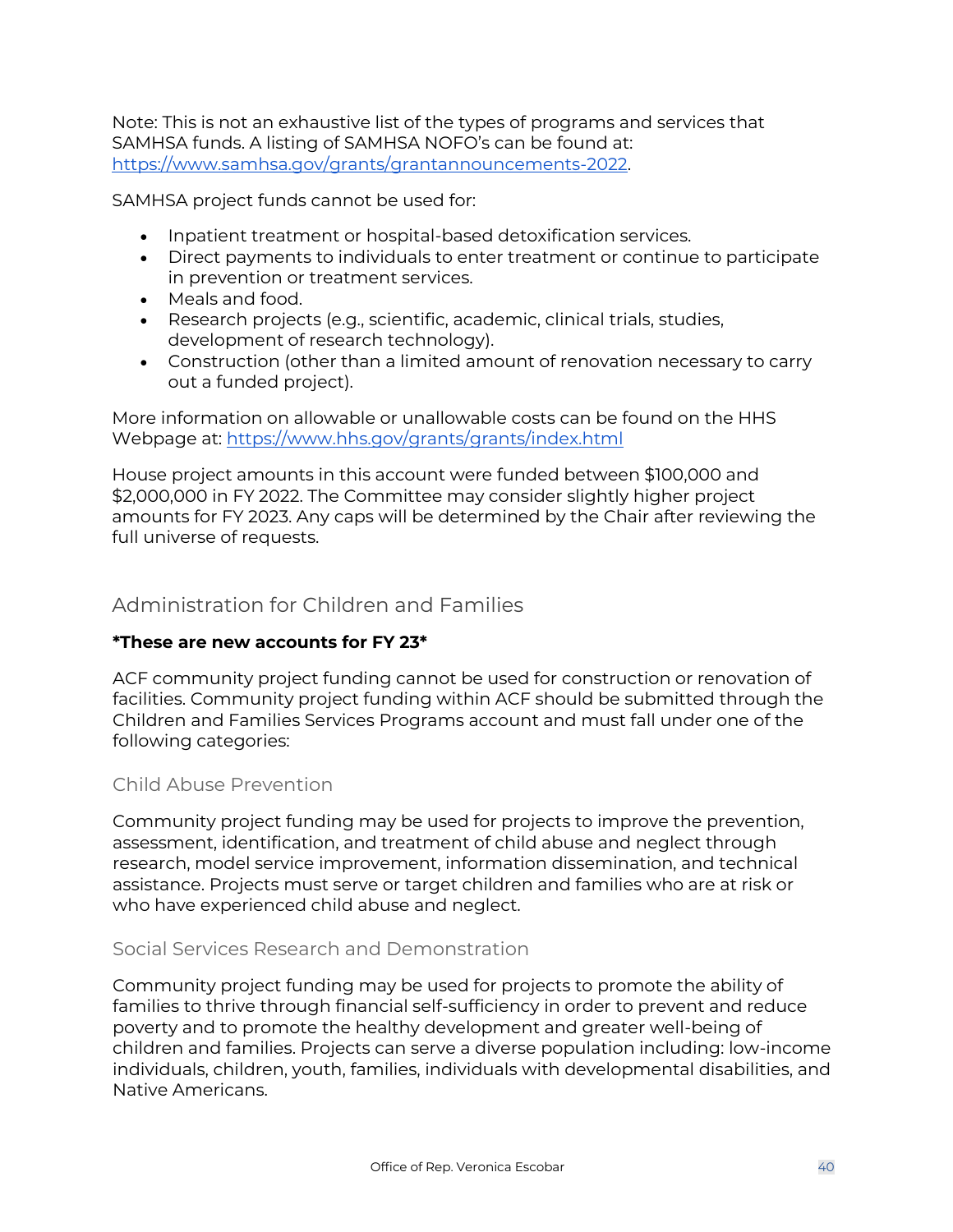The House LHHS bill did not include projects in this account in FY 2022. The Committee expects to consider project amounts in this account between \$100,000 and \$2,000,000 for FY 2023. Any caps will be determined by the Chair after reviewing the full universe of requests.

### <span id="page-40-0"></span>Administration for Community Living

Community project funding within ACL should be submitted through the Aging and Disability Services Programs account.

Community project funding may be used for projects to improve or create new opportunities for older adults, individuals of all ages with disabilities, and their eligible family caregivers, to live independently and participate fully in their communities. Generally, community project funding should focus on improving access to, or the quality of, education, health services, training, support services, and independent living services for older adults, individuals with disabilities, and eligible family caregivers.

ACL community project funding cannot be used for construction or renovation of facilities.

The House LHHS bill did not include projects in this account in FY 2022. The Committee expects to consider project amounts in this account between \$100,000 and \$2,000,000 for FY 2023. Any caps will be determined by the Chair after reviewing the full universe of requests.

# <span id="page-40-1"></span>*Department of Education*

<span id="page-40-2"></span>Elementary and Secondary Education

### <span id="page-40-3"></span>Innovation and Improvement

**In FY 22 Total Funding: \$86,860,000 Average Project Cost: \$582,953 Median Project Cost: \$500,000 Highest Request: \$2,000,000 Lowest Request: \$50,000 Number of Requests: 149** 

Community project funding for elementary and secondary education should be submitted through the Innovation and Improvement account. Elementary and secondary education community project funding includes instructional services, afterschool centers, curricula development, teacher training, acquisition of books and computers, arts education, social and emotional learning activities, full-service community schools, and early childhood education. In general, the focus of elementary and secondary education community project funding should be providing early childhood or K‐12 educational services.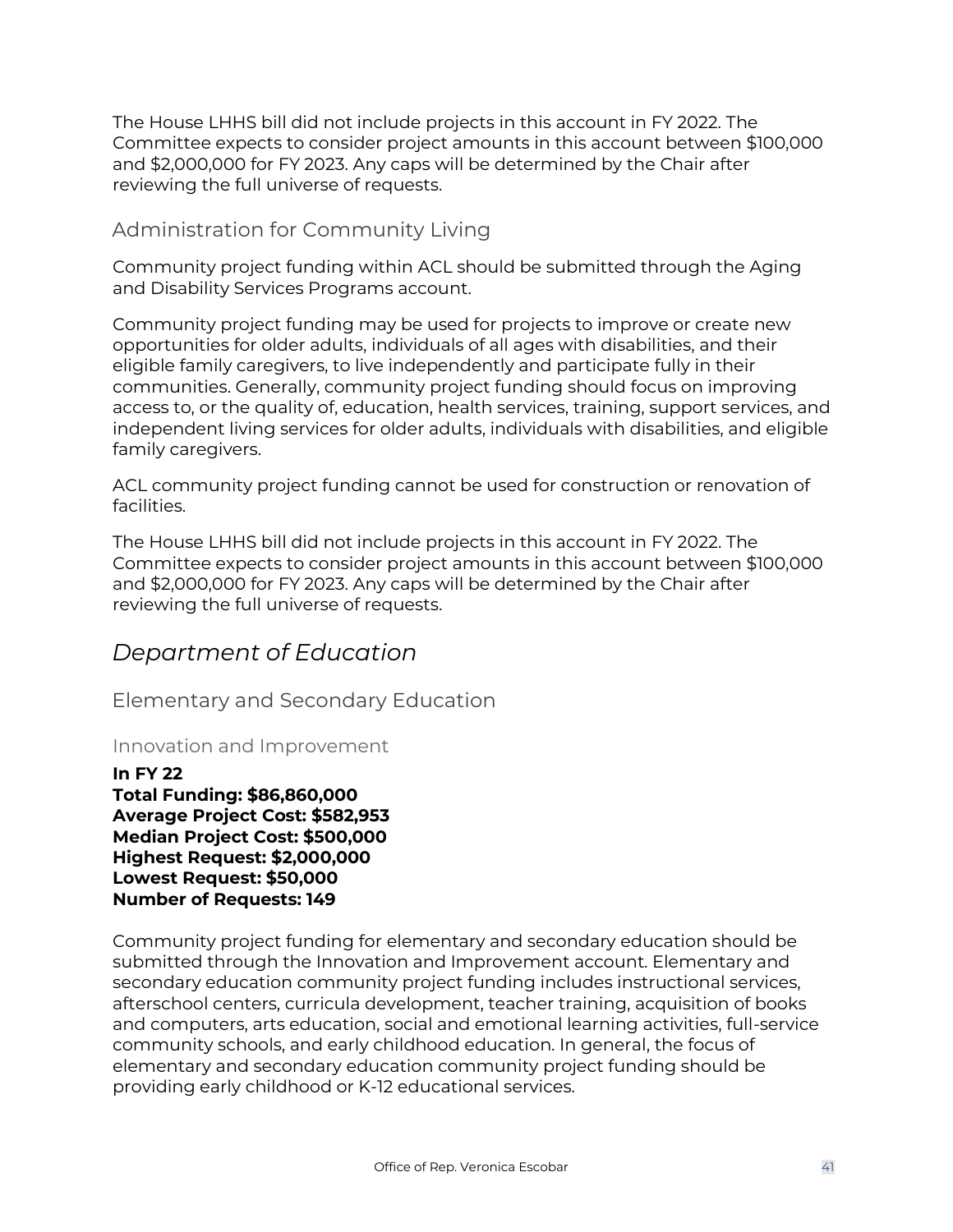Community project funding to provide and improve special education services at the elementary and secondary levels are also eligible under elementary and secondary education. Community project funding may include early intervention services for infants and toddlers, transition services, and postsecondary education services.

Eligible grantees are state education agencies, school districts, colleges and universities, and other public and private nonprofit entities. Generally, community project funding intended for individual schools is provided to the applicable school district and not directly to the individual school.

Community project funding cannot be used for construction or renovation of school buildings, except in the case of minor remodeling required as part of technology upgrades. Daycare and childcare projects that do not include educational services are also not eligible.

House project amounts in this account were funded between \$100,000 and \$2,000,000 in FY 2022. The Committee may consider slightly higher project amounts for FY 2023. Any caps will be determined by the Chair after reviewing the full universe of requests.

### <span id="page-41-0"></span>Postsecondary Education

<span id="page-41-1"></span>Fund for the Improvement of Postsecondary Education (FIPSE)

**In FY 22 Total Funding: \$92,515,000 Average Project Cost: \$818,717 Median Project Cost: \$750,000 Highest Request: \$2,000,000 Lowest Request: \$95,000 Number of Requests: 113** 

Community project funding can be designated under this heading for a wide variety of higher education projects. Generally, community project funding should focus on improving access to, or the quality of, postsecondary education. Community project funding cannot be used for construction or renovation of academic buildings, except in the case of minor remodeling required as part of technology upgrades.

Examples of the types of projects that can be funded under FIPSE include projects to hire and train faculty, establish and improve degree programs, improve teacher preparation programs, develop and improve curricula, upgrade technology and telecommunications, acquire science laboratory equipment, provide student support, implement university partnerships with school districts, and establish research and training centers.

Grantees are usually colleges and universities, but may include other public and private nonprofit organizations.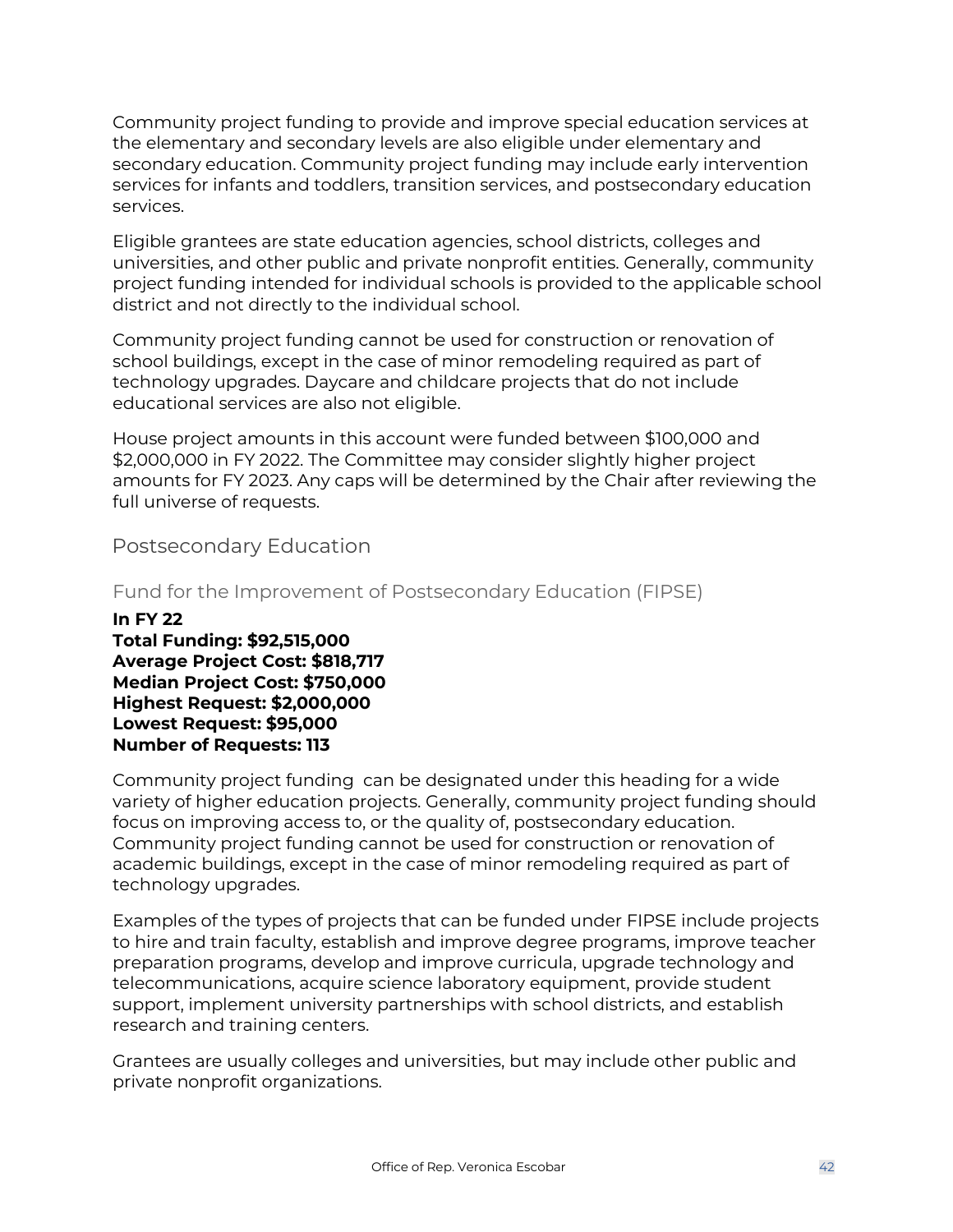House project amounts in this account were funded between \$100,000 and \$2,000,000 in FY 2022. The Committee may consider slightly higher project amounts for FY 2023. Any caps will be determined by the Chair after reviewing the full universe of requests.

### <span id="page-42-0"></span>Limitations on Education-Related Community Project Funding

Except where specifically authorized, community project funding cannot be used for construction (or the acquisition of property) or renovation of buildings. In addition, grantees may not restrict participants based on race, ethnicity or gender. Finally, recipients of community project funding may not sub-grant to other organizations or agencies.

In addition, grantees may not restrict participants based on race, ethnicity, or gender. Any project that appears to target services toward a particular race, ethnicity, or gender must have a description that makes clear that it will be operated in a race/ethnicity-neutral and gender-neutral manner.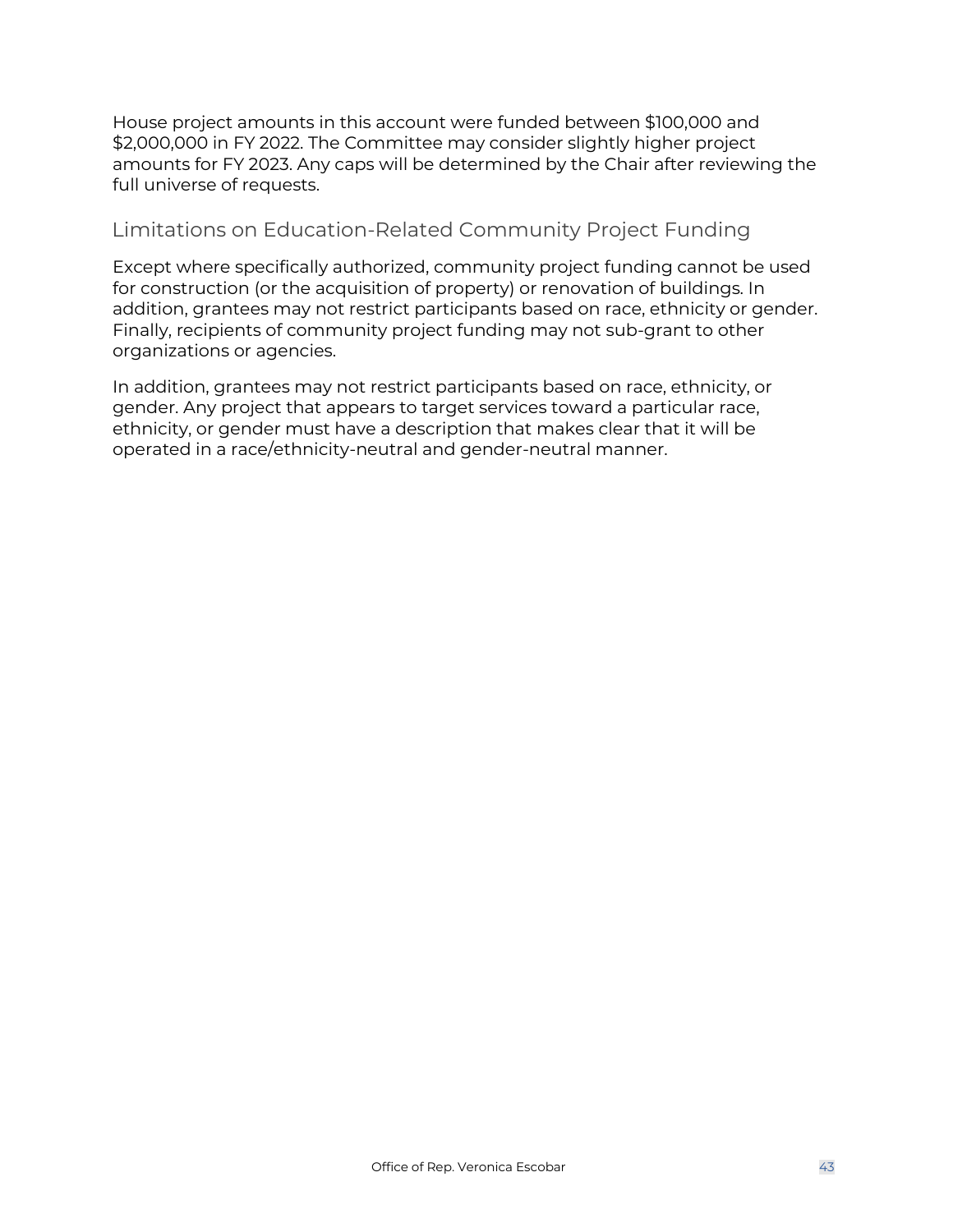# <span id="page-43-0"></span>*Military Construction, Veterans Affairs Subcommittee*

#### **In FY 22 Total Funding:** \$227,726,666 **Average Project Cost:** \$8,434,320.96 **Number of Requests:** 27

\*NOTE: Most of these requests *MUST* be included in the President's FY23 Budget to be requested as a CPF

The following types of projects are eligible to be considered for community project funding, provided that they comply with the specified guidelines listed below. The subcommittee will not consider requests for community projects unless they appear on a list provided to Congress by the Secretary of Defense or his/her designee. More detail regarding such lists can be found below.

# <span id="page-43-1"></span>*Department of Defense - Military Construction Accounts*

#### Construction and Unspecified Minor Construction– Active Components

Eligible community project requests include both construction and unspecified minor military construction projects for active components. An unspecified minor military construction project is a project that has an approved cost equal to or less than \$6,000,000. The types of projects under this heading include construction, installation, equipment of temporary or permanent public works, military installations, and facilities for the accounts listed below:

- Army
- Navy and Marine Corps
- Air Force
- Space Force
- Defense-Wide Agencies (SOCOM, DHA, etc.)

#### Construction and Unspecified Minor Construction– Reserve Components

Eligible community project requests include both construction and unspecified minor military construction projects for Reserve Components. An unspecified minor military construction project is a project that has an approved cost equal to or less than \$6,000,000. Some Reserve Component projects require a State funding match. Requesting offices must determine whether the proposed project requires such a match and if so, confirm that the project has current State match funding before the request can be considered. The types of projects under this heading include construction, expansion, rehabilitation, and conversion of facilities for training and administration for the accounts listed below:

- Army National Guard
- Air National Guard
- Army Reserve
- Air Force Reserve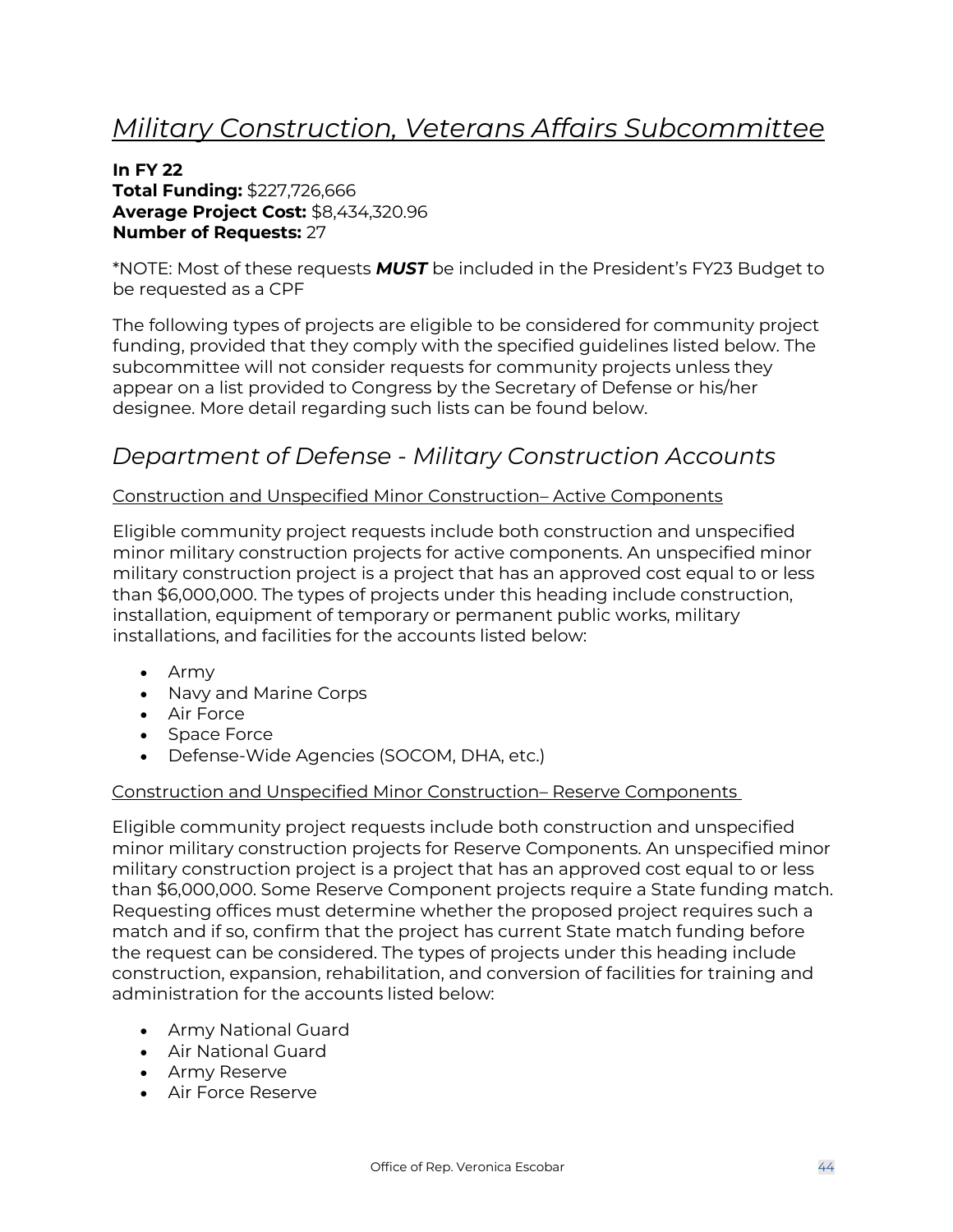• Navy Reserve

#### Planning and Design

Planning and design funding can be requested for specific projects when they are not yet at 35 percent design and therefore ineligible for construction funding. The types of projects under this heading include improving facility resilience, study, planning, design, and architect and engineer services for the accounts listed below:

- Army
- Navy and Marine Corps
- Air Force
- Defense-Wide Agencies (SOCOM, DHA, etc.)
- Army National Guard
- Air National Guard
- Army Reserve
- Air Force Reserve
- Navy Reserve

### <span id="page-44-0"></span>Future Year Defense Program (FYDP)

FYDP is a projection of the forces, resources, and programs needed to support DoD operations over a five-year span. The FYDP is released simultaneously with the President's budget request. The updated document listing projects eligible for FY 2023 will be obtainable after the FY 2023 full budget rollout, through the Under Secretary of Defense (Comptroller) website:

<span id="page-44-1"></span>[https://comptroller.defense.gov/Budget-Materials/.](https://comptroller.defense.gov/Budget-Materials/)

\_\_\_\_\_\_\_\_\_\_\_\_\_\_\_\_\_\_\_\_\_\_\_\_\_\_\_\_\_\_\_\_\_\_\_\_\_\_\_\_\_\_\_\_\_\_\_\_\_\_

### Unfunded Requirements/Unfunded Priorities Lists (UFRs/UPLs)

UFRs/UPLs are lists that each Service provides to Congress that identify priority projects that were not included in the President's budget request. These lists must be approved by the Secretary of Defense. UFRs/UPLs become available to Congress within ten days of the President's full budget release and can be found by contacting the Congressional Liaison Offices of the Armed Services.

### <span id="page-44-2"></span>Cost-to-Completes (CTCs)

CTCs are projects that have previously received an appropriation but require additional funding for completion. These lists represent the requirements identified by each Service for the additional funding necessary to complete a project. The lists are approved by each Service Secretary and can be obtained by contacting the Congressional Liaison Offices of the Armed Services.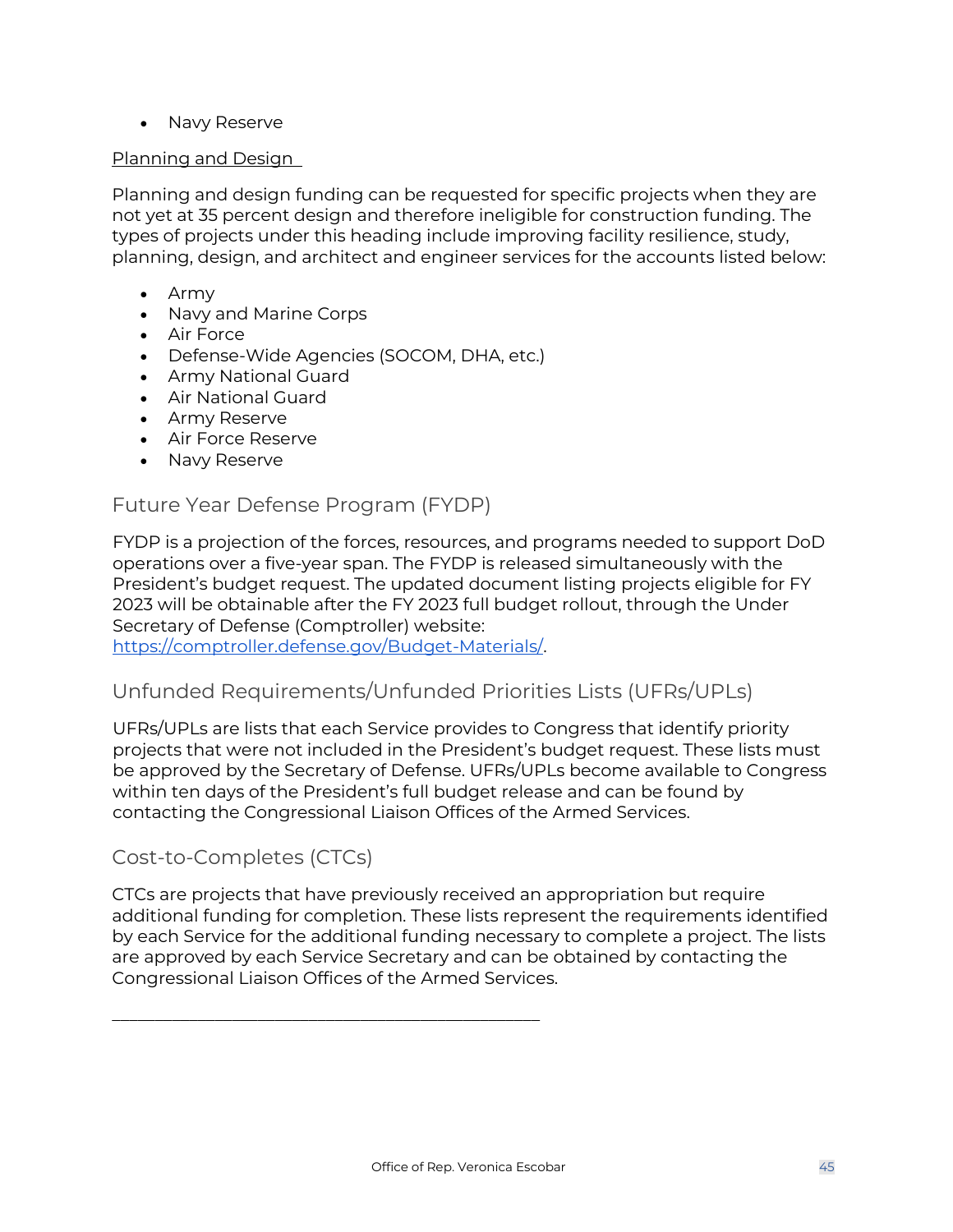The average award for Military Construction projects in FY 2022 was \$18 million. Note the Committee may consider similar project amounts for FY 2023, and any caps will be determined by the Chair after reviewing the full universe of requests.

For Community Project Funding requests for DoD Military Construction, you will need to answer supplemental questions in support of these requests specifically.

# <span id="page-45-0"></span>*Department of Veterans Affairs*

### **\*This is a new account for FY 23\***

The following information outlines the type of projects that are eligible to be considered for community project funding, provided that they comply with the specified guidelines listed below. The subcommittee will not consider requests for community projects unless they appear on VA's 2023 Construction SCIP List.

Veterans memorials, parks, museums, and other similar projects are not eligible for community project funding. Funds are also not available for direct grants to veterans organizations or for local programmatic efforts.

## <span id="page-45-1"></span>Construction Programs

VA has three types of construction projects: Major Construction (projects that are expected to cost above \$20,000,000), Minor Construction (projects that are expected to cost equal to or less than \$20,000,000), and Nonrecurring Maintenance (NRM) (projects that consist of upkeep, construction and maintaining building systems). The classification of each construction project is determined by VA.

### **Community project funding requests are eligible ONLY for VA Minor**

**Construction projects.** VA's Minor Construction program includes capital projects with costs equal to or less than \$20,000,000, particularly projects that construct new space instead of renovating existing space. Examples may include expanding existing facility square footage to provide additional healthcare capacity, construction of specialty care buildings or clinics, building of parking structures, or expanding gravesite space at cemeteries.

The Committee will only consider projects that appear on VA's Integrated Department wide Priority List for 2023 Construction Projects (2023 Construction SCIP List). This list will be included in the FY 2023 President's Budget submission.

The yearly Construction SCIP List includes projects that have been reviewed by VA and are determined to be at an advanced enough stage to receive funds. This will ensure that Federal dollars are not set aside for projects that are not yet ready to spend them. Please note that while this list includes both Major Construction and Minor Construction projects, only Minor Construction projects will be considered for Member requests.

Criteria for VA Community Project Funding (CPF):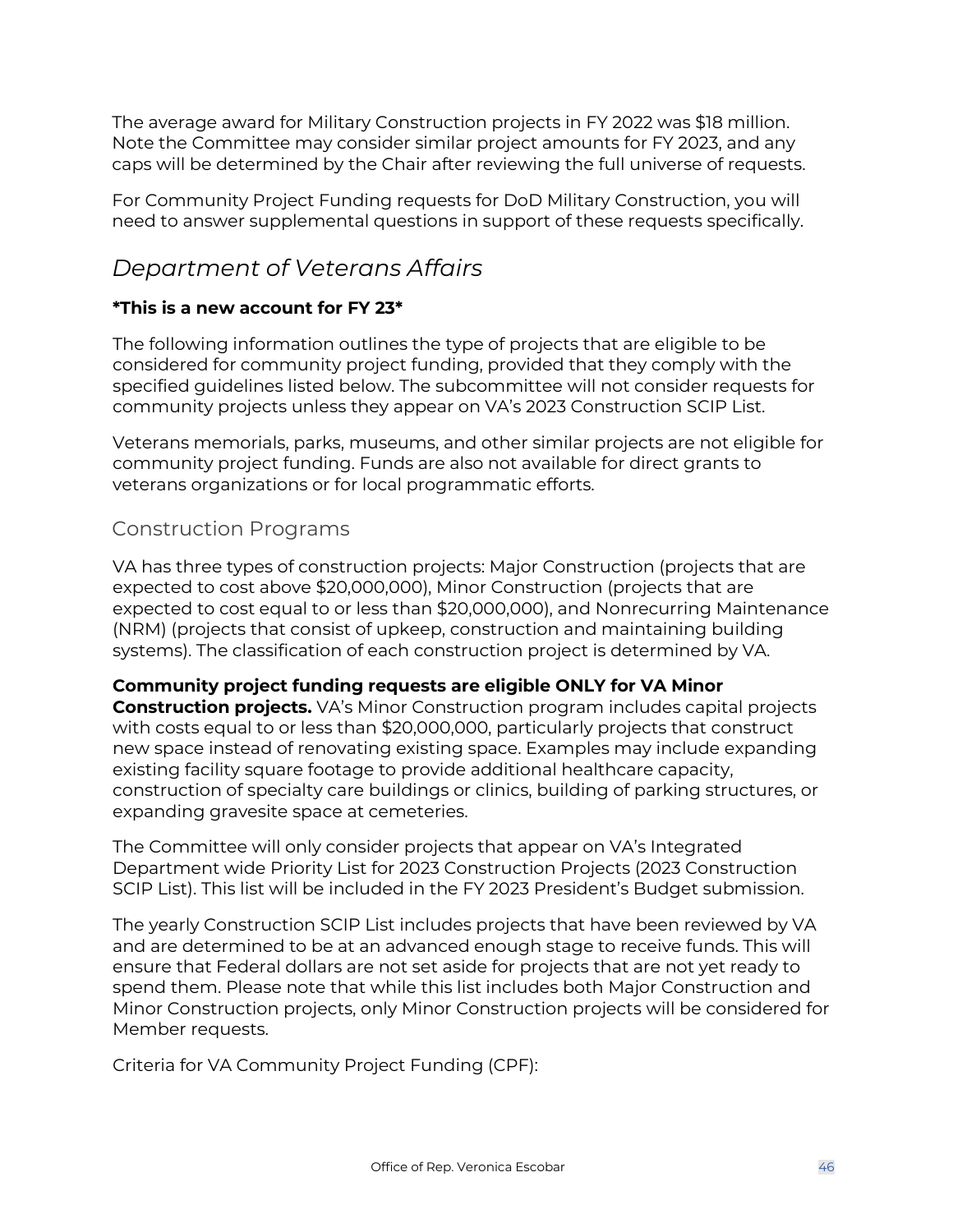- The subcommittee will consider supporting Community Project Funding only for VA Minor Construction projects that are equal to or less than \$20,000,000 in total estimated project cost, and they must be included in the 2023 Construction SCIP List (this list will be included in the FY 2023 President's Budget submission materials).
- Projects must be listed as unfunded on VA's 2023 Construction SCIP List with \$0 in the 2023 Request column. Projects with a dollar amount in the 2023 Request column are requested in the President's budget request, and if requested, should be submitted as programmatic requests.
- Funding for a CPF project will be capped at 10 percent of the total estimated cost of the project to support planning and design that can be executed within twelve months of receiving funding. (Similar projects on the FY 2022 list would generally have been in the range of \$1,000,000 to \$2,000,000.)
	- o Exceptions to the 10 percent cap may be made for projects where construction is ready to be supported in year one, and only applies to some National Cemetery Administration (NCA) Minor Construction projects. Please consult with the subcommittee and VA to determine if the full scope of an NCA project can be executable in one year.
- Final decision on funding caps will be determined by the Chair after reviewing the full universe of requests.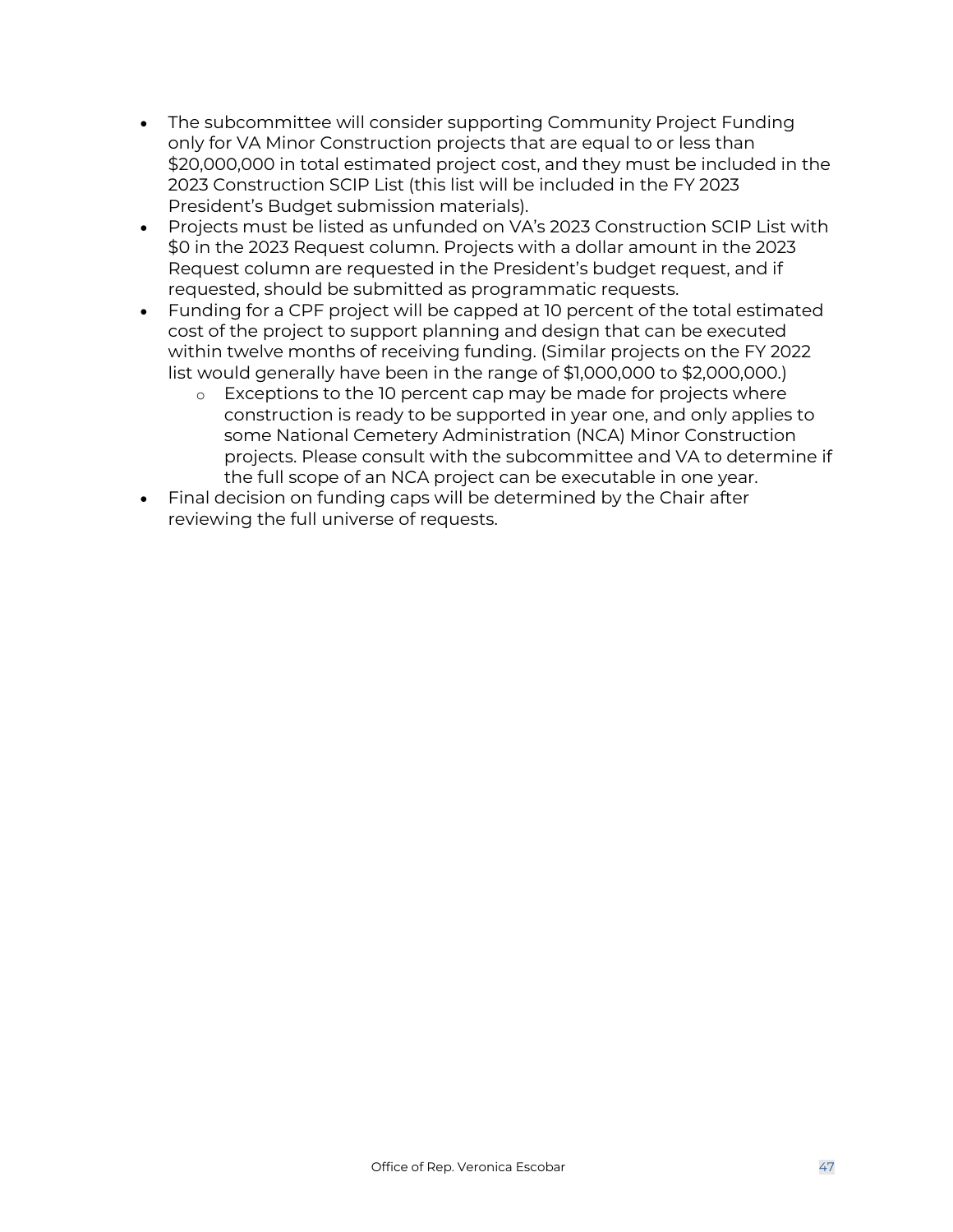# <span id="page-47-0"></span>*Transportation, Housing and Urban Development Subcommittee*

**In FY 22 Total Funding:** \$1,425,390,645 **Average Project Cost:** \$1,470,991 **Median Project Cost:** \$1,000,000 **Number of Requests:** 969

<span id="page-47-1"></span>*Department of Transportation*

### <span id="page-47-2"></span>Transit Infrastructure Projects

**\*The following information is for last year's** *Local Transportation Priorities* **account. This account has been split into** *Transit Infrastructure Projects* **and** *Highway Infrastructure Projects* **for FY 23\***

**In FY 22 Total Funding: \$422,417,090 Average Project Cost: \$1,852,707 Median Project Cost: \$1,350,000 Highest Request: \$5,000,000 Lowest Request: \$30,000 Number of Requests: 228** 

Transit Infrastructure Projects are public transportation capital projects eligible under chapter 53 of title 49 of the United States Code. Eligible capital projects are described under Section 5302(4) of title 49, United States Code, and Section 5339(b)(1) and (c)(1)(B) of title 49, United States Code.

All projects must be:

- Transit capital projects or project-specific planning/design for a transit capital project.
- Supported by the state, local governmental authority, or Tribal government that would administer the project. Inclusion on a Statewide Transportation Improvement Plan (STIP) or Transportation Improvement Plan (TIP) would satisfy this requirement.
- Administered by public entities or Tribal entities.

Public transportation or transit is defined in Section 5302(15) and (22) of title 49, United States Code, as regular, continuing shared-ride surface transportation that is open to the general public or open to a segment of the general public defined by age, disability, or low income, and does not include intercity passenger rail transportation, intercity bus service, charter bus service, school bus service, sightseeing service, courtesy shuttle service for patrons of one or more specific establishments, or intra-terminal or intra-facility shuttle services.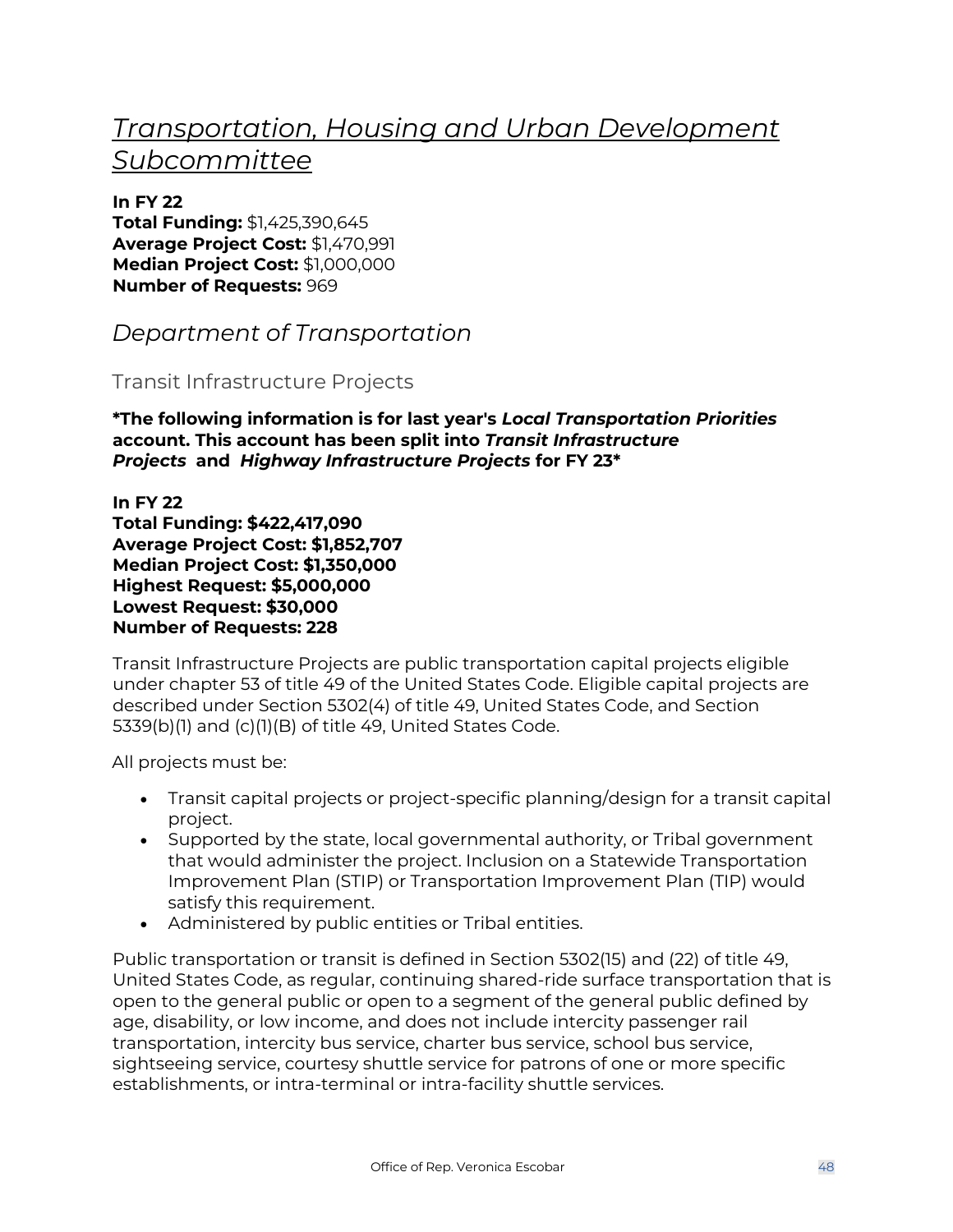The Subcommittee will not fund activities that are administrative in nature even if they are eligible expenses under the statutory citation. These include general operating expenses, and activities authorized under sections 5303, 5304, and 5305 of title 49, United States Code. The Subcommittee will continue to treat the Capital Investment Grants (CIG) program as programmatic requests and will not fund CIG projects under Transit Infrastructure Projects, consistent with the fiscal year 2022 process.

The average award in this account for fiscal year 2022 was \$2.5 million. Note that the Committee may consider project amounts of up to \$7 million for FY23, but any caps will be determined by the Chairman after reviewing the full universe of requests.

For each Transit Infrastructure Projects request, Members will need to provide specific information through the electronic database. The database will include the following questions to assist the Subcommittee in vetting and selecting projects. Several of them will require additional information from your office. Please ensure community project funding requests are not duplicative of requests to another Committee or Subcommittee.

### <span id="page-48-0"></span>Highway Infrastructure Projects

Highway Infrastructure Projects are capital projects eligible under title 23 of the United States Code. Eligible projects are described under Section 133(b) of title 23, United States Code, as amended by title III of division A of the Infrastructure Investment and Jobs Act. Tribal and territorial capital projects authorized under Chapter 2 of title 23, United States Code, are also eligible.

All projects must be:

- Capital projects or project-specific planning/design for a capital project.
- Supported by the state or Tribal government that would administer the project. Inclusion on a Statewide Transportation Improvement Plan (STIP) or Transportation Improvement Plan (TIP) would satisfy this requirement.
- Administered by public entities or Tribal entities.

The Subcommittee will not fund activities that are administrative in nature even if they are eligible expenses under the statutory citation. These include general operating expenses, and activities required under sections 134 and 135 of title 23, United States Code.

The average award in this account for fiscal year 2022 was \$2.7 million. Note that the Committee may consider project amounts of up to \$7 million for FY23, but any caps will be determined by the Chairman after reviewing the full universe of requests.

### <span id="page-48-1"></span>Airport Improvement Program (AIP)

**In FY 22 Total Funding: \$79,959,135 Average Project Cost: \$2,579,327 Median Project Cost: \$2,000,000**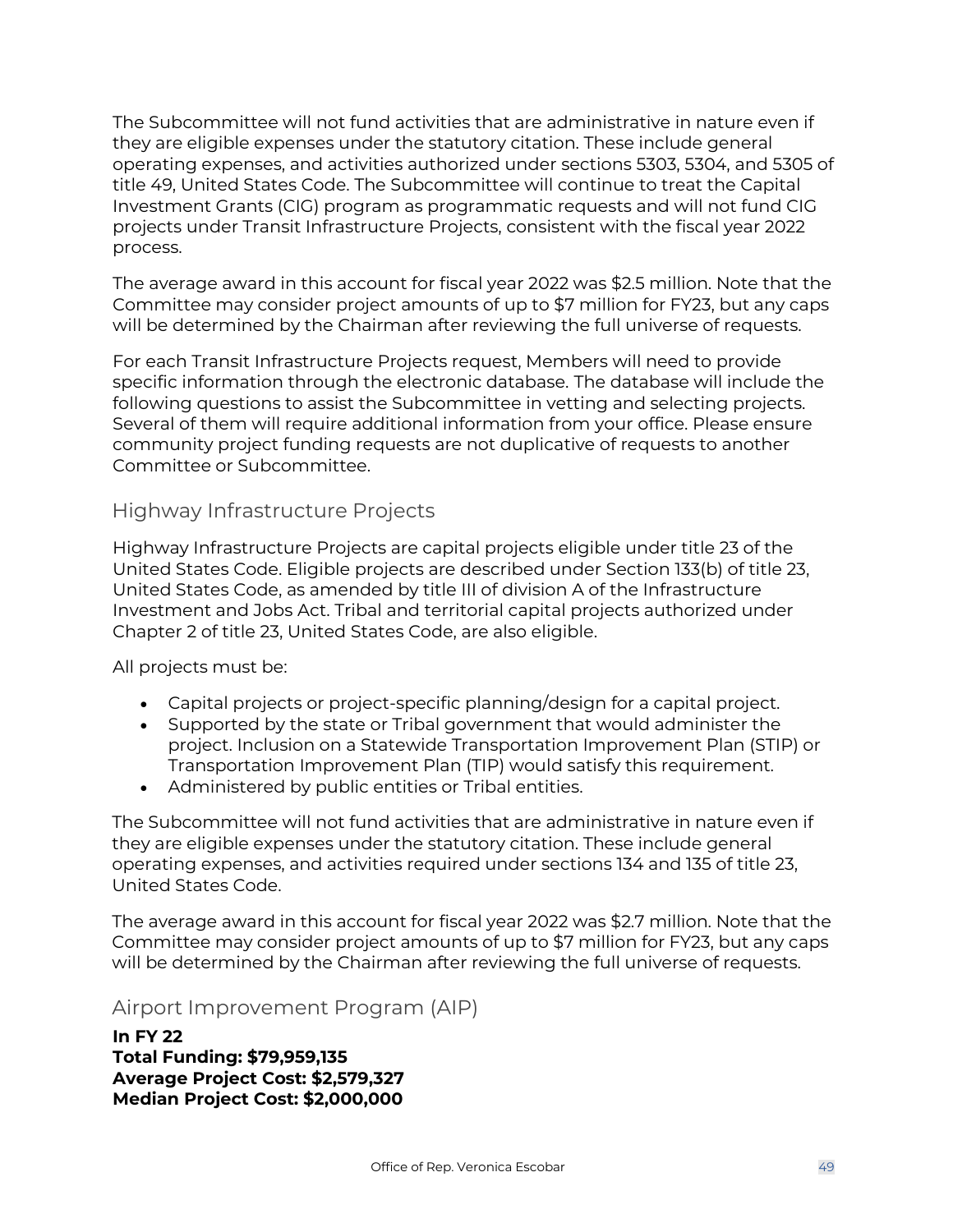#### **Highest Request: \$5,000,000 Lowest Request: \$250,000 Number of Requests: 31**

AIP community project requests may be used for enhancing airport safety, capacity, and security, and mitigating environmental concerns.

All projects must be:

- AIP eligible in accordance with sections 47101 to 47175 of title 49, United States Code, and FAA [policy and guidance.](https://www.faa.gov/airports/aip/)
- Supported broadly by local stakeholders, including residents, businesses, and elected officials.
- Administered by an airport and/or airport sponsor.

The average award in this account for FY22 was \$4 million. Note that the Committee may consider project amounts of up to \$7 million for FY23, but any caps will be determined by the Chairman after reviewing the full universe of requests. Please ensure community project funding requests are not duplicative of requests to another Committee or Subcommittee.

# <span id="page-49-0"></span>*Department of Housing and Urban Development*

<span id="page-49-1"></span>Economic Development Initiative (EDI)

**In FY 22 Total Funding: \$923,014,420 Average Project Cost: \$1,300,020 Median Project Cost: \$1,000,000 Highest Request: \$5,000,000 Lowest Request: \$25,000 Number of Requests: 710** 

EDI community project funding may be used for economic and community development activities, including land or site acquisition, demolition or rehabilitation of housing or facilities, construction and capital improvements of public facilities (including water and sewer facilities), and public services. Requests may also include planning and other activities consistent with previously funded activities eligible under the Community Development Block Grant (CDBG) program (title I of the Housing and Community Development Act of 1974, as amended (42 U.S.C. 5301 et seq.)), unless otherwise specified. EDI community project funding is not eligible for the reimbursement of expenses for activities or costs incurred prior to the obligation of funds, if such activities are not eligible under the CDBG program. Capital and operating expenses for fire and police stations are not eligible for EDI community project funding.

The average award in this account for fiscal year 2022 was \$1.5 million. Note that the Committee may consider project amounts of up to \$4 million for FY23, but any caps will be determined by the Chairman after reviewing the full universe of requests.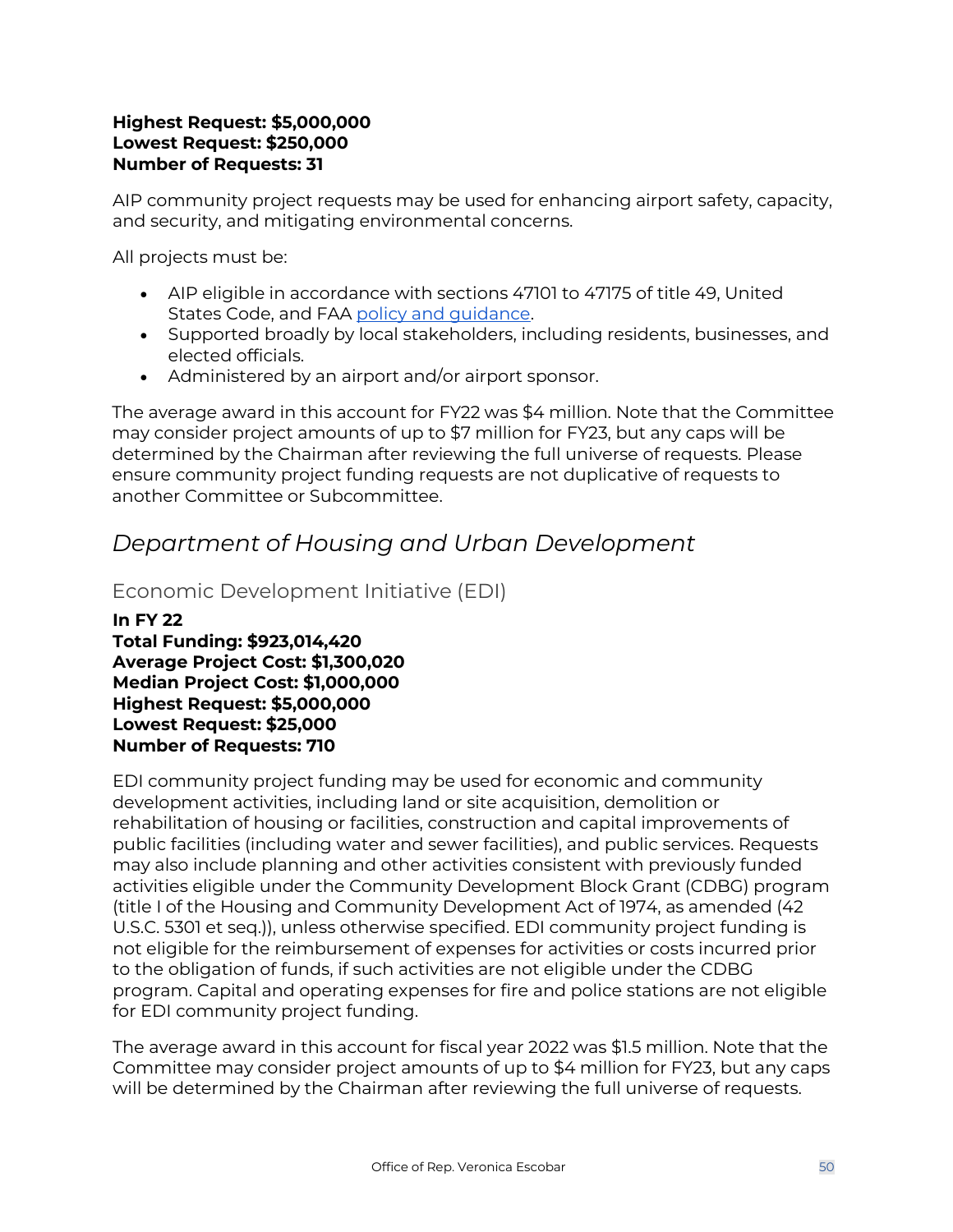All projects must be:

- Supported broadly by local stakeholders, including residents, businesses, and elected officials.
- Administered by governmental or non-profit entities, including public housing agencies, as well as tribes and tribally designated housing entities.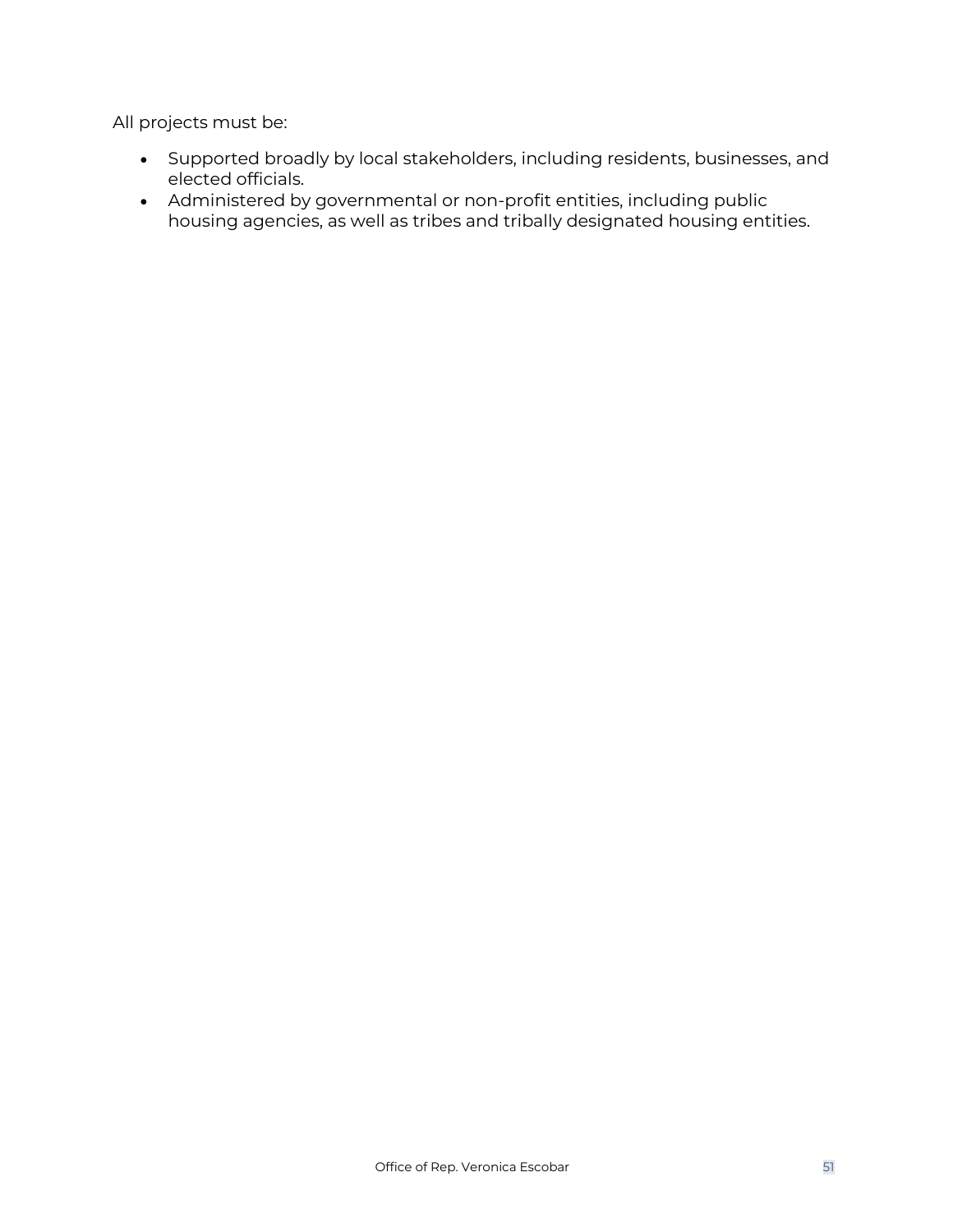# <span id="page-51-0"></span>*Frequently Asked Questions*

*The process of requesting and submitting requests for Community Project Funding can be confusing. Here are some of the most frequently asked questions about the process. Please check this section for answers to many of your questions before following up with my staff.*

# **What is Community Project Funding?**

Community Project Funding is generally defined as spending provisions in federal legislation that:

- Are requested on behalf of constituents or constituent organizations by a Member of Congress or Senator;
- Provides, authorizes, or recommends a specific amount of discretionary budget authority, credit authority, or specific funding amount to a specific entity for a specific purpose; and,
- The purpose of the project must meet the objective of a federal program under existing law.

Community Project Funding is typically requested for projects with a clear purpose and goal above and beyond normal operating activities, for which private, non-federal funding is not available or sufficient. Community Project Funding will typically only serve as a partial contribution to the total cost of a project.

Community Project Funding is known as Congressionally Directed Spending in the U.S. Senate.

# **Is there a deadline for submitting a request?**

Yes. The deadline to submit a Community Project Funding request for our office is **April 20th, 2022 at 5:00pm MT**. If you need additional time to procure additional pieces of Community Support, please let my team know in advance. My team is happy to work with you on a case by case basis.

## **What if I miss a deadline? Are any exceptions made if the bill hasn't been passed?**

Congressional offices review numerous requests in a short amount of time. As a result, deadlines are strictly enforced. Once our office submits my requests to the full committee, I am unable to change or add requests. That is why it's important to submit your request before the deadline.

# **Are Community Project Funding requests publicly disclosed?**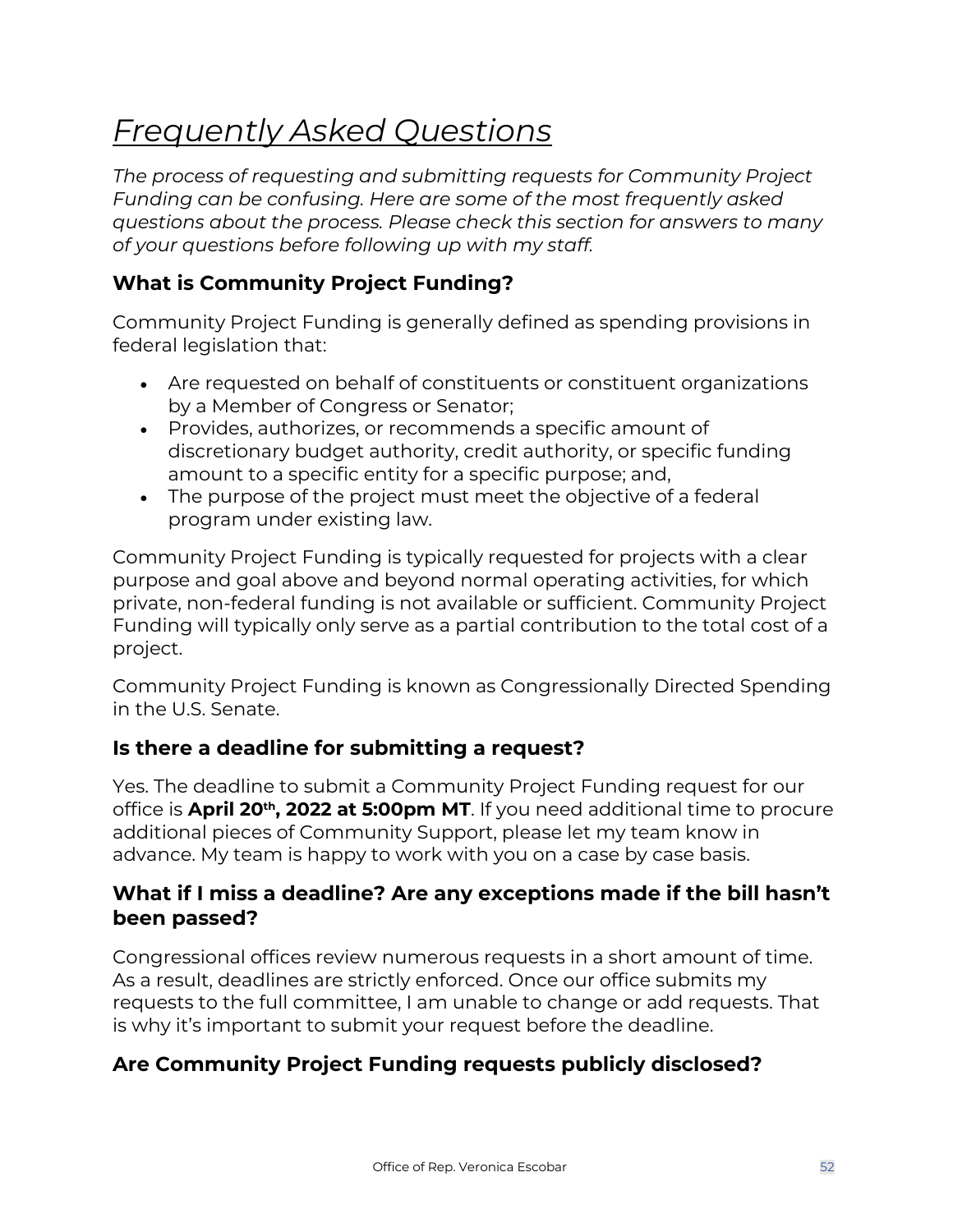Yes. All requests for Community Project Funding submitted by the Member to the committee for consideration must be publicly listed on that Member's website, including the name and address of the requestor, the amount requested, and the justification for use of taxpayer funds no more than 20 days after requests are submitted.

### **What if my project's location is just outside Rep. Veronica Escobar's district?**

As long as your project is within El Paso County my office will consider them.

### **How many Community Project Funding requests will the Congresswoman make?**

I am limited to submitting **15** requests for Community Project Funding across the entire House Appropriations Committee for FY 2023.

# **Are there limitations on what Community Project Funding can be used for?**

Yes. Federal Programs have very specific restrictions on how federal funds can be used. It is recommended that you closely examine this guide for references to eligible uses or limitations on use. Generally, funding cannot be used for debt service, recurring or routine expenses, reimbursement of costs, or projects that cannot demonstrate value to the community.

# **Can I request funding for "bricks and mortar"?**

In general, no. One of the most common requests for funding is for building construction or renovation. Most appropriations accounts specifically prohibit this kind of project given the high demand.

There are some exceptions to this rule, including the Economic Development Initiative under the Department of Housing and Urban Development, and certain projects under the Military Construction Subcommittee, etc.

## **Should I submit my request to both my U.S. Representative and U.S. Senators?**

Yes. It is strongly recommended that you submit your request to all of your federal representatives if they are participating in the Community Project Funding process.

# **How much should I request?**

It depends on the account from which you are requesting funds. You should request the amount you need and can realistically use in the time frame laid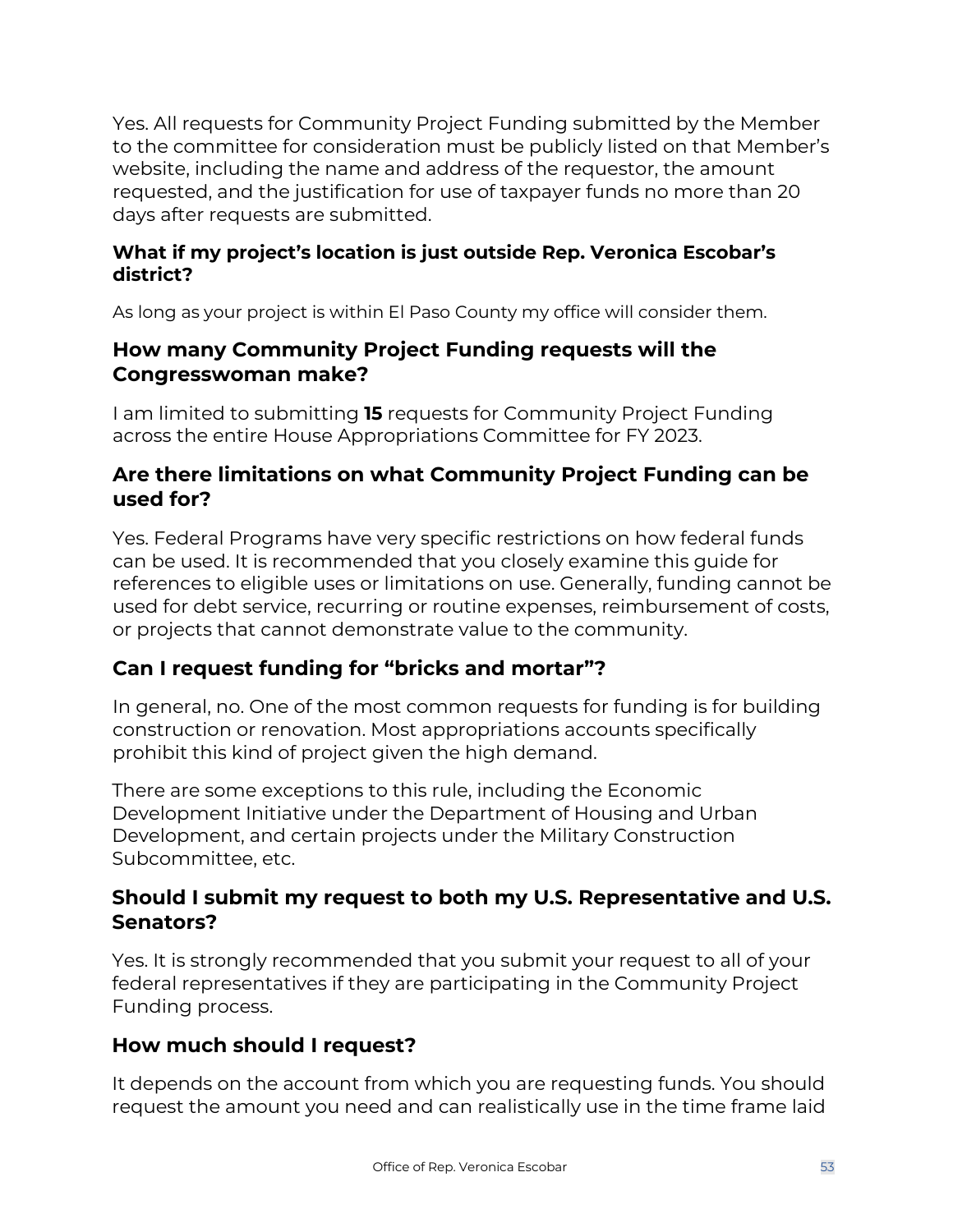out for use in the grant (generally one year from when funds are received.) Receiving funds from Community Project Funding in one Fiscal Year is not a guarantee for Community Project Funding in future Fiscal Years. You should only use last year's funding data as general information, and should not be dissuaded from requesting an amount larger than average for the account you're requesting for. You should not, though, request more funds than you need or that can be realistically spent in the Fiscal Year for which you receive the funds. Many accounts have information from the committee on the maximum level of funding that will be considered.

# **How should I determine how much funding to request?**

The level of funding request should be justified by the project proposal, budget plan, and community support. Data on the range of projects can be found in this guide, though you should request what you can realistically use and spend in the Fiscal Year of award. In FY 22, the committee awarded well outlined and high quality projects with the requested amount generally.

A helpful indication may be to look at what a typical grantee may receive for a one-year allocation of funding for the specific program you are interested in requesting a Community Project Funding request for.

## **Is there a minimum amount one should request for Community Project Funding?**

No, there is no minimum amount of funding to request.

## **What if I do not know the appropriate Account or Agency for my project request?**

This guide has been prepared to outline information on available accounts. Requestors should use this guide to identify the appropriate account to identify one that meets the needs of your project or organization. Please call my office if you need additional information.

# **If my project is funded, will I receive the full amount I request?**

There is no guarantee that an approved Community Project Funding request will be funded at the requested level. In FY22, most projects were funded at the requested level, though we expect that could change. Please keep this in mind when requesting support for your project.

# **Do I need letters of support?**

Yes. The more community support for a project, the better. As listed above, letters of support from local, municipal, and state elected officials and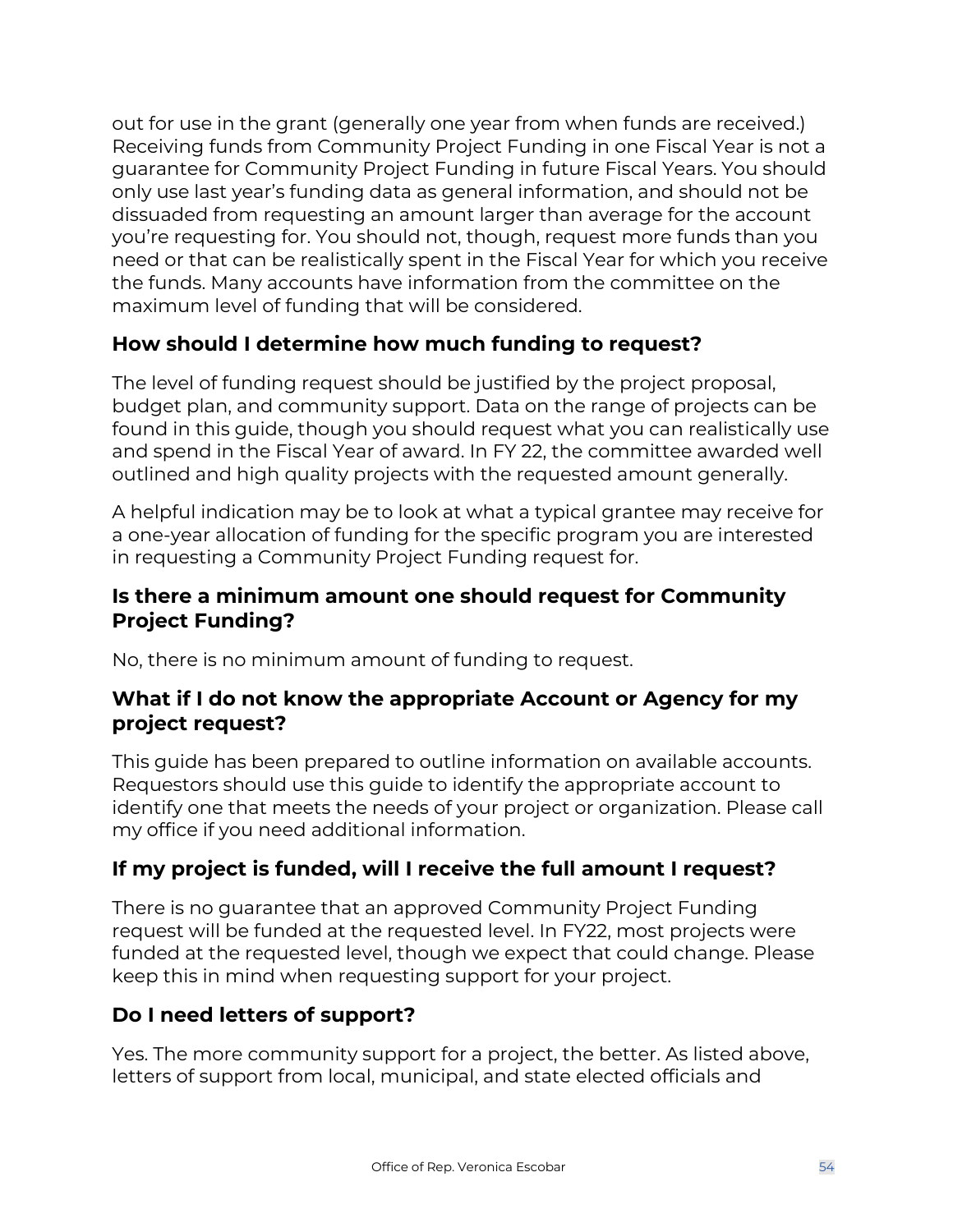stakeholders, as well as editorials and articles in local newspapers on the importance and necessity of the project are all important.

# **I submitted a request. Will it be approved? When will I know?**

The FY 2023 Community Project Funding process is extremely targeted and this process is also very competitive. While my team will look at all requests, it is strongly recommended you explore other grant and funding sources as well.

The House Appropriations bills are typically considered in the late spring, with the Senate considering bills in late spring and over the summer. The House and Senate have to convene a "conference committee" to work out the differences in each of those bills.

The Committee requires all members to publicly disclose and post their final requests to the Appropriations Committee once the requests are made. Please remember, even if your project is supported in the House and/or Senate Appropriations bills, the funding level is subject to change until the final bill is signed into law.

This process can be long, but my team and I will be sure to keep all projects apprised of their status.

### **If my Community Project Funding request is granted, what is the process for getting the assistance and how quickly will I receive it?**

In general, recipients of Community Project Funding will be contacted by the appropriate agency or office that oversees the account from which your project received funding. This cannot happen until the appropriations bill in which your project was listed is signed into law. The timing varies between departments and agencies – some may start the process within several weeks, others may take several months after the bill's enactment into law.

In most cases, you will have to complete and submit a grant application outlining the project's goals, cost estimates and other requirements. You will work with a program or contract officer to complete these steps; they may have questions or additional requirements that could affect the timing of the obligations or outlay of funding to your organization.

The process of accessing funding and the time it takes to complete the necessary steps, surprises many recipients who expect the money to be provided immediately.

Please be sure to take this into account when submitting a request.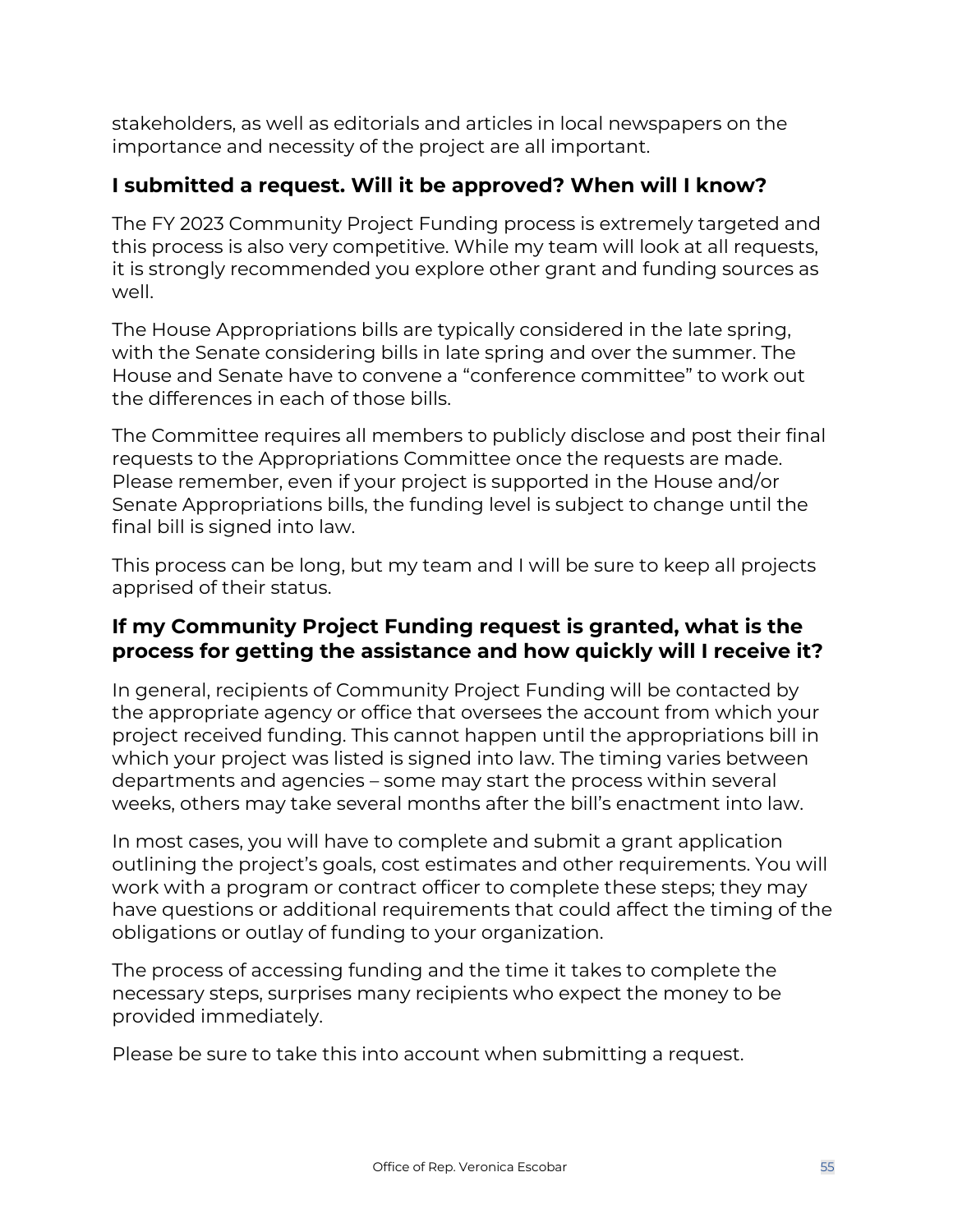### **Can I depend on receiving Community Project Funding for the same project more than once?**

Generally, no. Most successful requests are one‐time infusions of funding, generally used to launch a project or partially contribute towards the total cost of a project.

Given the limitations on the appropriations process for Community Project Funding, there is no guarantee that Congress will support a project for more than one year. However, you should discuss the needs of your project with your Congressional sponsor(s) if you believe that federal support will be needed beyond a single fiscal year.

# **Can funds from the American Rescue Plan for State/Local Government Relief be used for the non-federal match component of Community Project Funding?**

Our office anticipates guidance from the Department of Treasury to address this question. In the CARES Act, state and local funding was eligible to pay for the non-federal share of a narrow set of Stafford Act costs related to FEMA.

# **Are all non-profits eligible?**

501(c)(3)'s are eligible for Community Project Funding. Some 501(c)(6)'s may be eligible on a case by case basis. These include Chambers of Commerce, Farm Bureau's, or Veterans Service Organizations.

# **What is the anticipated timing for disbursement of Community Project Funding relative to passage of the legislation?**

When Community Project Funding is secured in the final spending bill, this will create a grant program for which the requester is the only eligible applicant. The requester will need to apply for the grant that is their Community Project Funding before funds will be disbursed. In terms of timeline, this will vary by federal department/agency as this will be a new process to implement. For context, regular grants usually take between 6-10 months.

# **Does Fiscal Year 2023 refer to the federal fiscal year or the state fiscal year?**

This refers to the Federal Fiscal Year; Fiscal Year 2023 begins on October 1, 2022. Many states have a fiscal year that begins in July. It is not an issue if the state FY 2024 overlaps with federal FY 2023.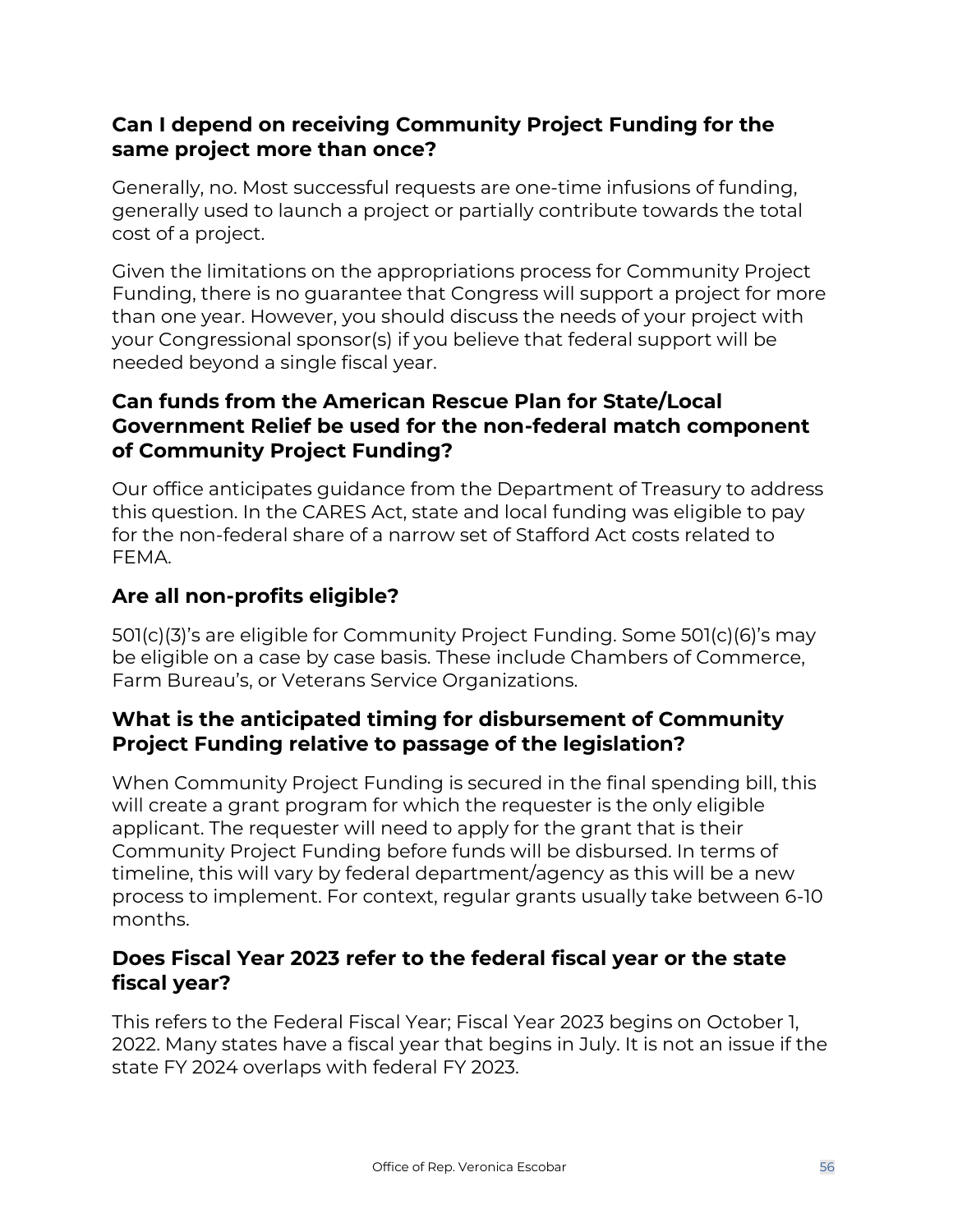# **If the FY23 spending bill isn't finalized until much later (i.e. December 2022), will Community Project Funding requests still need to be fully obligated and spent by September 30, 2023, or will they have 12 months after enactment to obligate funds?**

The question on our Community Project Funding form regarding 12 months is primarily for planning purposes and to assess whether the recipient is ready to access the funds. If approved, Community Project Funding will be available for the same "period of availability" as other federal funds in the same account. That could be for one-year, two-years, or five-years depending on the project type.

# **Will Community Project Funding be taken from the overall funding pot for specific agencies?**

As of now, the House Appropriations Committee does not have an overall funding level for discretionary spending for FY 2023. However, no more than 1% of discretionary spending will be allocated to fund all Community Project Funding.

# **What limitations are there on non-federal matching funds? Can this come from private donations or is it limited to state and local funding sources? Would in-kind matches be determined at the programmatic level or is there a general rule?**

Some programs allow for in-kind matches. The criteria differ based on what the laws for each agency and program allows.

### **If a non-profit did a membership campaign or donation drive and is able to show the number of donors, as well as that donors were predominantly local residents, would that be considered acceptable community support?**

The House Appropriations Committee has recommended publicly available documents such as letters from community leaders, press articles, resolutions passed by local governments, and public planning documents.

# **Are capital projects eligible for Community Project Funding?**

In certain cases, yes. This guide outlines which programs do and don't include capital funding.

## **Is there a preference for programmatic funding or Community Project Funding?**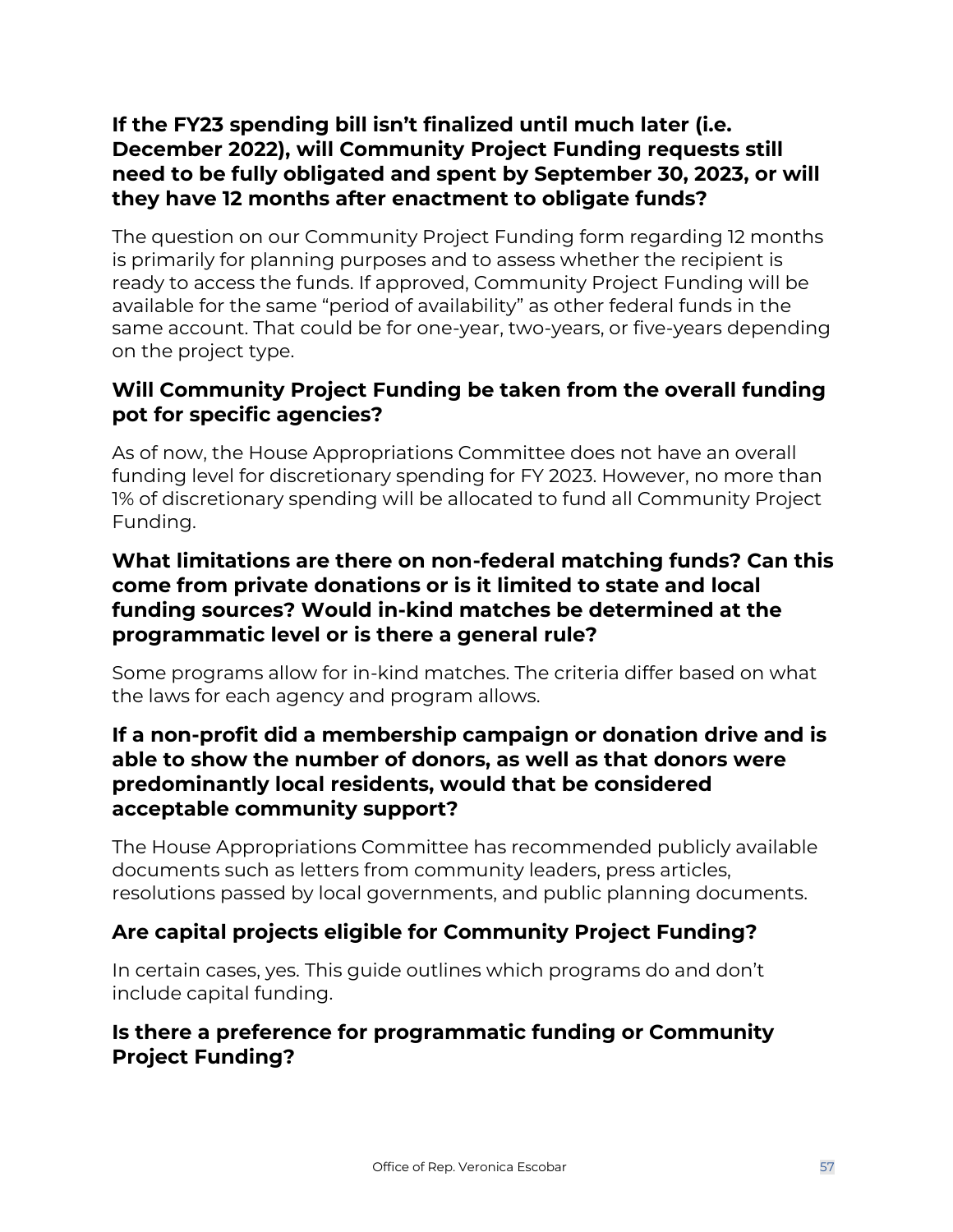There is no preference, but the distinction between the two should help guide whether your request is programmatic in nature or a Community Project Funding request. Community Project Funding is for a specific governmental entity or non-profit to carry out a specific program or project in the spending bill at a specified level.

### **Can Community Project Funding be used for payroll and other operating expenses?**

No. Community Project Funding is intended as a one-time infusion of resources to move a project forward that benefits the community, and using it for operating expenses would potentially create a budgeting cliff. There's no guarantee that if one receives Community Project Funding in one fiscal year that there will be subsequent funding in later fiscal years for the same project.

### **When will we hear back about our request?**

This will be a long and competitive process. First, my office will publicly post the requested Community Project Funding requests I will submit to the House Appropriations Committee. Then, the House Appropriations Committee will review and finalize a list of Community Project Funding requests from across the country to be included in the FY 23 House spending bill, which is expected to pass the House in the late summer. Any differences between the House and Senate Appropriations bills will need to be resolved in the early fall before passing and enacting a final spending bill for FY 23.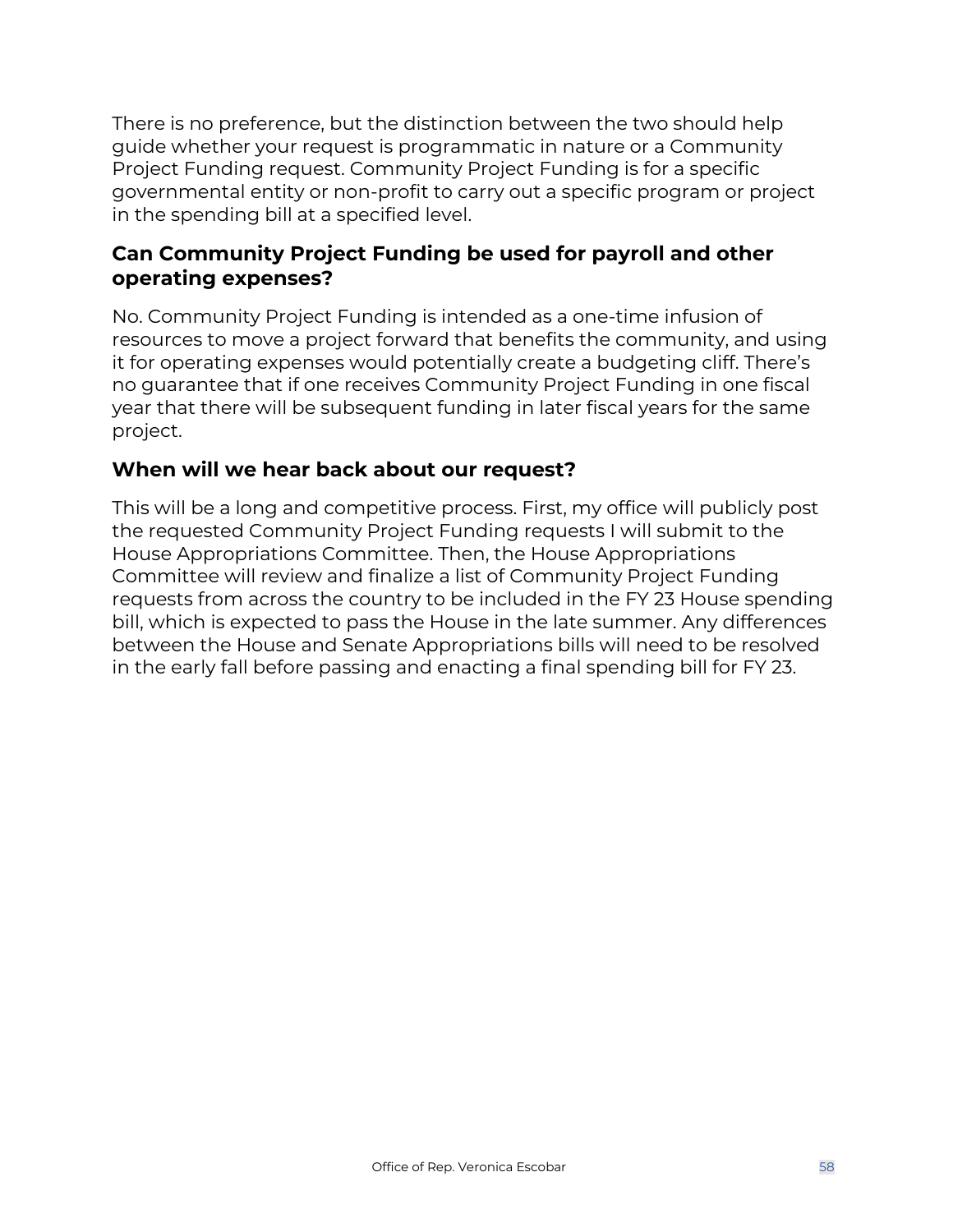# <span id="page-58-0"></span>*Other Federal Funding Resources*

The Community Project Funding process is highly competitive, and while there are many worthy projects that deserve support, funding limitations prevent many from receiving funding through the Congressional appropriations process. However, it is important to note that Community Project Funding represents only a small fraction of the discretionary funding available through competitive grants, loans, and other opportunities.

Below are a number of useful resources to explore other federal funding opportunities. Each Congressional office has staff dedicated to assisting organizations with seeking and applying for grants; you are strongly encouraged to contact your Congressional representatives to discuss how you can access any assistance from your federal elected officials.

# <span id="page-58-1"></span>*Key Resources*

### Grants.gov

Looking for other federal funding opportunities? At Grants.gov, organizations can search and apply for competitive grants from 26 different federal agencies. Grants can be searched by agency, type of applicants, intended purposes, and more.

### SAM.gov

The official U.S. government website for people who make, receive, and manage federal awards.

### GovLoans.gov

Interested in finding out which loans or benefits you may be eligible for? Here you can learn more about federal loans, determine which loans may be right for you, and more.

### Benefits.gov

This tool will help you figure out what government benefits you may be eligible for. It also provides information on how to apply for these programs.

### USA.gov

The official guide to US Government Information and Services.

### Rep. Escobar's Website and Staff

For more grant resources, visit my [website](https://escobar.house.gov/services/grant-applicants.htm) or email Lizette Bode, my Grants Coordinator, at [Lizette.Ruiz-Bode@mail.house.gov.](mailto:Lizette.Ruiz-Bode@mail.house.gov)